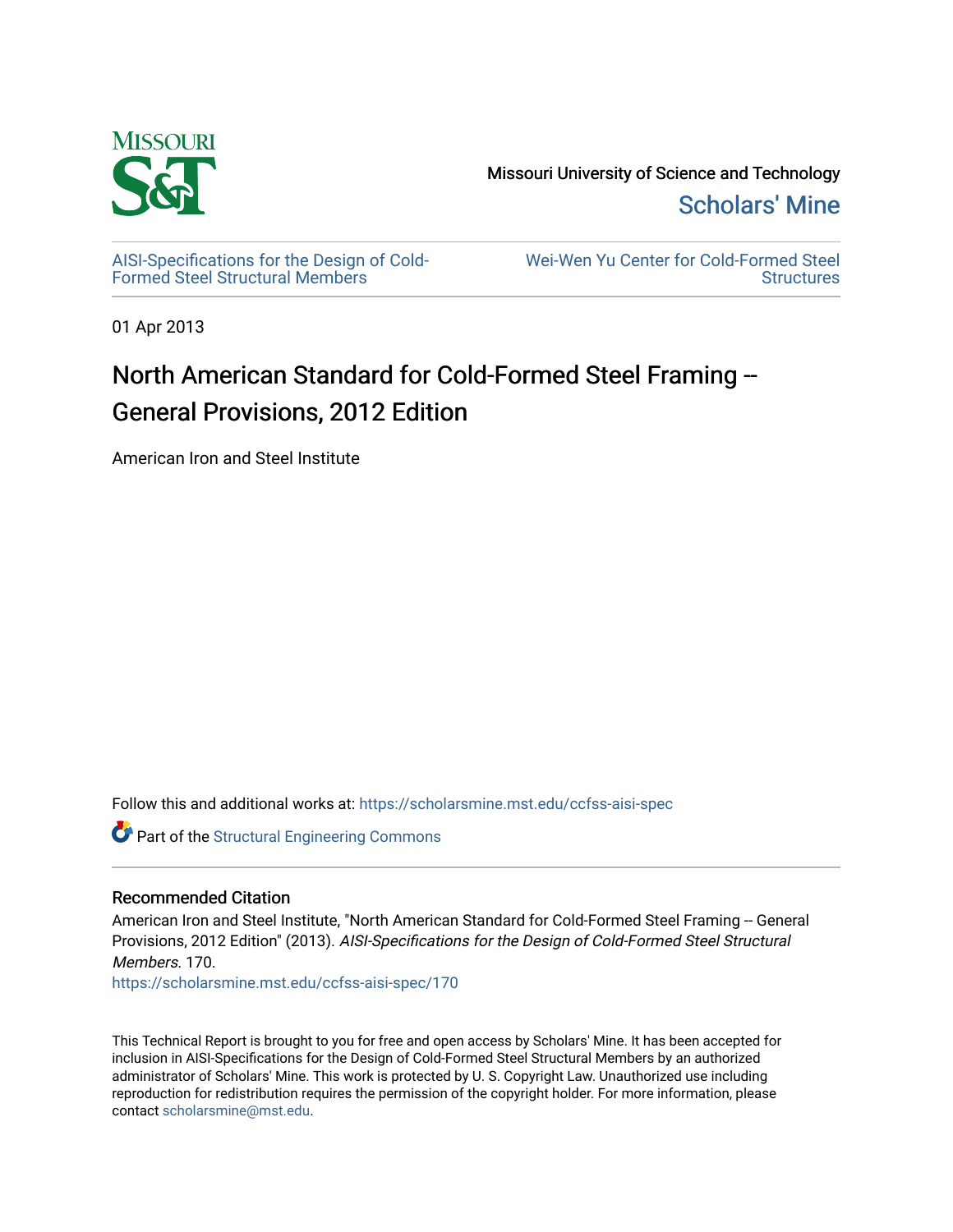



# AISI STANDARD

## North American Standard for

## Cold-Formed Steel Framing —

## General Provisions

2012 Edition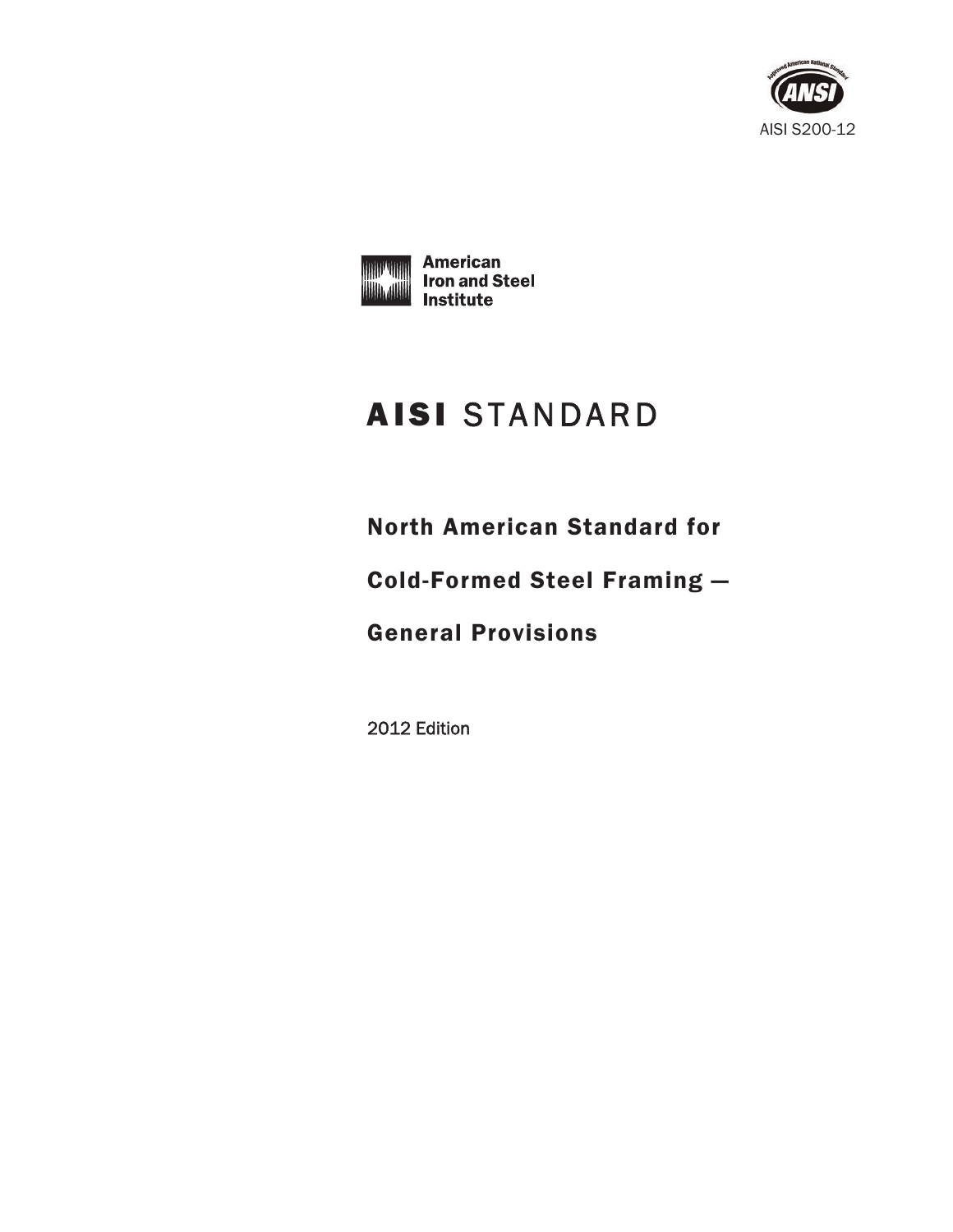## DISCLAIMER

The material contained herein has been developed by the American Iron and Steel Institute (AISI) Committee on Framing Standards. The Committee has made a diligent effort to present accurate, reliable, and useful information on cold-formed steel framing design and installation. The Committee acknowledges and is grateful for the contributions of the numerous researchers, engineers, and others who have contributed to the body of knowledge on the subject. Specific references are included in the *Commentary*.

With anticipated improvements in understanding of the behavior of cold-formed steel framing and the continuing development of new technology, this material will become dated. It is anticipated that AISI will publish updates of this material as new information becomes available, but this cannot be guaranteed.

The materials set forth herein are for general purposes only. They are not a substitute for competent professional advice. Application of this information to a specific project should be reviewed by a design professional. Indeed, in many jurisdictions, such review is required by law. Anyone making use of the information set forth herein does so at their own risk and assumes any and all liability arising therefrom.

1st Printing – April 2013

Copyright American Iron and Steel Institute 2012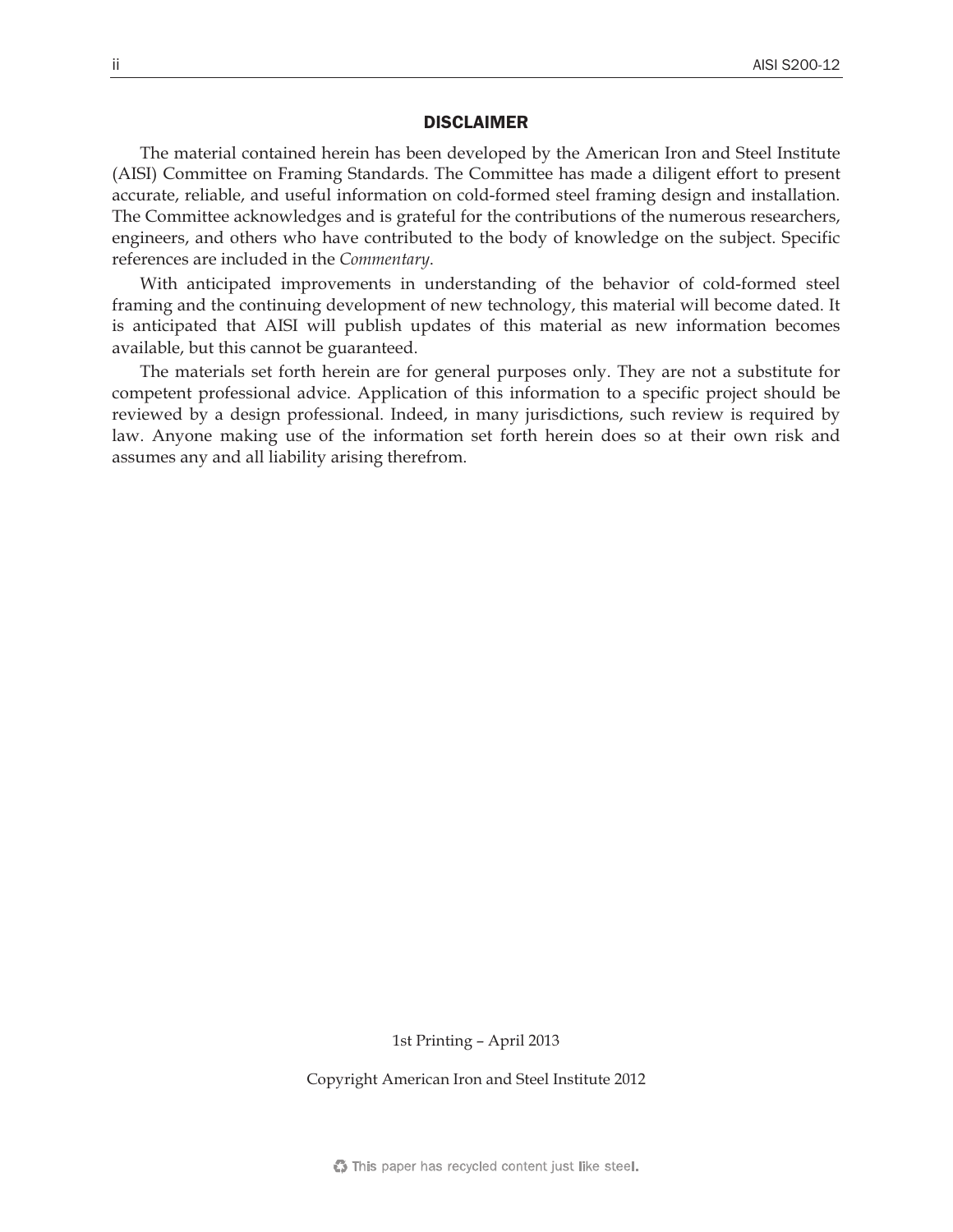#### PREFACE

The American Iron and Steel Institute (AISI) Committee on Framing Standards has developed AISI S200, *North American Standard for Cold-Formed Steel Framing - General Provisions*, to address requirements for construction with cold-formed steel framing that are common to prescriptive and engineered design. This standard is intended for adoption and use in the United States, Canada and Mexico. This edition supersedes the previous edition, designated as AISI S200-2007.

Compared with the 2007 edition of the standard, the following major revisions were made:

- (1) Consolidations and clarifications were made between AISI cold-formed steel framing standards regarding applicable material, material specification, base steel thickness, manufacturing tolerances, and product dimensions. As a result, the following sections were revised: A3, Material; A4, Corrosion Protections; and A5, Products.
- (2) Section C3.4.4, End Bearing, was revised to clarify when the stud end gap needs to be considered and specified.
- (3) Provisions related to *nonstructural members* were moved from this standard to AISI S220. Changes were made in Sections A1, Scope; A3, Material; A4, Corrosion Protection; and Section A5, Products.
- (4) Section A2, Definitions, was revised to include those used in other *cold-formed steel* framing standards.
- (5) Section A6, Referenced Documents, was updated.

While not necessary, use of the more stringent requirements for *structural members* that are in this standard for *nonstructural members* should be permitted, since these should demonstrate equivalent performance for the intended use to those specified in AISI S220.

The Committee acknowledges and is grateful for the contributions of the numerous engineers, researchers, producers and others who have contributed to the body of knowledge on the subjects. The Committee wishes to also express its appreciation for the support of the Canadian Sheet Steel Building Institute.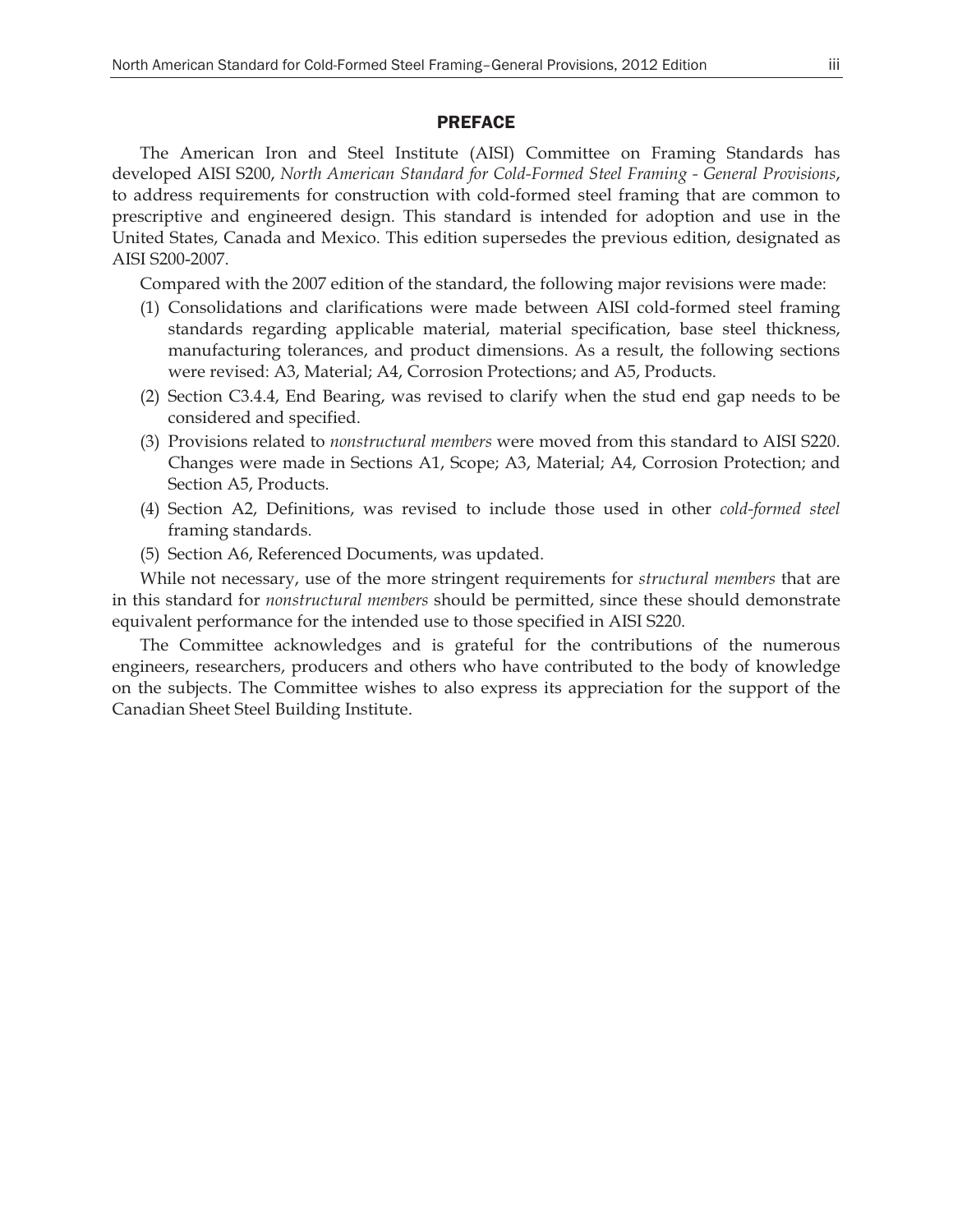This Page is Intentionally Left Blank.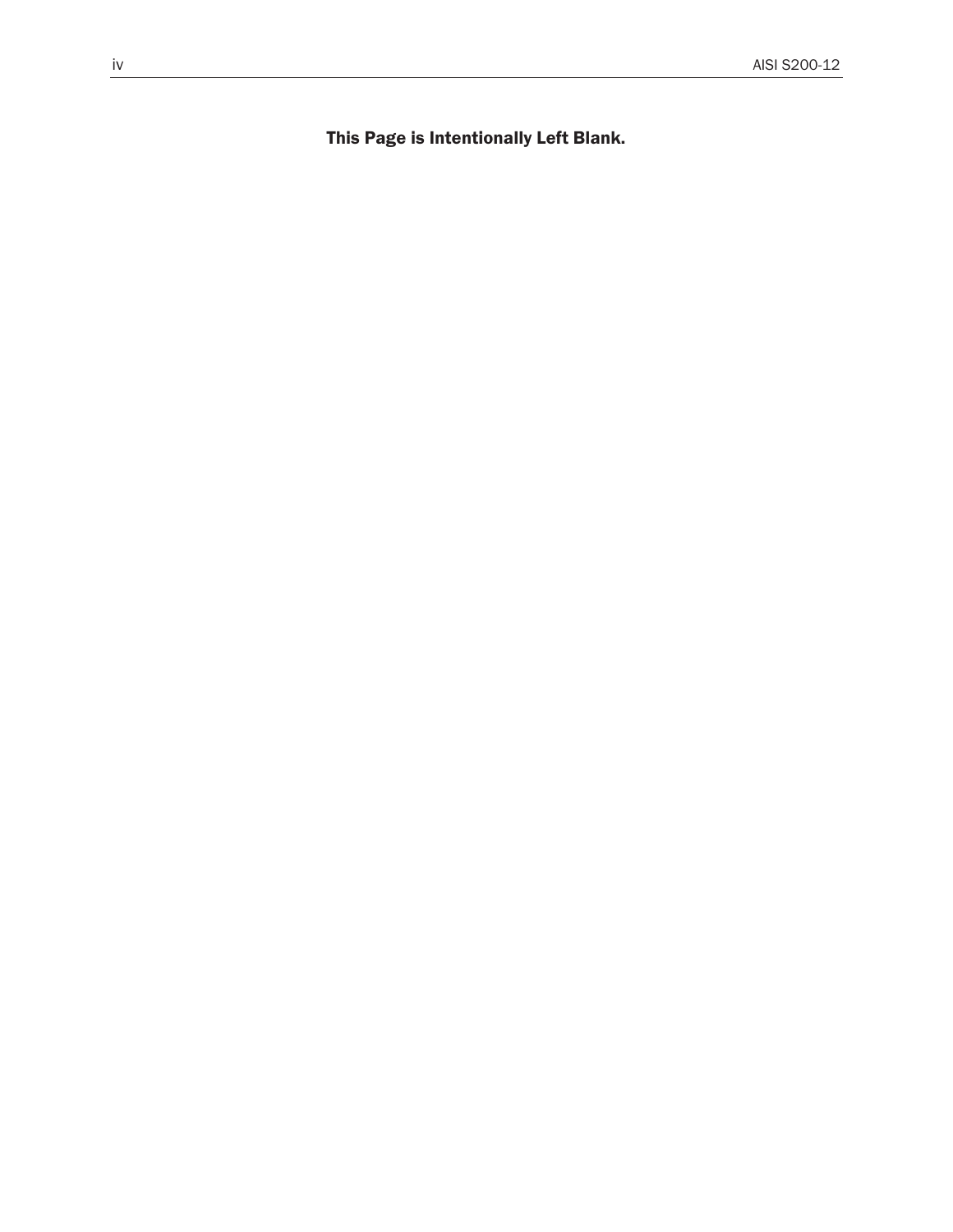## AISI COMMITTEE ON FRAMING STANDARDS

| Richard Haws, Chairman   | <b>Nucor Corporation</b>                             |  |
|--------------------------|------------------------------------------------------|--|
| Steve Fox, Vice Chairman | Canadian Sheet Steel Building Institute              |  |
| Helen Chen, Secretary    | American Iron and Steel Institute                    |  |
| Don Allen                | DSi-Engineering, LLC                                 |  |
| <b>Bill Babich</b>       | ITW Building Components Group                        |  |
| Jeff Brink               | National Council of Structural Engineers Association |  |
| <b>Brad Cameron</b>      | Cameron & Associates Engineering                     |  |
| Randy Daudet             | Simpson-Strong Tie                                   |  |
| Nader Elhajj             | FrameCAD Solutions                                   |  |
| Pat Ford                 | <b>Steel Framing Industry Association</b>            |  |
| <b>Curt Kinney</b>       | <b>Super Stud Building Products</b>                  |  |
| Jeff Klaiman             | <b>ADTEK Engineers</b>                               |  |
| Roger LaBoube            | Wei-Wen Yu Center for Cold-Formed Steel Structures   |  |
| Rob Madsen               | Supreme Steel Framing System Association             |  |
| John Matsen              | Matsen Ford Design Associates                        |  |
| Cris Moen                | Virginia Polytechnic Institute and State University  |  |
| <b>Jim Moses</b>         | LiteSteel Technologies America                       |  |
| Kenneth Pagano           | Scosta Corporation                                   |  |
| Mike Pellock             | <b>Aegis Metal Framing</b>                           |  |
| Nabil Rahman             | The Steel Network                                    |  |
| Greg Ralph               | <b>ClarkDietrich Building Systems</b>                |  |
| <b>Ben Schafer</b>       | Johns Hopkins University                             |  |
| Fernando Sesma           | California Expanded Metal Products                   |  |
| <b>Sutton Stephens</b>   | Pacific Northwest Engineering                        |  |
| Tom Trestain             | T.W.J. Trestain Structural Engineering               |  |
| <b>Steven Walker</b>     | Steven H. Walker, P. Eng.                            |  |
| Robert Wessel            | <b>Gypsum Association</b>                            |  |
| Lei Xu                   | University of Waterloo                               |  |
| Cheng Yu                 | University of North Texas                            |  |
| Rahim Zadeh              | Steel Stud Manufacturers Association                 |  |
|                          |                                                      |  |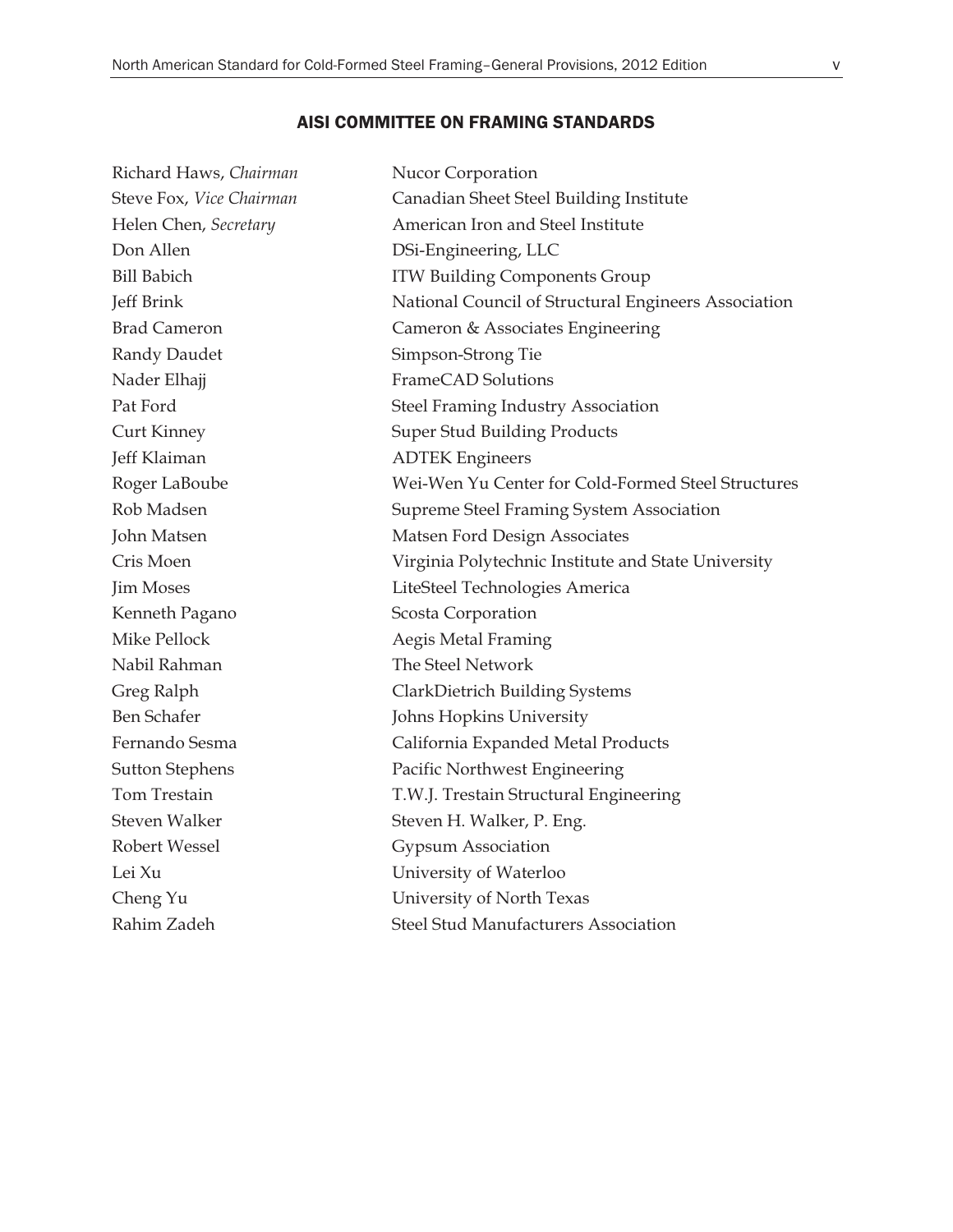## GENERAL PROVISIONS SUBCOMMITTEE

| Don Allen, Chairman   | DSi-Engineering, LLC                                 |
|-----------------------|------------------------------------------------------|
| Helen Chen, Secretary | American Iron and Steel Institute                    |
| <b>Bill Babich</b>    | ITW Building Components Group                        |
| Jeff Brink            | National Council of Structural Engineers Association |
| Randy Daudet          | Simpson Strong-Tie                                   |
| Jim DesLaurier        | Marino\WARE                                          |
| Nader Elhajj          | FrameCAD Solutions                                   |
| Pat Ford              | <b>Steel Framing Industry Association</b>            |
| Steve Fox             | Canadian Sheet Steel Building Institute              |
| <b>Richard Haws</b>   | Nucor Corporation                                    |
| <b>Curt Kinney</b>    | Super Stud Building Products, Inc.                   |
| Jeff Klaiman          | <b>ADTEK</b> Engineers                               |
| Roger LaBoube         | Wei-Wen Yu Center for Cold-Formed Steel Structures   |
| Stephen Linch         | Telling Industries                                   |
| John Matsen           | Matsen Ford Design Associates                        |
| Brian McGloughlin     | <b>MBA Building Supplies</b>                         |
| <b>Jim Moses</b>      | LiteSteel Technologies America, LLC                  |
| Kenneth Pagano        | Scosta Corporation                                   |
| Greg Ralph            | <b>ClarkDietrich Building Systems</b>                |
| Fernando Sesma        | California Expanded Metal Products                   |
| Rahim Zadeh           | <b>Steel Stud Manufacturers Association</b>          |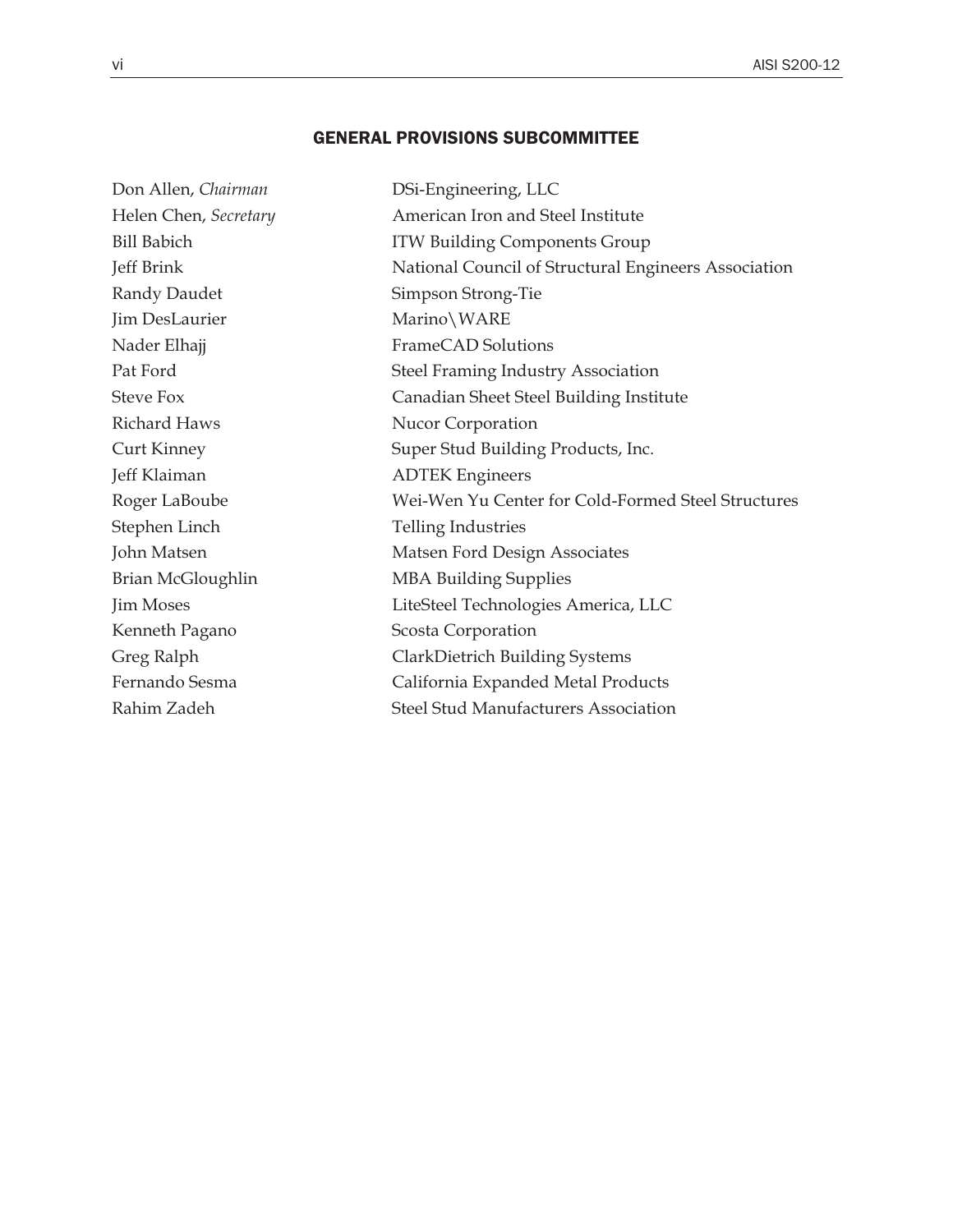## **TABLE OF CONTENTS** NORTH AMERICAN STANDARD FOR COLD-FORMED STEEL FRAMING -**GENERAL PROVSIONS**

|           |      | NORTH AMERICAN STANDARD FOR COLD-FORMED STEEL FRAMING - GENERAL PROVISIONS1 |  |
|-----------|------|-----------------------------------------------------------------------------|--|
|           |      |                                                                             |  |
|           |      |                                                                             |  |
|           |      |                                                                             |  |
|           |      |                                                                             |  |
|           |      |                                                                             |  |
|           |      |                                                                             |  |
|           |      |                                                                             |  |
|           |      |                                                                             |  |
|           |      |                                                                             |  |
|           |      |                                                                             |  |
|           |      |                                                                             |  |
|           |      |                                                                             |  |
|           |      |                                                                             |  |
| <b>B1</b> |      |                                                                             |  |
| B2        |      |                                                                             |  |
|           |      |                                                                             |  |
|           |      |                                                                             |  |
|           |      |                                                                             |  |
|           |      |                                                                             |  |
|           |      |                                                                             |  |
|           |      |                                                                             |  |
|           | C2.2 |                                                                             |  |
|           |      |                                                                             |  |
|           |      |                                                                             |  |
|           |      |                                                                             |  |
|           |      |                                                                             |  |
|           |      |                                                                             |  |
|           |      |                                                                             |  |
|           |      |                                                                             |  |
|           |      |                                                                             |  |
|           |      |                                                                             |  |
|           |      |                                                                             |  |
|           |      |                                                                             |  |
|           |      |                                                                             |  |
|           |      |                                                                             |  |
|           |      |                                                                             |  |
|           |      |                                                                             |  |
| Е.        |      |                                                                             |  |
| Е1        |      |                                                                             |  |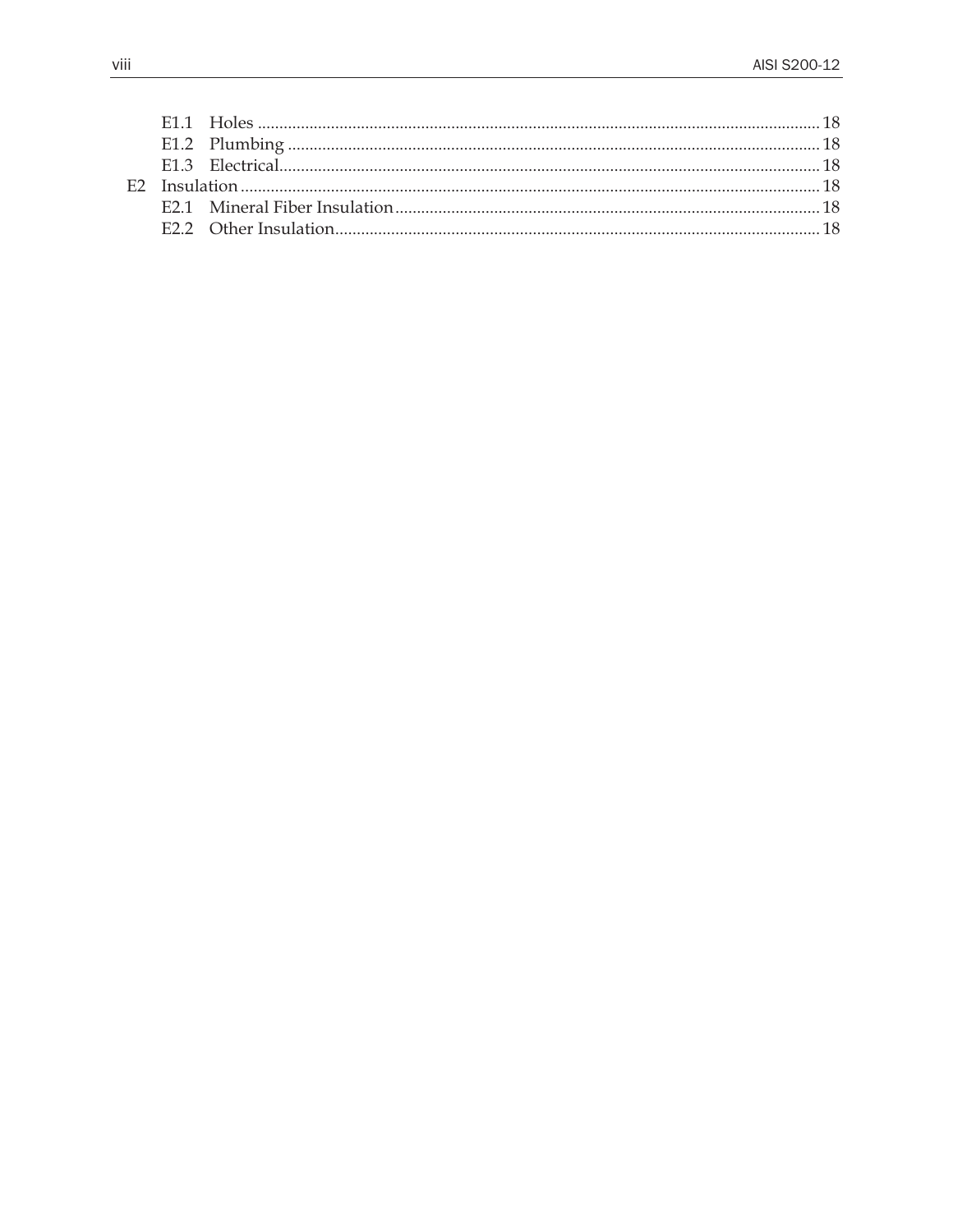## NORTH AMERICAN STANDARD FOR COLD-FORMED STEEL FRAMING – GENERAL PROVISIONS

## A. GENERAL

### A1 Scope

This standard shall apply to the design and installation of *structural members* utilized in *coldformed steel* framing applications where the specified minimum *base steel thickness* is not greater than 118 *mils* (0.1180 inches) (2.997 mm). Elements not specifically addressed by this standard shall be constructed in accordance with *applicable building code* requirements or an *approved* design.

This standard shall not preclude the use of other materials, assemblies, structures or designs not meeting the criteria herein, when the other materials, assemblies, structures or designs demonstrate equivalent performance for the intended use to those specified in this standard. Where there is a conflict between this standard and other reference documents, the requirements contained within this standard shall govern.

This standard includes Sections A through E in their entirety.

#### A2 Definitions

In this standard, "shall" is used to express a mandatory requirement, i.e., a provision that the user is obliged to satisfy in order to comply with the standard. Provisions described as "permitted" are optional, and the election to use such provisions is at the discretion of the user.

Where the following terms appear in this standard in italics, they shall have the meaning herein indicated. Terms included in square brackets shall be specific to *Limit States Design* (*LSD*) terminology. Where a country is indicated in square brackets following the definition, the definition shall apply only in the country indicated. Terms not defined in Section A2 shall have the ordinary accepted meaning for the context for which they are intended.

 *Adjusted Shear Resistance.* In *Type II shear walls*, the unadjusted shear resistance multiplied by the shear resistance adjustment factor.

 *Amplified Seismic Load*. *Load* determined in accordance with the *applicable building code* seismic *load* combinations that includes the system overstrength factor,  $\Omega$ <sub>o</sub>, for *strength design* (*LRFD*) or for *allowable strength design* (*ASD*). [USA and Mexico]

*ASD* (*Allowable Strength Design*). Method of proportioning structural components such that the *allowable strength* equals or exceeds the *required strength* of the component under the action of the *ASD load combinations*. [USA and Mexico]

*ASD Load Combination*. *Load* combination in the *applicable building code* intended for *allowable stress design* (*allowable strength design*). [USA and Mexico]

*Allowable Strength*. *Nominal strength* divided by the *safety factor* Rn/-. [USA and Mexico]

 *Allowable Stress Design*. Also known as *allowable strength design*, an outdated term used in some reference documents. [USA and Mexico]

 *Applicable Building Code.* The building code under which the building is designed.

 *Approved***.** Approved by the authority having jurisdiction or *design professional*.

*Available Strength*. *Design strength* or *allowable strength*, as appropriate. [USA and Mexico]  *Average Grade.* The average elevation of the finished ground level adjoining the building at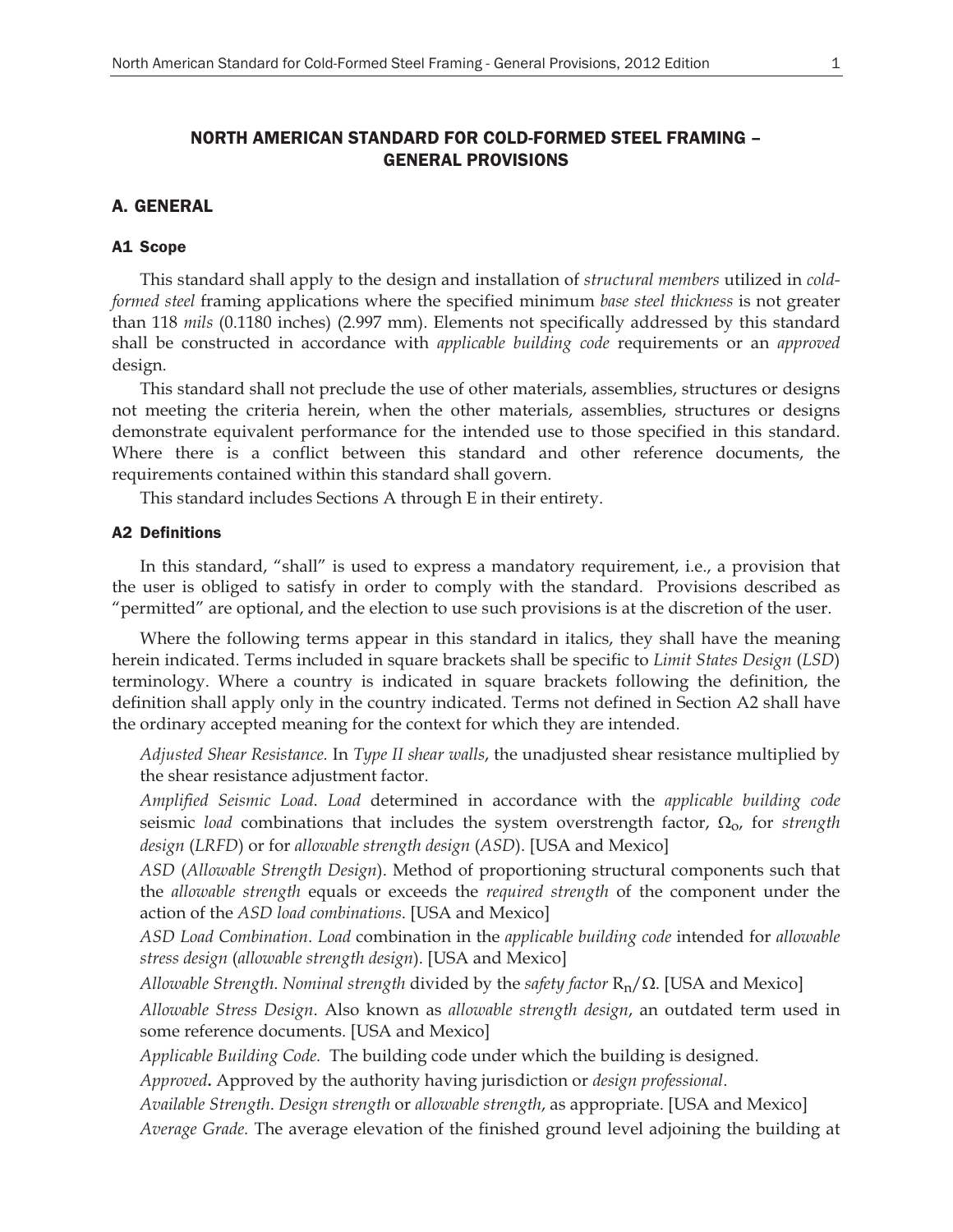all exterior walls.

 *Base Steel Thickness*. The thickness of bare steel exclusive of all coatings.

 *Bearing Stiffener.* Additional material that is attached to the *web* to strengthen the member against web crippling. Also called a *web* stiffener.

 *Blocking. C-shaped* member, break shape, flat *strap* material, or component assemblies attached to *structural members*, flat *strap* or sheathing panels to transfer shear forces or stabilize members.

 *Boundary Member*. *Diaphragm* and *shear wall boundary member* to which the *diaphragm* transfers forces. *Boundary members* include chords and drag struts at *diaphragm* and *shear wall* perimeters, interior openings, discontinuities and re-entrant corners.

 *Braced Wall Line.* A wall that is constructed to resist racking from seismic or wind forces and that contains a series of *Type I braced wall panels* or *Type II braced walls*.

 *Bracing*. Structural elements that are installed to provide restraint or support (or both) to other framing members so that the complete assembly forms a stable structure.

 *Capacity Based Design*. Method for designing a *seismic force resisting system* in which a) specific elements or mechanisms are designed to dissipate energy; b) all other elements are sufficiently strong for this energy dissipation to be achieved; c) structural integrity is maintained; d) elements and connections in the horizontal and vertical *load* paths are designed to resist these seismic *loads* and corresponding principal and companion *loads* as defined by the *NBCC*; e) *diaphragms* and *collector* elements are capable of transmitting the *loads* developed at each level to the vertical *seismic force resisting system*; and f) these *loads* are transmitted to the foundation. [Canada]

 *Ceiling Joist*. A horizontal *structural member* that supports ceiling components and which may be subject to attic *loads*.

 *Chord*. Member of a *shear wall* or *diaphragm* that forms the perimeter, interior opening, discontinuity or re-entrant corner.

 *Chord Member.* A *structural member* that forms the top or bottom component of a *truss*.

 *Chord Splice*. The connection region between two *truss chord members* where there is no change in slope.

*Chord Stud*. Axial *load*-bearing studs located at the ends of *Type I braced wall panels* or *Type II braced walls*.

 *Clip Angle.* An L-shaped short piece of steel (normally with a 90-degree bend) typically used for *connections*.

 *Cold-Formed Sheet Steel*. Sheet steel or strip steel that is manufactured by (1) press braking blanks sheared from sheets or cut length of coils or plates, or by (2) continuous roll forming of cold- or hot-rolled coils of sheet steel; both forming operations are performed at ambient room temperature, that is, without any addition of heat such as would be required for hot forming.

*Cold-Formed Steel*. See *Cold-Formed Sheet Steel*.

 *Collector.* Also known as a drag strut, a member that serves to transfer forces between *diaphragms* and members of the lateral force resisting system.

*Component*. See *structural component*.

 *Connection*. Combination of structural elements and joints used to transmit forces between two or more members.

 *Cripple Stud*. A *stud* that is placed between a *header* and a window or door head *track*, a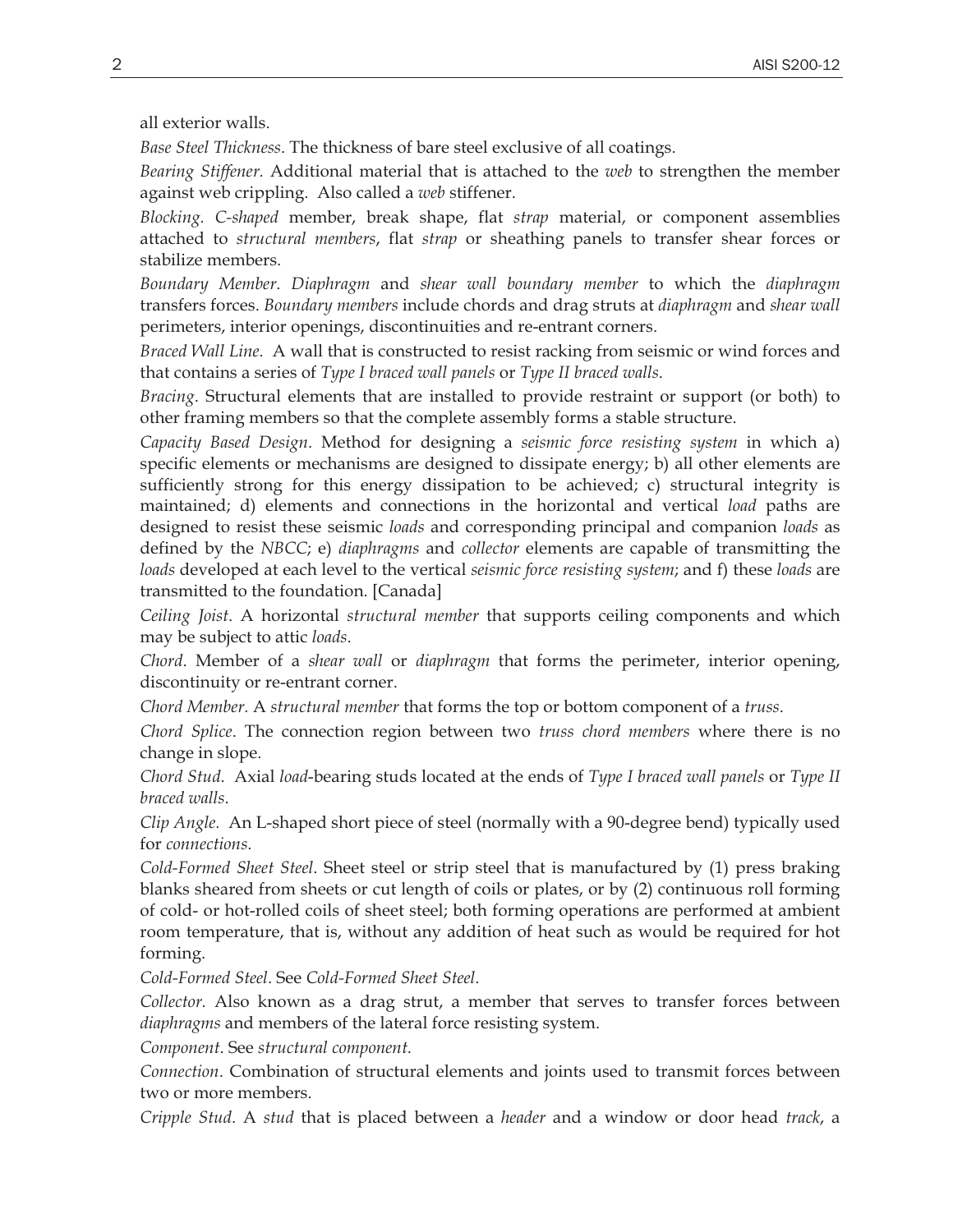*header* and wall top *track*, or a window sill and a bottom *track* to provide a backing to attach finishing and sheathing material.

*C-Shape*. A cold-formed steel shape used for structural and nonstructural members consisting of a web, two (2) flanges and two (2) lips (edge stiffeners).

 *Curtain Wall*. A wall that transfers transverse (out of plane) *loads* and is limited to a superimposed vertical *load*, exclusive of sheathing materials, of not more than 100 lb/ft (1.46 kN/m), or a superimposed vertical *load* of not more than 200 lbs (0.890 kN).

 *Deflection Track*. A *track* manufactured with extended *flanges* and used at the top of a wall to provide for vertical movement of the structure, independent of the wall *stud*.

 *Design Load.* Applied *load* determined in accordance with either *LRFD load combinations* or *ASD load combinations*, whichever is applicable. [USA and Mexico]

 *Design Professional*. An individual who is registered or licensed to practice their respective design profession as defined by the statutory requirements of the state, province or territory in which the project is to be constructed.

*Design Strength. Resistance Factor* multiplied by the *nominal strength*,  $\phi$ R<sub>n</sub>. [USA and Mexico]

 *Design Thickness*. The steel thickness used in design.

 *Designation Thickness.* The minimum *base steel thickness* expressed in *mils* and rounded to a whole number.

*Diaphragm*. Roof, floor or other membrane or bracing system that transfers in-plane forces to the lateral force resisting system.

*Eave Overhang.* The horizontal projection of the roof measured from the outside face of exterior wall framing to the outside edge of the roof.

*Edge Stiffener*. See *Lip*.

*Factored Load*. Product of a *specified load* and appropriate *load factor*. [Canada]

*Factored Resistance*. Product of *nominal resistance* and appropriate *resistance factor*. [Canada]

*Fiberboard.* A fibrous, homogeneous panel made from lignocellulosic fibers (usually wood or cane) and having a density of less than 31 pounds per cubic foot (pcf)  $(497 \text{ kg/m}^3)$  but more than 10 pcf (160 kg/m<sup>3</sup>).

*Flange*. For a *C-shape*, U-shape or *track*, that portion of the framing member that is perpendicular to the *web*. For a furring channel, that portion of the framing member that connects the *webs*.

*Floor Joist*. A horizontal *structural member* that supports floor *loads* and superimposed vertical *loads*.

*Girt.* Horizontal *structural member* that supports wall panels and is primarily subjected to bending under horizontal *loads*, such as wind *load*.

*Grade.* The designation of the minimum *yield strength*.

*Gusset Plate.* A *structural member* used to facilitate the *connection* of *truss chord* or *web members* at a *heel*, *ridge*, other pitch break, or *panel point*.

*Hat-Shape.* A singly-symmetric shape consisting of at least two vertical *webs* and a horizontal stiffened *flange* which is used as a *chord member* in a *truss*.

*Heel*. The *connection* region between the top and bottom *truss chords* of a non-parallel *chord truss*.

*Header*. A horizontal structural framing member used over floor, roof or wall openings to transfer *loads* around the opening to supporting structural framing members.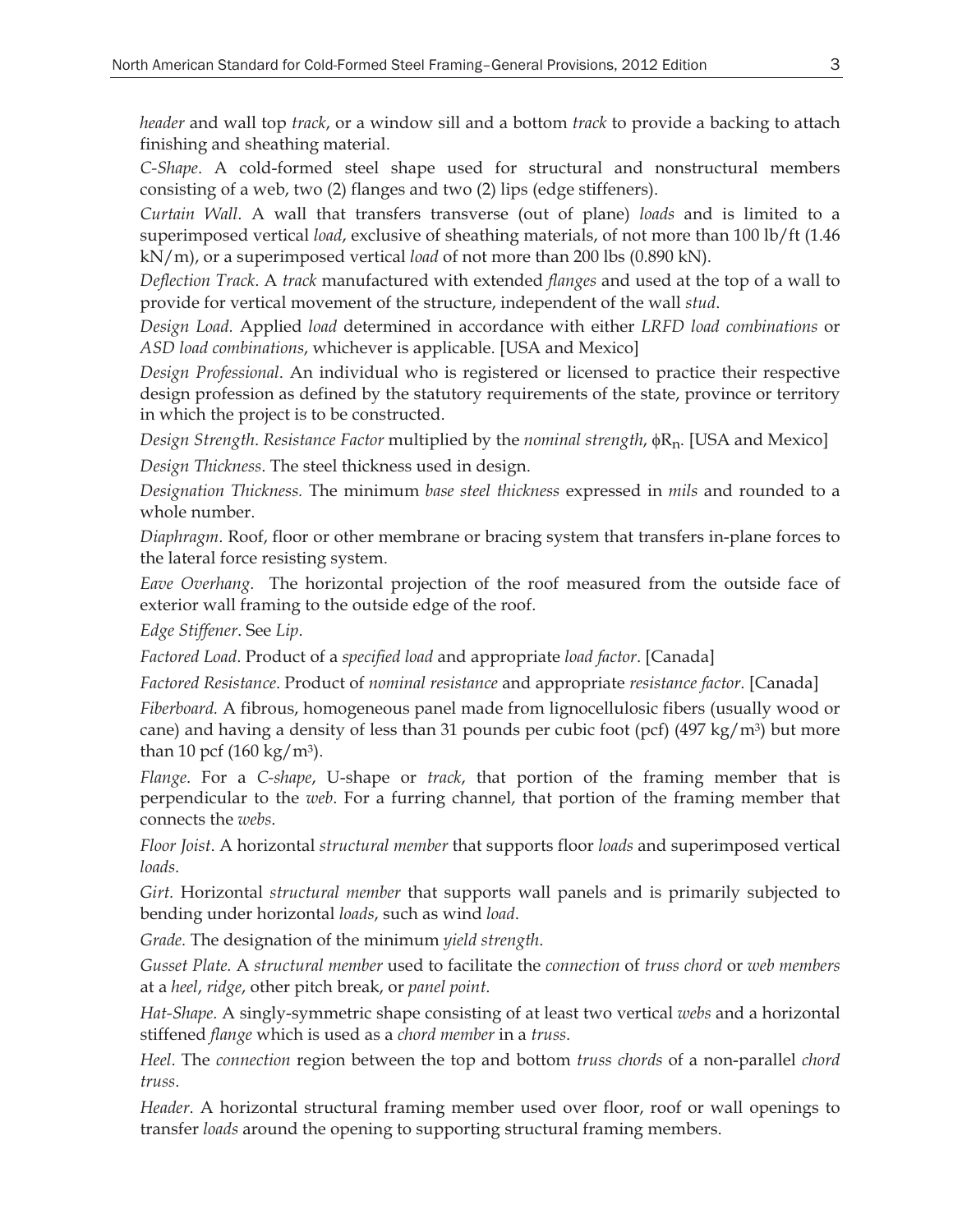*Hold-Down (tie-down)*. A device used to resist overturning forces in a shear wall, or uplift forces in a *cold-formed steel* framing member.

*Jack Stud*. A *stud* that does not span the full height of the wall and provides bearing for *headers*.

*Joist.* A *structural member* primarily used in floor and ceiling framing.

*King Stud*. A *stud*, adjacent to a *jack stud*, that spans the full height of the wall and supports vertical and lateral *loads*.

*Light-Frame Construction.* Construction where the vertical and horizontal structural elements are primarily formed by a system of repetitive *cold-formed steel* or wood framing members.

*Limit States.* Those conditions in which a structural member ceases to fulfill the function for which it was designed. Those states concerning safety are called the ultimate limit states. The ultimate limit state for strength is the maximum *load*-carrying capacity. *Limit states* that restrict the intended use of a member for reasons other than safety, such as deflection and vibration, are called serviceability *limit states*. [Canada]

*LSD (Limit States Design).* Method of proportioning *structural components* (members, connectors, connecting elements and assemblages) such that no applicable *limit state* is exceeded when the structure is subjected to all appropriate *load* combinations. [Canada]

*Lip*. That part of a framing member that extends from the *flange* as a stiffening element.

*Load*. Force or other action that results from the weight of building materials, occupants and their possessions, environmental effects, differential movement, or restrained dimensional changes.

*Load Effect*. Forces, stresses, and deformations produced in a *structural component* by the applied *loads*.

*Load Factor*. Factor that accounts for deviations of the actual *load* from the *nominal load*, for uncertainties in the analysis that transforms the *load* into a *load effect*, and for the probability that more than one extreme *load* will occur simultaneously. [USA and Mexico]

*LRFD (Load and Resistance Factor Design).* Method of proportioning *structural components* such that the *design strength* equals or exceeds the *required strength* of the *component* under the action of the *LRFD load combinations*. [USA and Mexico]

*LRFD Load Combination. Load* combination in the *applicable building code* intended for *Strength Design* (*Load and Resistance Factor Design*). [USA and Mexico]

*Mean Roof Height*. The average of the roof eave height and the height to the highest point on the roof surface, except that eave height shall be used for roof angles less than or equal to 10 degrees (0.18 rad).

*Mil.* A unit of measurement equal to 1/1000 inch.

*Multiple Span*. The *span* made by a continuous member having intermediate supports.

*Nominal Load.* Magnitude of the *load* specified by the *applicable building code*. [USA and Mexico]

*Nominal Resistance*. Capacity of a structure or *component* to resist the effects of *loads*, determined in accordance with this standard using specified material strengths and dimensions. [Canada]

*Nominal Strength.* Strength of a structure or *component* (without the *resistance factor* or *safety factor*) to resist the *load effects*, as determined in accordance with this standard. [USA and Mexico]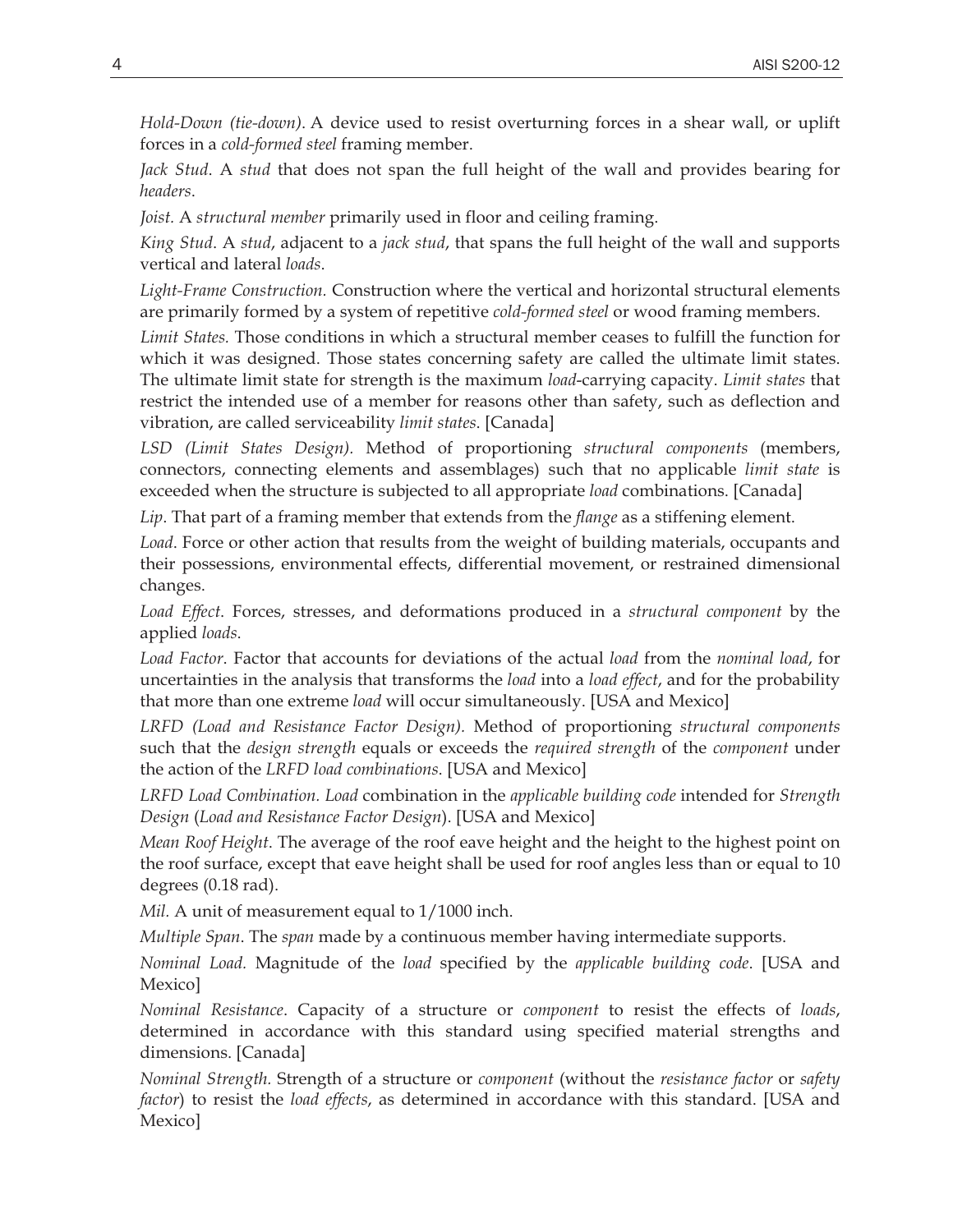*Nonstructural Member*. A member in a steel-framed system that is not a part of the gravity *load* resisting system, lateral force resisting system or building envelope.

*Panel Point.* The connection region between a *web* and *chord member*.

*Pitch Break*. The connection region between two *truss chord members* where there is a change in slope, excluding the *heel*.

*Plan Aspect Ratio*. The ratio of the length (longer dimension) to the width (shorter dimension) of the building.

*Punchout*. A hole made during the manufacturing process in the *web* of a steel framing member.

*Purlin.* Horizontal structural member that supports roof deck and is primarily subjected to bending under vertical *loads* such as snow, wind, or dead *loads*.

*Rake Overhang*. The horizontal projection of the roof measured from the outside face of a gable endwall to the outside edge of the roof.

*Repetitive Framing*. A framing system where the wall, floor and roof *structural members* are spaced no greater than 24 inches (610 mm) on center. Larger spaces are permitted at openings where the structural *loads* are transferred to headers or lintels and supporting *studs*, *joists* or *rafters*.

*Required Strength*. Forces, stresses, and deformations produced in a structural component, determined by either structural analysis, for the *LRFD* or *ASD load combinations*, as appropriate, or as specified by this standard. [USA and Mexico]

*Resistance Factor* ( $\phi$ ). Factor that accounts for unavoidable deviations of the actual strength from the *nominal strength* [nominal value] and for the manner and consequences of failure.

*Ridge*. The horizontal line formed by the joining of the top edges of two upward sloping roof surfaces.

*Rim Track*. A horizontal *structural member* that is connected to the end of a *floor joist*.

*Roof Rafter*. A horizontal or sloped, *structural member* that supports roof *loads*.

 $Safety Factor$  ( $\Omega$ ). Factor that accounts for the desired level of safety, including deviations of the actual *load* from the *nominal load* and uncertainties in the analysis that transforms the *load* into a *load effect*, in determining the *nominal strength* and for the manner and consequences of failure. [USA and Mexico]

*Seismic Design Category (SDC)*. Classification assigned to a building based upon its importance and the severity of the design earthquake ground motion at the building site as given in the *applicable building code*.

 *Seismic Force Resisting System*. That part of the structural system that has been considered in the design to provide the required resistance to the earthquake forces and effects. [Canada]

*Shear Wall*. Wall that provides resistance to lateral *loads* in the plane of the wall and provides stability for the structural system.

*Single Span*. The *span* made by one continuous structural member without any intermediate supports.

*Span*. The clear horizontal distance between bearing supports.

*Specified Load*. Magnitude of the *load* specified by the *applicable building code*, not including *load factors*. [Canada]

*Static Load*. A *load* or series of *loads* that are supported by or are applied to a structure so gradually that forces caused by change in momentum of the *load* and structural elements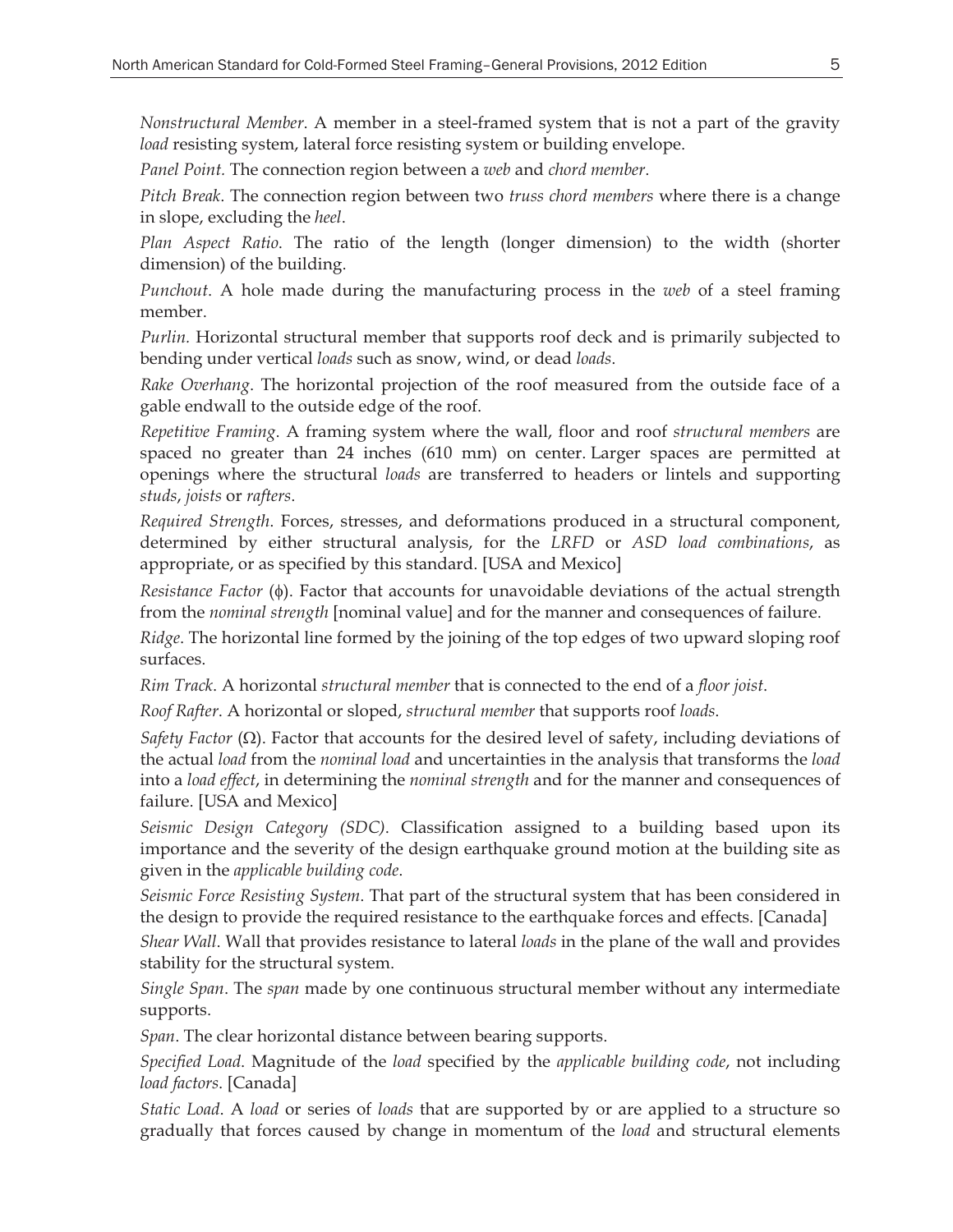can be neglected and all parts of the system at any instant are essentially in equilibrium.

*Steel Sheet*. A thin steel panel used in lieu of structural sheathing for wall bracing applications.

*Strap*. Flat or coiled sheet steel material typically used for *bracing* and *blocking*, which transfers *loads*, by tension and/or shear.

*Strap Bracing*. Steel straps, applied diagonally to form a vertical truss as part of the lateral force resisting system.

*Strength Design.* Also known as *load and resistance factor design*, an outdated term used in some reference documents. [USA and Mexico]

*Structural Component*. Member, connector, connecting element or assemblage.

*Structural Member*. A member that resists *design loads* [*factored loads*] as required by the *applicable building code*, except when defined as a *nonstructural member*.

*Structural Sheathing*. The covering used directly over *structural members* that is capable of distributing *loads*, bracing members, and generally strengthening the assembly.

*Stud*. A vertical framing member in a wall system or assembly.

*Track*. A framing member consisting of only a *web* and two (2) *flanges*. *Track web* depth measurements are taken to the inside of the *flanges*.

*Truss*. A coplanar system of *structural members* joined together at their ends, usually to construct a series of triangles that form a stable beam-like framework.

*Truss Design Engineer*. Person who is licensed to practice engineering as defined by the legal requirements of the jurisdiction in which the building is to be constructed and who supervises the preparation of the *truss design drawings*.

*Truss Designer*. Person responsible for the preparation of the *truss design drawings*.

*Truss Design Drawing*. Written, graphic and pictorial depiction of an individual *truss*.

*Truss Manufacturer*. An individual or organization engaged in the manufacturing of sitebuilt or in-plant *trusses*.

*Truss Member*. A *chord member* or *web member* of a *truss*.

*Type I Braced Wall Panel*. *Type I braced wall panels* are sheathed for the full height of the wall with wood *structural sheathing* panels or *steel sheet* on one side, have no openings, and have continuous sheathing between *hold-down* anchors.

*Type I Shear Wall*. Wall designed to resist in-plane lateral forces that is fully sheathed and that is provided with *hold-down* anchors at each end of the wall segment. *Type I shear walls* are only permitted to have openings where detailing for force transfer around the openings is provided.

*Type II Braced Wall*. *Type II braced walls* are fully sheathed for the full height of the wall with wood *structural sheathing* panels or *steel sheet* on one side, and are permitted to have openings between *hold-down* anchors.

*Type II Shear Wall*. Wall designed to resist in-plane lateral forces that is sheathed with wood structural panels or sheet steel that contains openings, but which has not been specifically designed and detailed for force transfer around wall openings. *Hold-down* anchors for *Type II shear walls* are only required at the ends of the wall.

 *Type II Shear Wall Segment.* Section of *shear wall* (within a *Type II shear wall*) with full-height sheathing (i.e., with no openings) and which meets specific aspect ratio limits.

*Web*. That portion of a framing member that connects the *flanges*.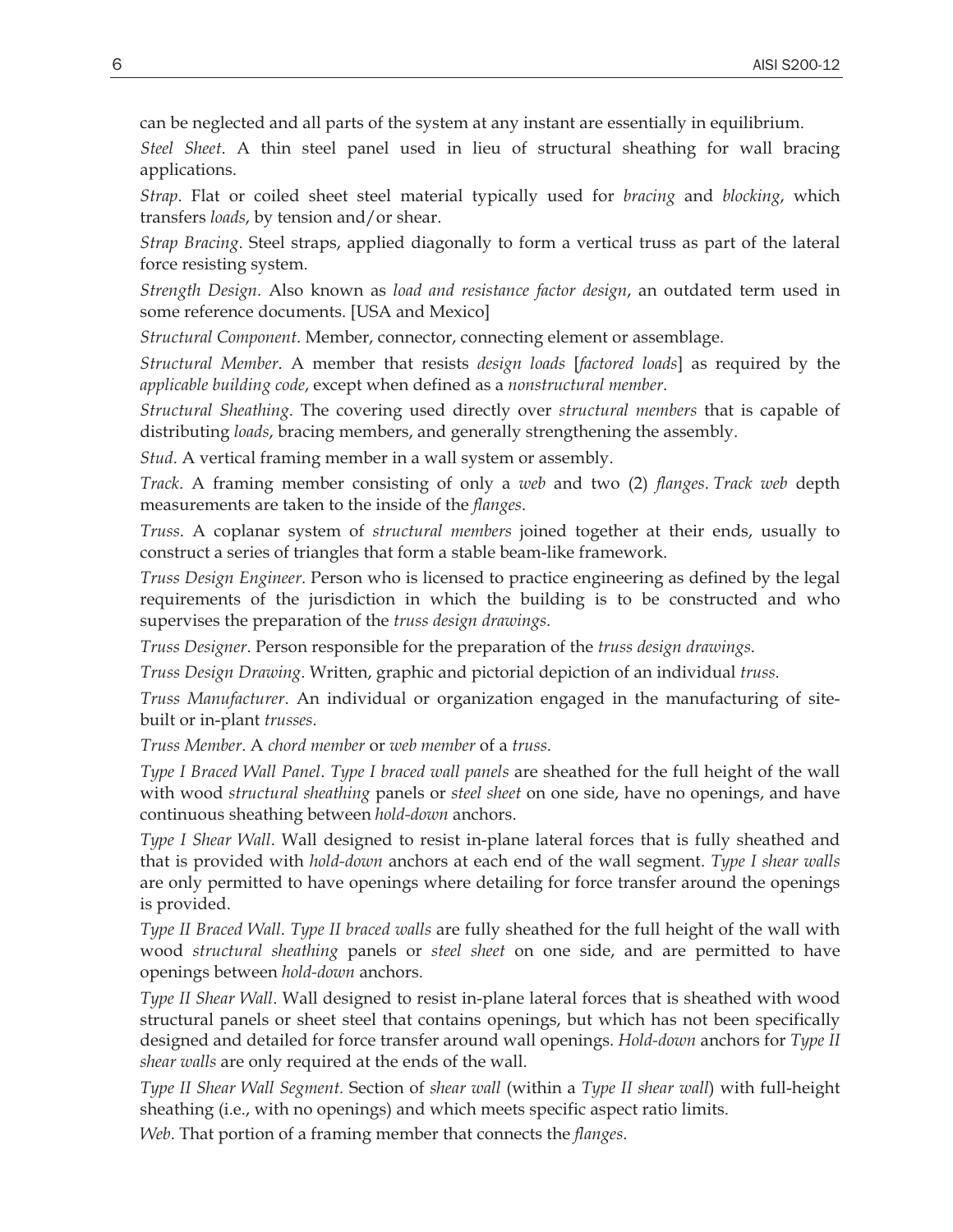*Web Member*. A structural member in a *truss* that is connected to the top and bottom *chords*, but is not a *chord member*.

*Wind Exposure*. Wind exposure in accordance with the *applicable building code*.

*Yield Strength*. Stress at which a material exhibits a specified limiting deviation from the proportionality of stress to strain as defined by ASTM.

*Z-Shape*. A point-symmetric or non-symmetric section that is used as a *chord member* in a *truss*.

## A3 Material

*Structural members* utilized in *cold-formed steel* framed construction shall be cold-formed to shape from sheet steel complying with the requirements of ASTM A1003/A1003M, subject to the following limitations:

- (a) Type H (high ductility): No limitations.
- (b) Type L (low ductility): Limited to *purlins*, *girts* and *curtain wall studs*. Additional countryspecific limitations for *curtain wall studs* are provided in Section A2.3.5 of AISI S100 [CSA S136] Appendix A or B, as applicable.
- **For Canada**: Alternatively, *structural members* are permitted to be cold-formed to shape from sheet steel complying with the requirements of ASTM A653/A653M Type SS or ASTM A792/A792M Type SS.

## A4 Corrosion Protection

A4.1 *Structural members* utilized in *cold-formed steel* framed construction shall have a protective coating as specified in Table A4-1.

| Coating             | Coating    | Minimum Coating Requirements                                                                                                                                                                                                                                  |                                                         |                                                           |                                              |
|---------------------|------------|---------------------------------------------------------------------------------------------------------------------------------------------------------------------------------------------------------------------------------------------------------------|---------------------------------------------------------|-----------------------------------------------------------|----------------------------------------------|
| Classification      | Designator | Zinc Coated <sup>A</sup><br>$oz/ft^2$ (g/m <sup>2</sup> )                                                                                                                                                                                                     | Zinc Iron <sup>B</sup><br>$oz/ft^2$ (g/m <sup>2</sup> ) | 55% Al-Zinc <sup>C</sup><br>$oz/ft^2$ (g/m <sup>2</sup> ) | Zinc-5% $D$<br>$oz/ft^2$ (g/m <sup>2</sup> ) |
| Metallic            | CP 60      | G60 [Z180]                                                                                                                                                                                                                                                    | A60 [ZF180]                                             | AZ50 [AZM150]                                             | CF30 [ZGF90]                                 |
| Coated              | CP 90      | G90 [Z275]                                                                                                                                                                                                                                                    | Not Applicable                                          | AZ50 [AZM150]                                             | CF45 [ZGF135]                                |
| Painted<br>Metallic | <b>PM</b>  | The metallic coated substrate shall meet the requirements of metallic<br>coated. In addition, the paint film shall have a minimum thickness of 0.5 mil<br>per side (primer plus topcoat) with a minimum primer thickness of 0.1 mil<br>per side. <sup>E</sup> |                                                         |                                                           |                                              |

Table A4-1 Coating Designations

A Zinc-coated steel sheet as described in ASTM A653/A653M.

B Zinc-iron alloy-coated steel sheet as described in ASTM A653/A653M.<br>C 55% aluminum-zinc alloy-coated steel sheet as described in ASTM A792/A792M.

D Zinc-5% aluminum alloy-coated steel sheet as described in ASTM A875/A875M.

E In accordance with the requirements of ASTM A1003/A1003M.

- **For Canada**: *Structural members* utilized in *cold-formed steel* framed construction shall have a metallic coating of G60 [Z180] complying with the requirements of ASTM A653/A653M or AZ50 [AZM150] complying with the requirements of ASTM A792/A792M.
- A4.2 Additional corrosion protection shall not be required on edges of metallic-coated steel framing members, shop or field cut, punched or drilled.
- A4.3 Unless additional corrosion protection is provided, framing members shall be located within the building envelope and shielded from direct contact with moisture from the ground or the outdoor climate.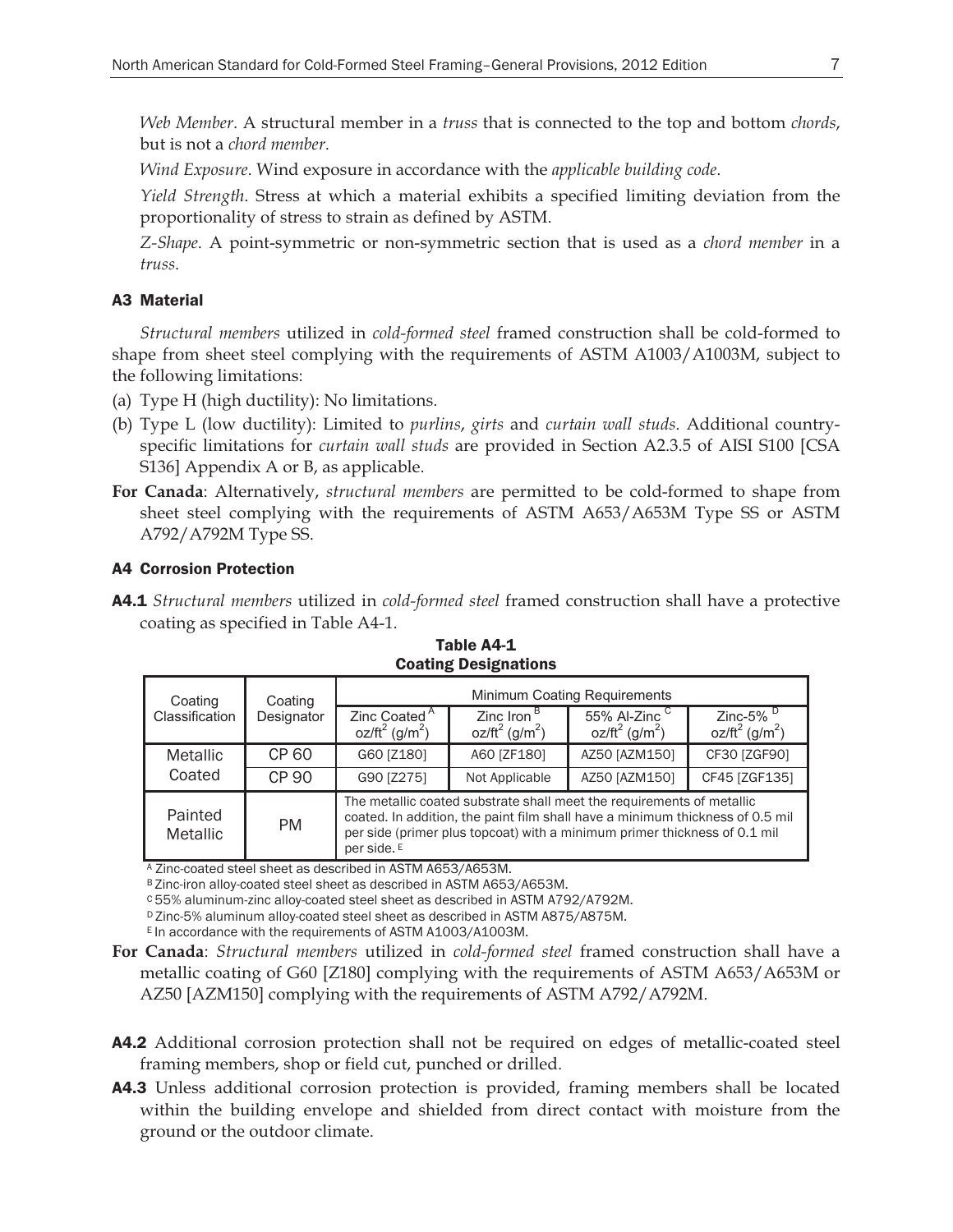- A4.4 Dissimilar metals shall not be used in direct contact with *cold-formed steel* framing members unless *approved* for that application.
- A4.5 *Cold-formed steel* framing members shall not be embedded in concrete unless *approved* for that application.
- A4.6 Fasteners shall have a corrosion resistant treatment, or be manufactured from material not susceptible to corrosion.

#### A5 Products

#### A5.1 Base Steel Thickness

The material thickness of framing members, in their end-use, shall meet or exceed the minimum *base steel thickness* values given in an *approved* design or *approved* product standard, such as AISI S201. In no case shall the minimum *base steel thickness* be less than 95% of the *design thickness*.

#### A5.2 Minimum Flange Width

For *C-shape* members intended to receive sheathing, the minimum *flange* width shall be 1- 1/4 inch (31.8 mm). For *track*, the minimum *flange* width shall be 3/4 inch (19.1 mm).

#### A5.3 Product Designator

References to *structural members* shall use a four-part product designator that identifies the size (both *web* depth and *flange* width), style, and thickness. The standard designator as described (i.e. based on U.S. Customary units) shall be used for either U.S. Customary or SI Metric units. The product designator shall consist of the following sequential codes:

A three or four-digit numeral indicating member *web* depth in 1/100 inch. A letter indicating:

S = *Stud* or *joist* framing member which has *lips*

T = *Track* section

- U= Channel or *stud* framing section which does not have *lips*
- $F =$  Furring channels
- L = Angle or L-*header*

A three-digit numeral indicating *flange* width in 1/100 inch, followed by a dash. A two- or three-digit numeral indicating *designation thickness*.

When specifying material for use in structural applications, the material *grade* used in design shall be identified on the contract documents and when ordering the material.

#### A5.4 Manufacturing Tolerances

*Structural members* utilized in *cold-formed steel* framed construction shall comply with the manufacturing tolerances listed in Table A5-1.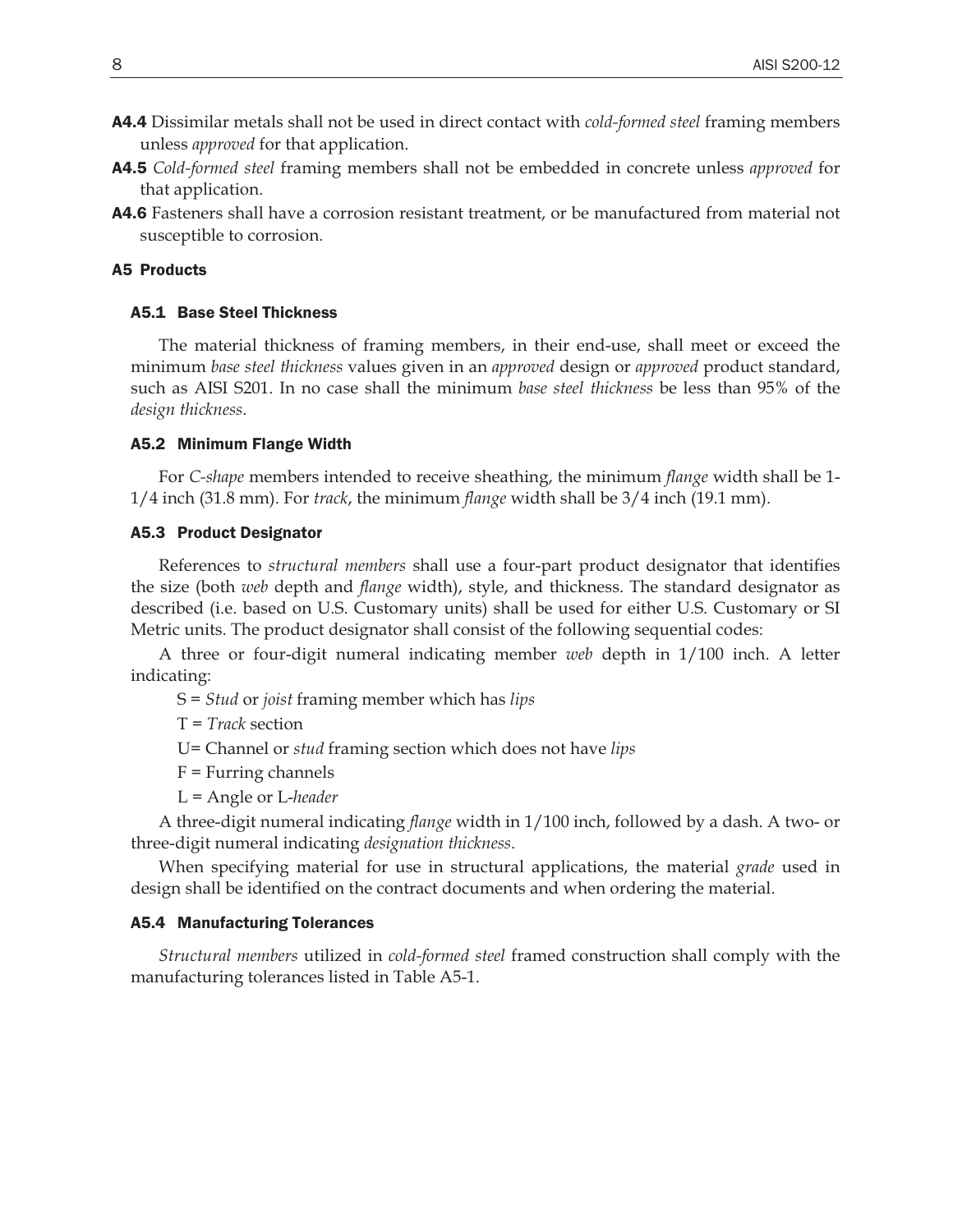| Dimension <sup>1</sup> | <b>Item Checked</b> | Studs, in. (mm)                | Tracks, in. (mm)                               |
|------------------------|---------------------|--------------------------------|------------------------------------------------|
| A                      |                     | $+3/32(2.38)$                  | $+1/2(12.7)$                                   |
|                        | Length              | $-3/32(2.38)$                  | $-1/4(6.35)$                                   |
| B <sup>2</sup>         | Web Depth           | $+1/32(0.79)$                  | $+1/32(0.79)$                                  |
|                        |                     | $-1/32(0.79)$                  | $+1/8$ (3.18)                                  |
| C                      | Flare               | $+1/16(1.59)$                  | $+0(0)$                                        |
|                        | Overbend            | $-1/16(1.59)$                  | $-3/32(2.38)$                                  |
| D                      | <b>Hole Center</b>  | $+1/16(1.59)$                  | <b>NA</b>                                      |
|                        | Width               | $-1/16(1.59)$                  | NA.                                            |
| Ε                      | <b>Hole Center</b>  | $+1/4(6.35)$                   | <b>NA</b>                                      |
|                        | Length              | $-1/4(6.35)$                   | <b>NA</b>                                      |
| F                      | Crown               | $+1/16(1.59)$                  | $+1/16(1.59)$                                  |
|                        |                     | $-1/16(1.59)$                  | $-1/16(1.59)$                                  |
| G <sup>3</sup>         | Camber              | $1/8$ per 10 ft (3.13 per 3 m) | 1/32 per ft (2.60 per m)<br>$1/2$ max $(12.7)$ |
| H <sup>3</sup>         | Bow                 | 1/8 per 10 ft (3.13 per 3 m)   | $1/32$ per ft (2.60 per m)                     |
|                        |                     |                                | $1/2$ max $(12.7)$                             |
|                        | Twist               | $1/32$ per ft (2.60 per m)     | 1/32 per ft (2.60 per m)                       |
|                        |                     | $1/2$ max $(12.7)$             | $1/2$ max $(12.7)$                             |

Table A5-1 Manufacturing Tolerances for Structural Members

<sup>1</sup> All measurements shall be taken not less than  $1 \text{ ft}$  (305 mm) from the end.<br><sup>2</sup> Outside dimension for stud; inside for track.

<sup>3</sup> 1/8 inch per 10 feet represents L/960 maximum for overall camber and bow. Thus, a 20-foot long member would have 1/4-inch permissible maximum; a 5-foot long member would have 1/16-inch permissible maximum.



Figure A5-1 Manufacturing Tolerances for Structural Members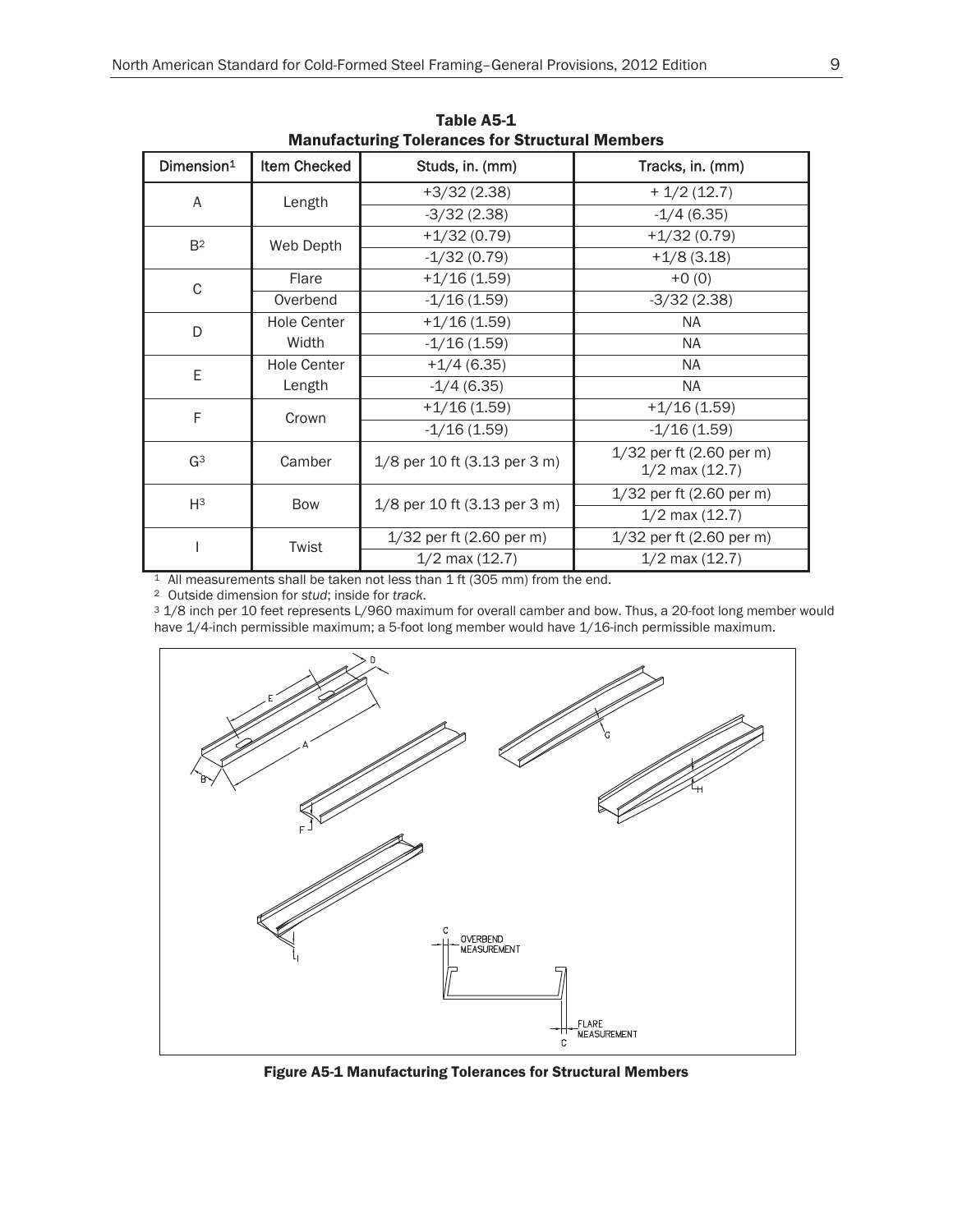#### A5.5 Product Identification

Framing members used in *cold-formed steel* framed construction shall be identified in accordance with the requirements of this section.

#### A5.5.1 Identification of Groups of Like Members

Groups of like members shall be marked with a label, or a tag attached thereto. Marking shall include the roll-former's identification (name, logo, or initials), length, quantity, and roll-former's member designator including member depth, flange size, and minimum steel thickness in mils or inches exclusive of protective coating.

#### A5.5.2 Identification of Individual Framing Members

In addition to the marking referenced in A5.5.1, individual framing members shall have a legible label, stencil, or embossment, at a maximum distance of 96 in. (2440 mm) on center, on the member, with the following minimum information:

- (1) The roll-former's identification (that is, name, logo, or initials).
- (2) The minimum steel thickness, in mils or inches, exclusive of protective coatings.
- (3) The minimum *yield strength* in kip per square inch (megapascals).
- (4) The appropriate protective coating designator in accordance with Section A4.
- **For Canada**: In addition to the marking referenced in A5.5.1, individual framing members shall have a legible label, stencil, or embossment, at a maximum distance of 96 in. (2440 mm) on centre, on the member, with the following minimum information:
	- (1) The manufacturer's identification (name, logo, or initials); and
	- (2) The minimum steel thickness (in mils, inches or millimeters) exclusive of protective coatings.

#### A6 Referenced Documents

The following documents or portions thereof are referenced within this standard and shall be considered as part of the requirements of this document.

1. American Iron and Steel Institute (AISI), 25 Massachusetts Avenue, NW, Suite 800, Washington, DC 20001:

 AISI S100-12, *North American Specification for the Design of Cold-Formed Steel Structural Members*

AISI S201-12, *North American Standard for Cold-Formed Steel Framing – Product Data*

2. ASTM International, 100 Barr Harbor Drive, West Conshohocken, PA 19428-2959:

 ASTM A653/A653M-11, *Specification for Steel Sheet, Zinc-Coated (Galvanized) or Zinc-Iron Alloy-Coated (Galvannealed) by the Hot-Dip Process*

 ASTM A792/A792M-10, *Specification for Steel Sheet, 55% Aluminum-Zinc Alloy-Coated by the Hot-Dip Process*

 ASTM A875/A875M-10, *Specification for Steel Sheet, Zinc-5% Aluminum Alloy-Coated by the Hot-Dip Process*

 ASTM A1003/A1003M-11, *Standard Specification for Sheet Steel, Carbon, Metallic and Non-Metallic Coated for Cold-Formed Framing Members*

 ASTM C954–10, *Standard Specification for Steel Drill Screws for the Application of Gypsum Panel Products or Metal Plaster Bases to Steel Studs From 0.033 in. (0.84 mm) to 0.112 in. (2.84 mm) in Thickness*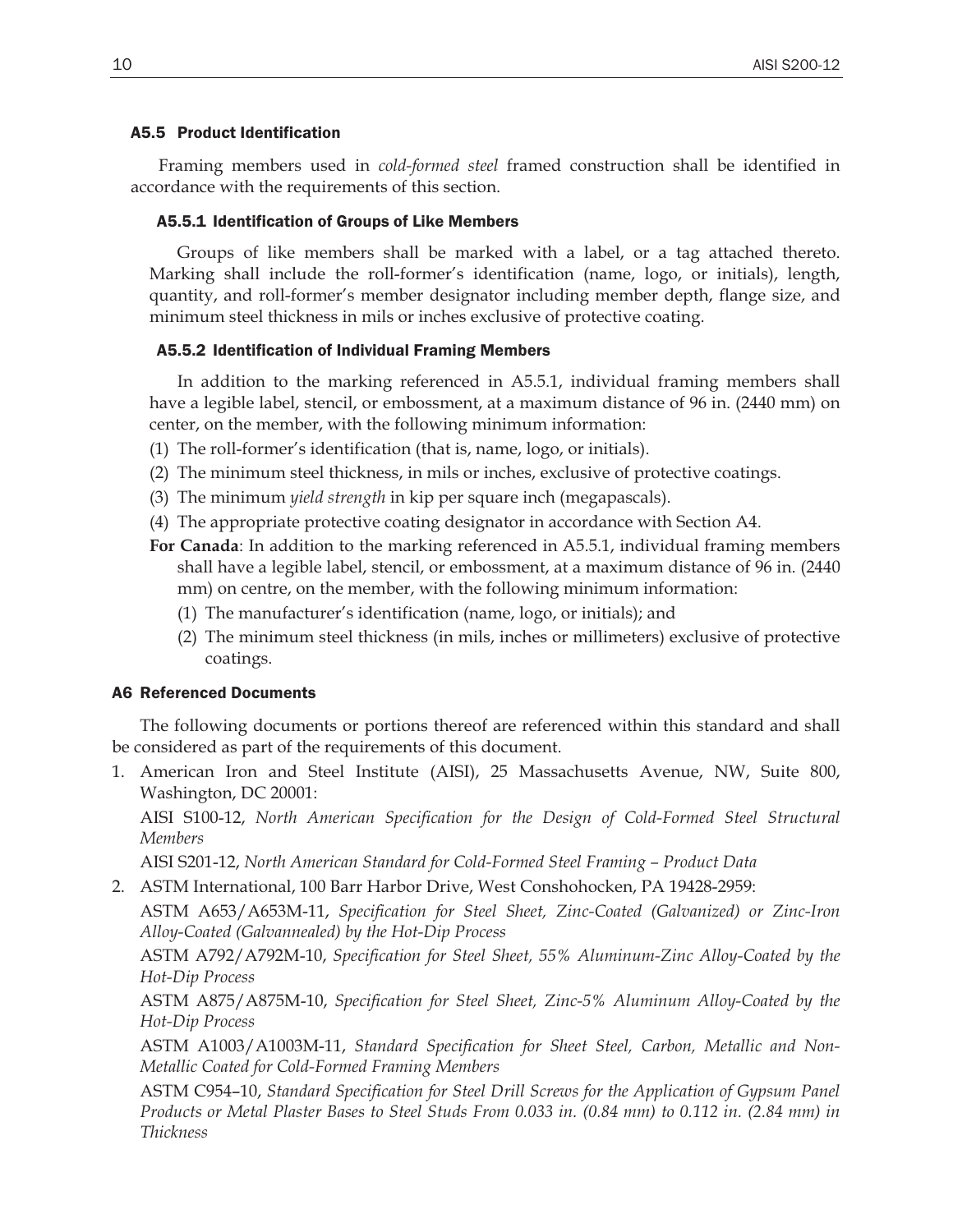ASTM C1002–07, *Steel Self-Piercing Tapping Screws for the Application of Gypsum Panel Products or Metal Plaster Bases to Wood Studs or Steel Studs* ASTM, C1513-10, *Standard Specification for Steel Tapping Screws for Cold-Formed Steel Framing Connections*

- 3. American Welding Society, 8669 Doral Boulevard, Suite 130, Doral, FL 33166: AWS D1.3, *Structural Welding Code-Sheet Steel*, 1998 Edition
- 4. Canadian Standards Association, 5060 Spectrum Way, Mississauga, Ontario, Canada L4W 5N6:

 CAN/CSA-S136-12, *North American Specification for the Design of Cold-Formed Steel Structural Members*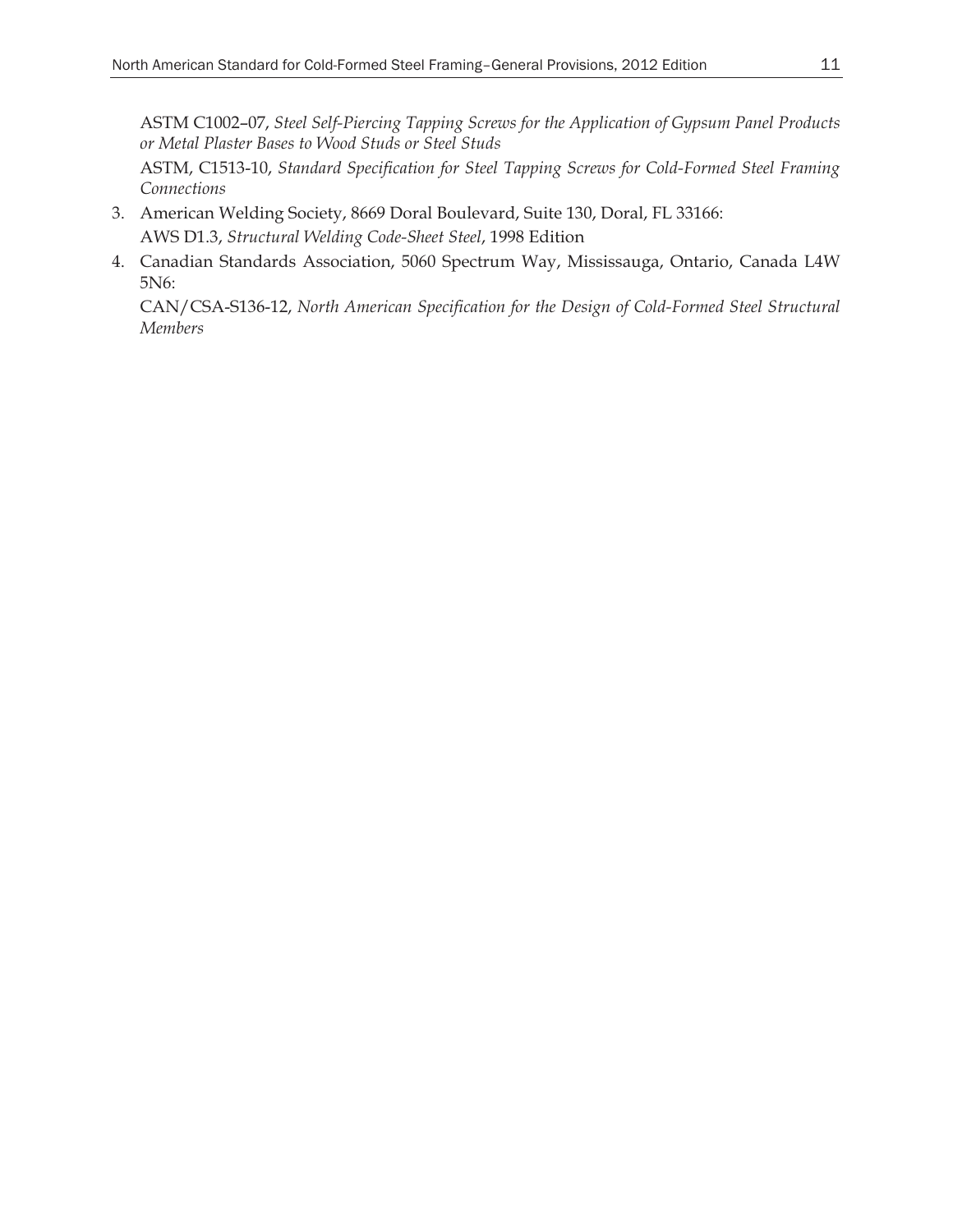## B. MEMBER DESIGN

## B1 Members

Framing members shall be designed in accordance with AISI S100 [CSA S136].

#### B2 Member Condition

Framing members shall be as specified by an *approved* design or *approved* design standard. The members shall be in good condition. Damaged members shall be replaced or repaired in accordance with the *approved* design or *approved* design standard.

#### B2.1 Web Holes

Holes in *webs* of framing members shall be in conformance with an *approved* design, AISI S100 [CSA S136]*,* or an *approved* design standard. *Webs* with holes not conforming to the above shall be reinforced or patched in accordance with an *approved* design or *approved* design standard.

#### B2.2 Cutting, Patching and Splicing

#### B2.2.1 Cutting and Patching

All cutting of framing members shall be done by sawing, abrasive cutting, shearing, plasma cutting or other *approved* methods. Cutting or notching of *structural members*, including *flanges* and *lips* of *joists*, *studs*, *headers*, *rafters*, and *ceiling joists*, or the patching of those cuts shall not be permitted without an *approved* design or in accordance with an *approved* design standard.

#### B2.2.2 Splicing

Splicing of *joists*, *studs* and other *structural members* shall not be performed without an *approved* splice design or in accordance with an *approved* design standard.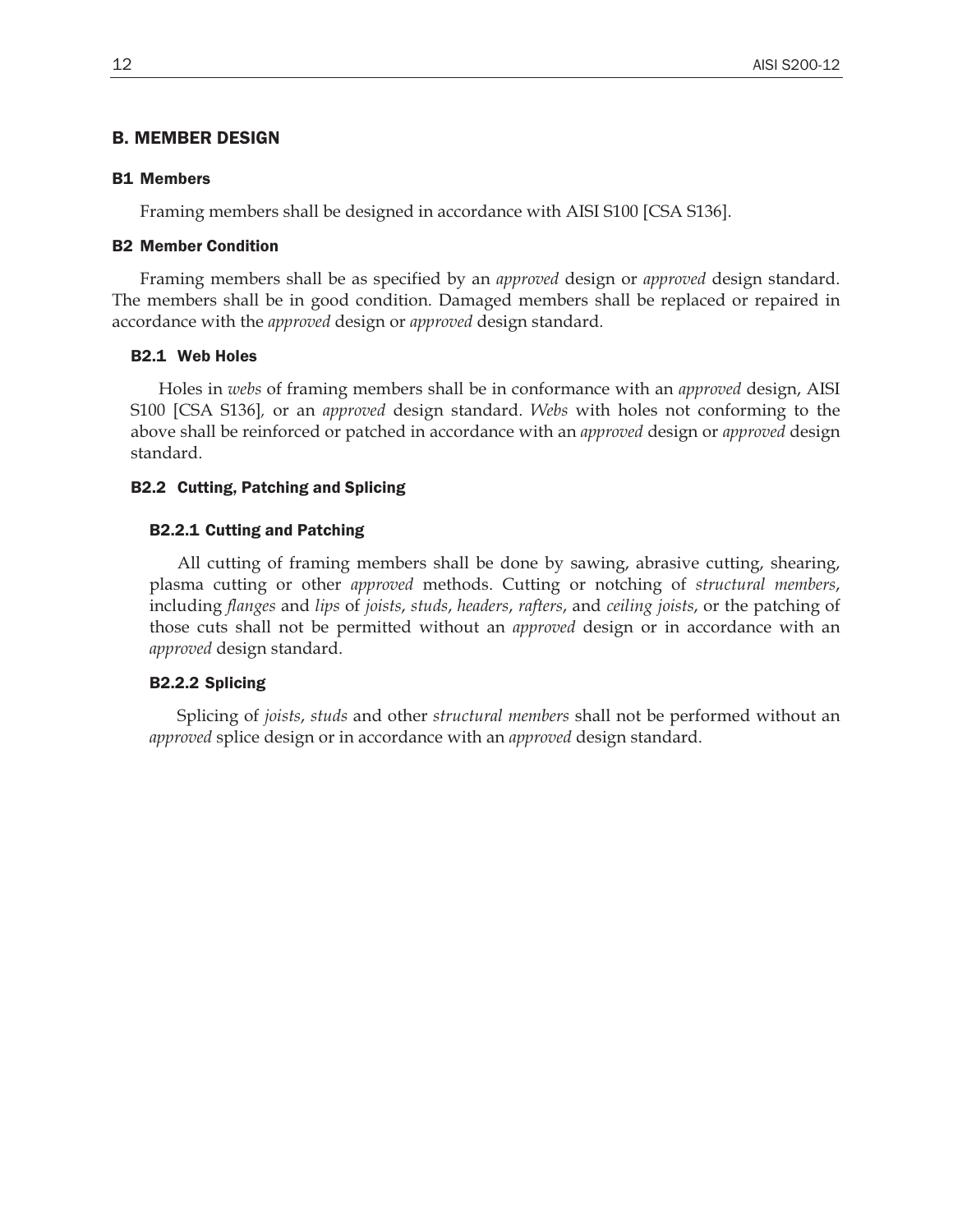## C. INSTALLATION

#### C1 In-Line Framing

Each *joist*, *rafter*, *truss*, and structural wall *stud* (above or beneath) shall be aligned vertically according to the limits depicted in Figure C1-1. The alignment tolerance is not required when a structural *load* distribution member is specified in accordance with an *approved* design or *approved* design standard.



Figure C1-1 In-Line Framing

#### C2 Installation Tolerances

#### C2.1 Foundation

The foundation shall be level and free from defects beneath *load* bearing walls. If the foundation is not level, provisions shall be made to provide a uniform bearing surface with a maximum 1/4-inch (6.4 mm) gap between the bottom *track* or rim *track* and the foundation. This shall be accomplished through the use of *load* bearing shims or grout provided between the underside of the wall bottom *track* or *rim track* and the top of the foundation wall or slab at *stud* or *joist* locations.

#### C2.2 Ground Contact

Framing shall not be in direct contact with the ground unless specified by an *approved* design. Framing not in direct contact with the ground shall be installed at a height above the ground in accordance with the *applicable building code*.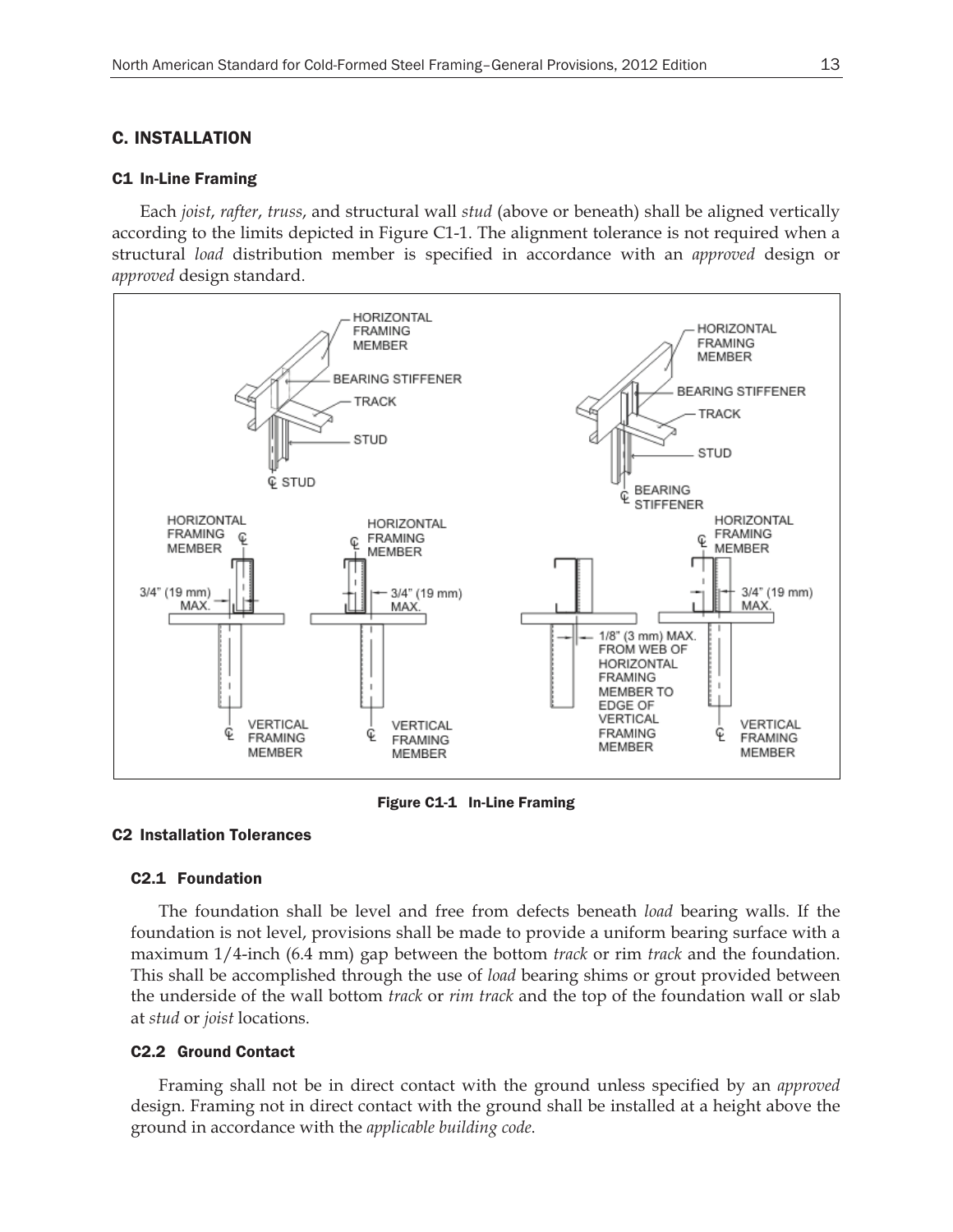## C2.3 Floors

#### C2.3.1 Plumbness and Levelness

*Floor joists* and floor *trusses* shall be installed plumb and level, except where designed as sloping members.

#### C2.3.2 Floor Span Capacity

*Floor joist* and floor *truss* spacing shall not exceed the span capacity of the floor sheathing material.

#### C2.3.3 Alignment

*Floor joists* and floor *trusses* shall comply with the alignment requirements of Section C1.

#### C2.3.4 Bearing Width

*Floor joists* and floor *trusses* shall be installed with full bearing over the width of the bearing wall beneath, a minimum 1-1/2 inch (38.1 mm) bearing end, or in accordance with an *approved* design or *approved* design standard.

#### C2.3.5 Web Separation

*Floor joist webs* shall not be in direct contact with *rim track webs*.

#### C2.4 Walls

#### C2.4.1 Straightness, Plumbness and Levelness

Wall *studs* shall be installed plumb, except where designed as sloping members. Wall *track* members shall be installed level except where designed as sloping members.

#### C2.4.2 Sheathing Span Capacity

Wall *stud* spacing shall not exceed the span capacity of the sheathing material.

#### C2.4.3 Alignment

Structural wall *studs* shall comply with the alignment requirements of Section C1 for in-line framing.

### C2.4.4 End Bearing

Ends of axial *load* bearing wall *studs* shall have square end cuts and shall be seated tight against the *tracks* with a maximum gap tolerance of 1/8 inch (3.18 mm) between the end of wall framing member and the *web* of the *track*. For thicknesses of the *stud* or *track* greater than 54 mil (0.054 inches (1.37 mm)), special consideration shall be given to the end gap and the maximum end gap shall be specified by the *Building Designer*.

#### C2.5 Roofs and Ceilings

#### C2.5.1 Plumbness and Levelness

Roof and ceiling framing members shall be installed plumb and level, except where designed as sloping members.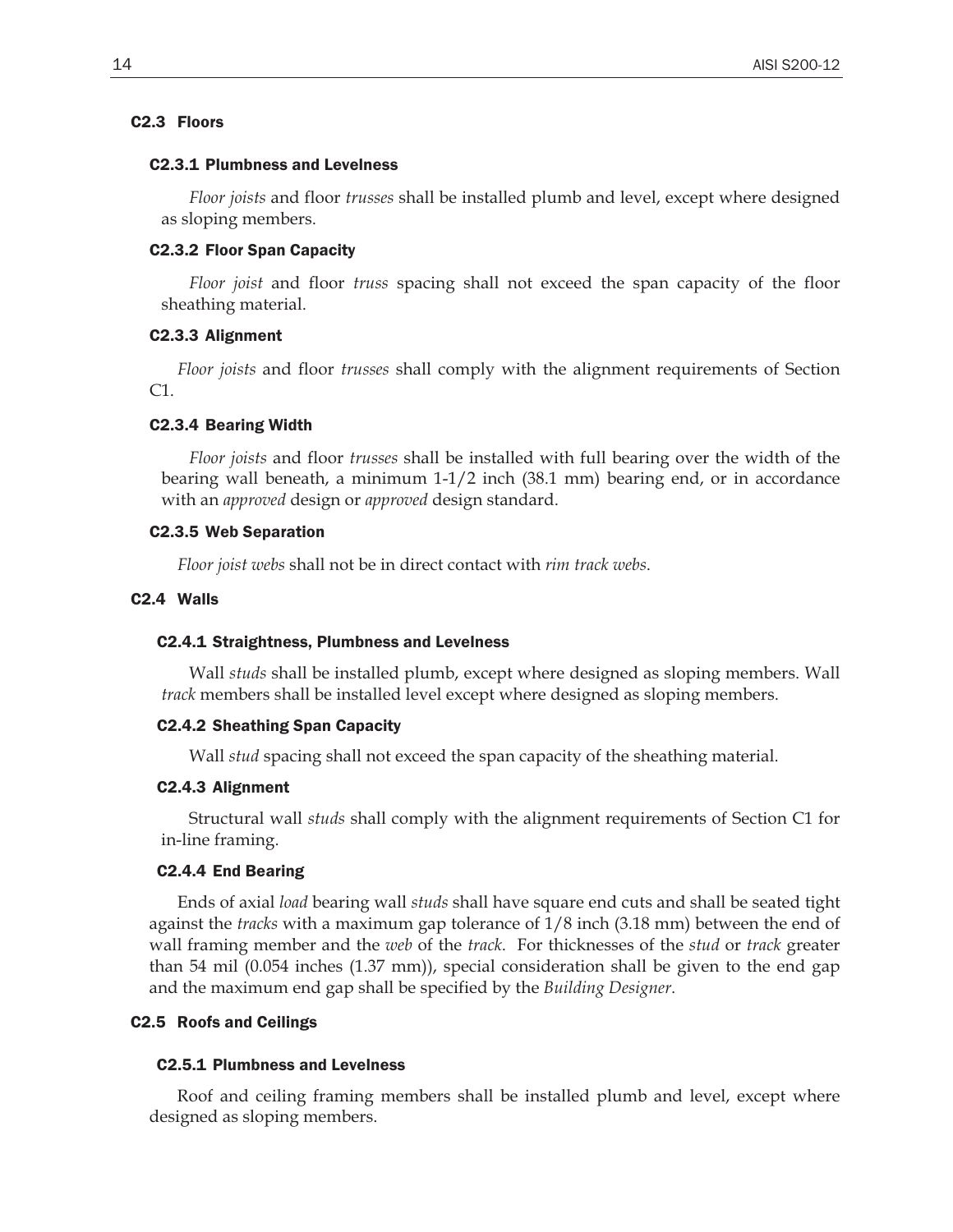## C2.5.2 Sheathing Span Capacity

The spacing of roof and ceiling framing members shall not exceed the span capacity of the ceiling or roof sheathing material.

## C2.5.3 Alignment

Roof and ceiling framing members shall comply with the alignment requirements of Section C1 for in-line framing.

## C2.5.4 Bearing

*Ceiling joists* and roof *trusses* shall be installed with full bearing over the width of the bearing wall beneath, or a minimum 1-1/2 inch (38.1 mm) bearing end condition, or in accordance with an *approved* design or *approved* design standard.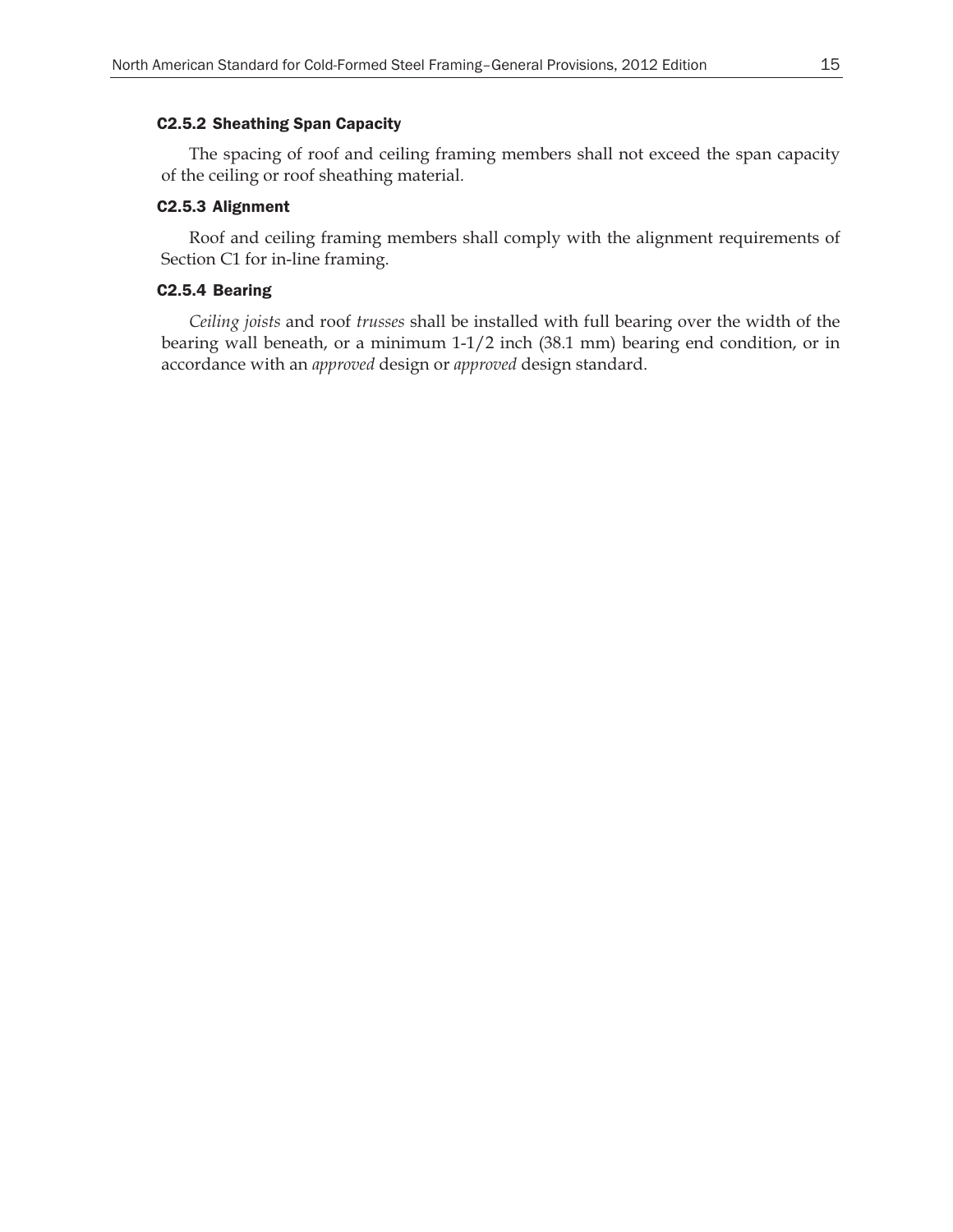## D. CONNECTIONS

#### D1 Screw Connections

#### D1.1 Steel-to-Steel Screws

Screw fasteners for steel-to-steel *connections* shall be in compliance with ASTM C1513 or an *approved* design or *approved* design standard. Use of a larger-than-specified screw size is permitted, providing that the design and installation are in accordance with the minimum spacing and edge distance requirements.

#### D1.2 Sheathing Screws

Screw fasteners for structural sheathing to steel *connections* shall be in compliance with ASTM C1513 or an *approved* design or *approved* design standard.

#### D1.3 Installation

Screw fasteners shall extend through the steel *connection* a minimum of three (3) exposed threads. Screw fasteners shall penetrate individual components of connections without causing permanent separation between components.

#### D1.4 Stripped Screws

Stripped screw fasteners in direct tension shall be considered ineffective. Stripped screw fasteners in shear shall only be considered effective when the number of stripped screw fasteners considered effective does not exceed twenty-five percent (25%) of the total number of screw fasteners considered effective in the *connection*.

#### D1.5 Spacing and Edge Distance

For screw fasteners in steel-to-steel *connections* to be considered fully effective, the minimum center-to-center spacing and edge distance shall be three (3) times the nominal diameter, except where the edge is parallel to the direction of the applied force, the minimum edge distance of screw fasteners shall be 1.5 times the nominal diameter. Where the minimum center-to-center spacing is two (2) times the nominal diameter, screw fasteners shall be considered 80 percent effective.

### D1.6 Gypsum Board

Gypsum board shall be attached to *cold-formed steel* framing in accordance with the *applicable building code* or an *approved* design standard. Screw fasteners for gypsum board to steel *connections* shall be in compliance with ASTM C954, ASTM C1002, or ASTM C1513, as applicable, with a bugle head style.

#### D2 Welded Connections

Welded *connections* shall be in accordance with AISI S100 [CSA S136] and AWS D1.3*.* The design capacity of welds shall be in accordance with AISI S100 [CSA S136]*.*

Welded areas shall be treated with an *approved* treatment to retain the corrosion resistance of the welded area.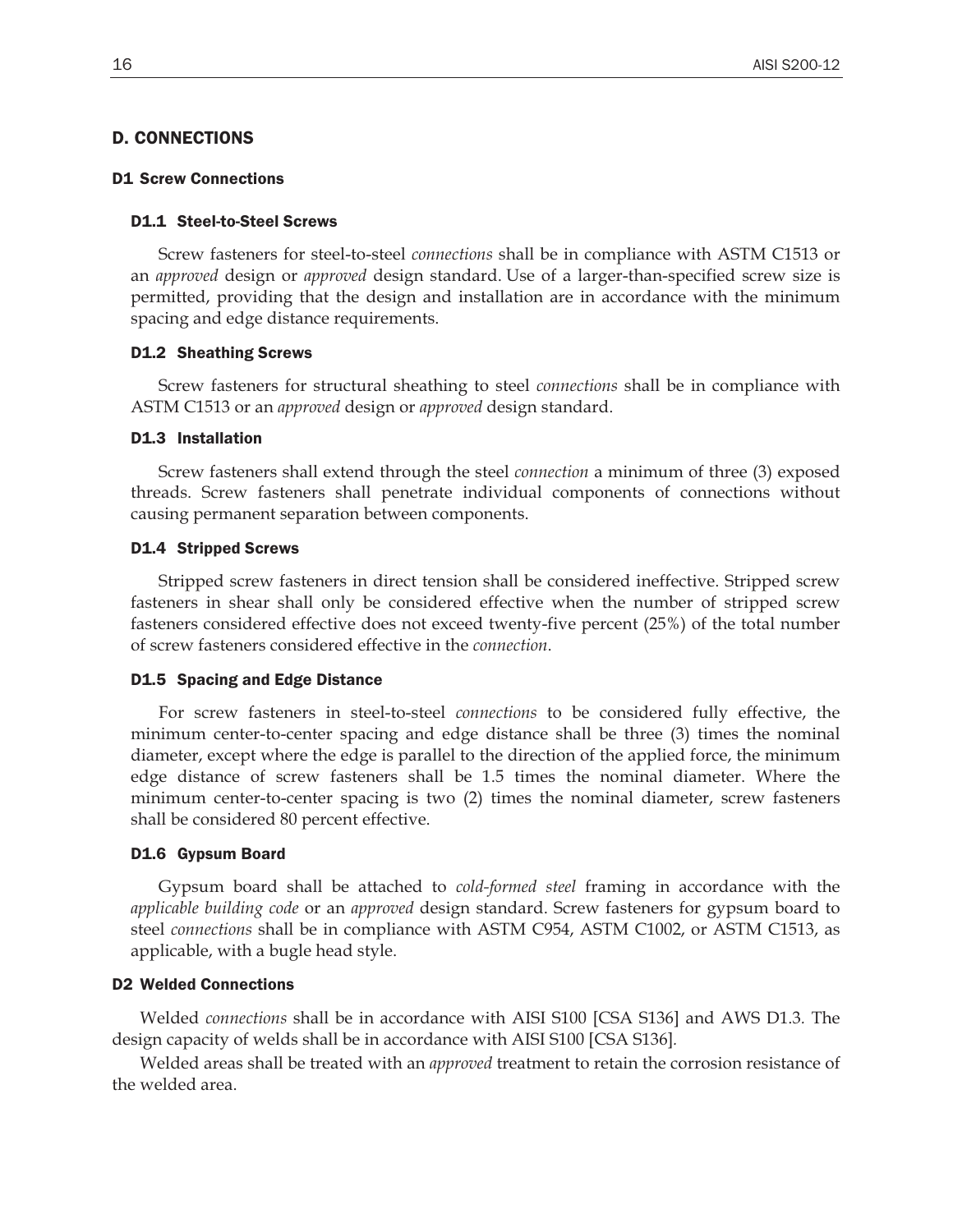### D3 Other Connections

#### D3.1 Bolts

Bolted *cold-formed steel* connections shall be designed and installed in accordance with AISI S100 [CSA S136].

#### D3.2 Other Connectors

Other types of *connections* (e.g. Pneumatically Driven Fasteners, Powder-Actuated Fasteners, Rivet Fasteners and Clinch Joining) shall be designed, fabricated and installed in accordance with the design requirements as set forth by an *approved* design or *approved* design standard, and the fastener manufacturer's requirements.

#### D3.3 Connection to Other Materials

Bolts, nails, anchor bolts or other fasteners used to connect *cold-formed steel* framing to wood, masonry, concrete or other steel components shall be designed and installed in accordance with the *applicable building code*, an *approved* design or *approved* design standard.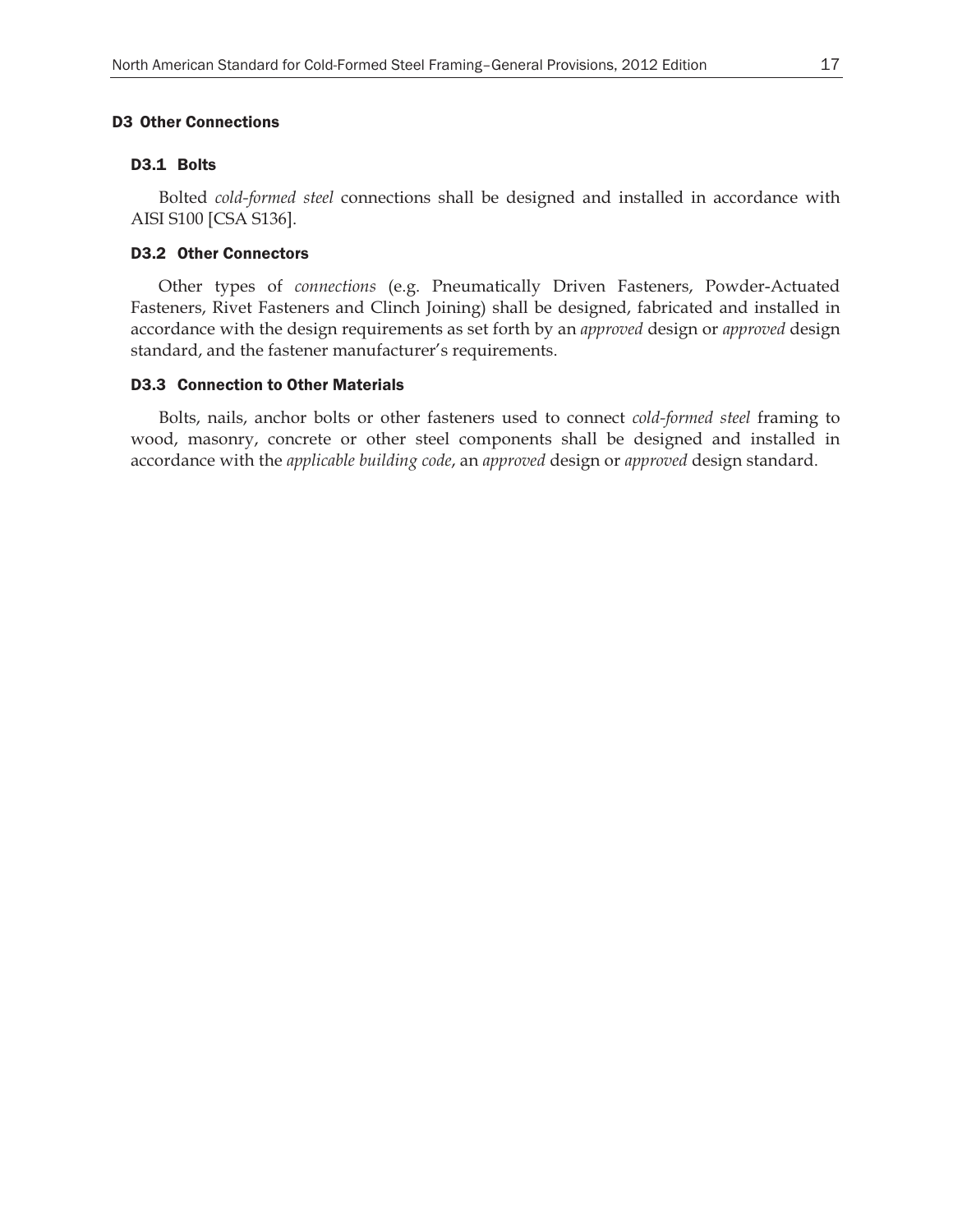## E. MISCELLANEOUS

## E1 Utilities

#### E1.1 Holes

Holes shall comply with the requirements specified in Section B2.1. Penetrations of floor, wall and ceiling/roof assemblies which are required to have a fire resistance rating shall be protected in accordance with the *applicable building code* or in accordance with the requirements as stipulated by the authority having jurisdiction.

#### E1.2 Plumbing

All piping shall be provided with an isolative non-corrosive system to prevent galvanic action or abrasion between framing members and piping.

#### E1.3 Electrical

Wiring not enclosed in metal conduit shall be separated from the framing members by non-conductive non-corrosive grommets or by other *approved* means.

#### E2 Insulation

#### E2.1 Mineral Fiber Insulation

Mineral fiber insulation (e.g. rock wool, glass fiber, etc.) for installation within cavities of framing members shall be full-width type insulation and shall be installed in accordance with the requirements as set forth by the *applicable building code* and insulation manufacturer. Compression of the insulation shall be permitted to occur at the open side of the *C-shaped* framing member.

#### E2.2 Other Insulation

Other types of insulation (e.g. foams, loose fill, etc.) for installation within cavities of framing members shall be installed in accordance with the *applicable building code* and insulation manufacturer's requirements. The width of insulation shall be dimensionally compatible with the *cold-formed steel* framing.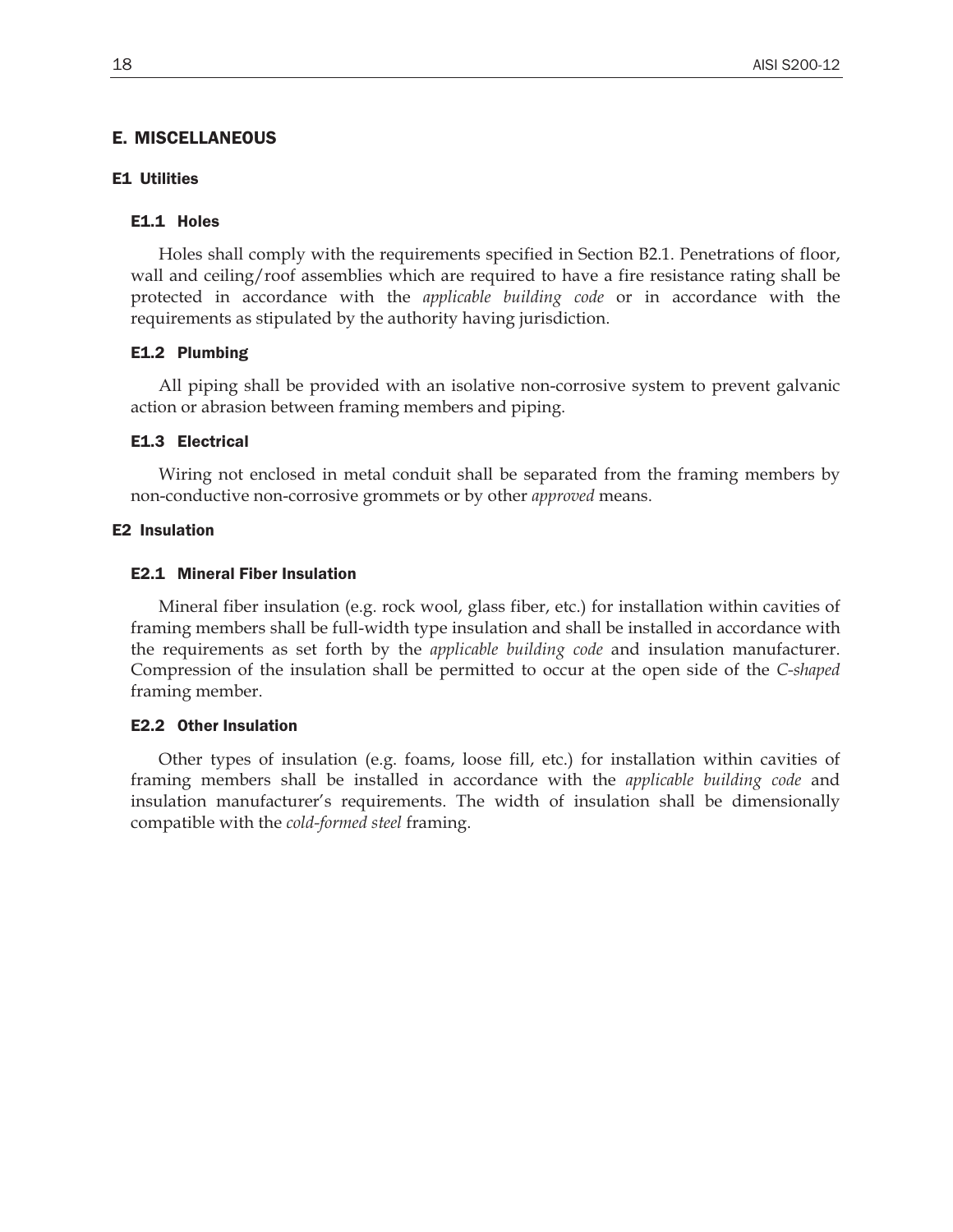AISI S200-12-C



# **AISI** STANDARD

Commentary on the

North American Standard for

Cold-Formed Steel Framing —

General Provisions

2012 Edition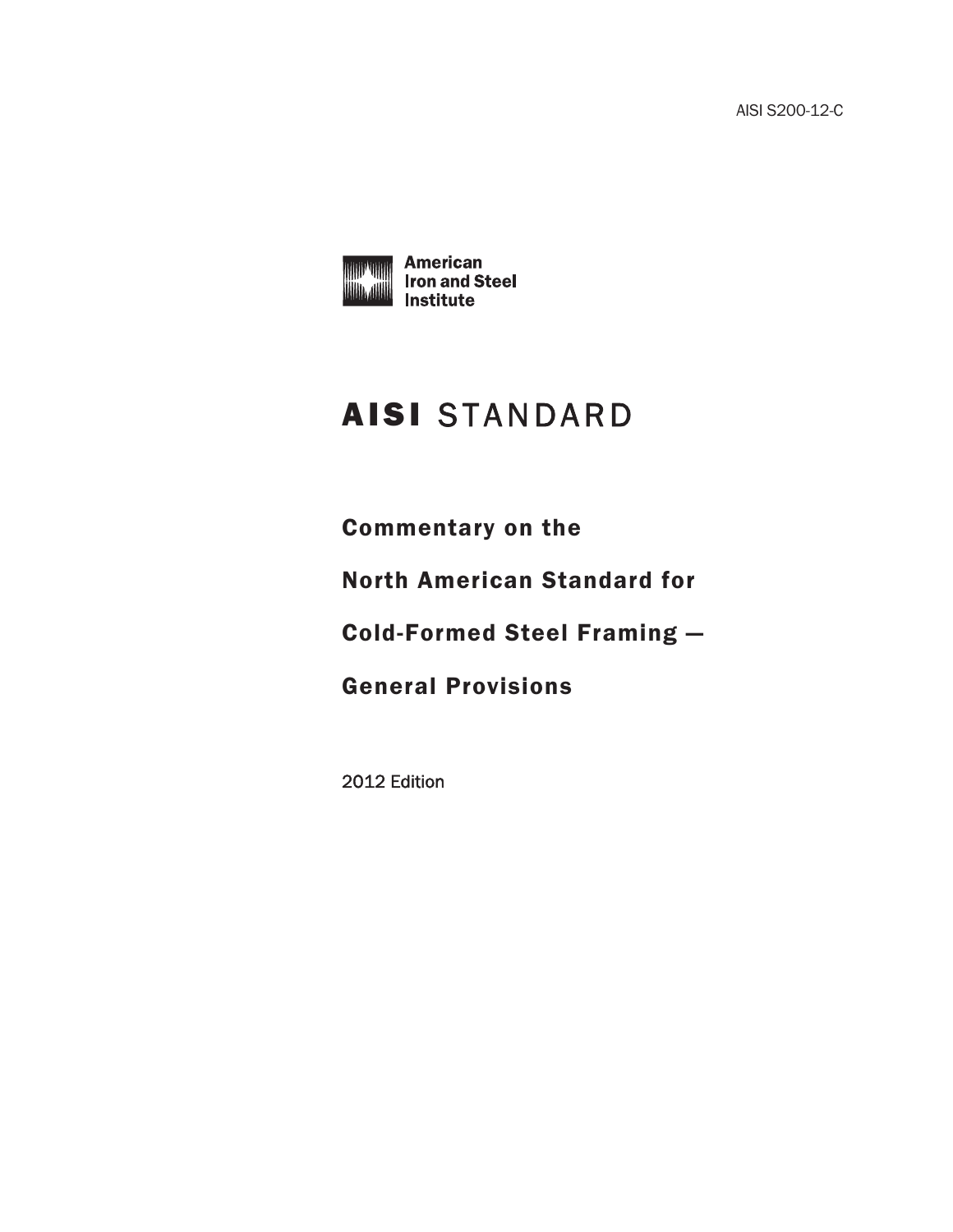## DISCLAIMER

The material contained herein has been developed by the American Iron and Steel Institute (AISI) Committee on Framing Standards. The Committee has made a diligent effort to present accurate, reliable, and useful information on cold-formed steel framing design and installation. The Committee acknowledges and is grateful for the contributions of the numerous researchers, engineers, and others who have contributed to the body of knowledge on the subject. Specific references are included in this *Commentary*.

With anticipated improvements in understanding of the behavior of cold-formed steel framing and the continuing development of new technology, this material will become dated. It is anticipated that AISI will publish updates of this material as new information becomes available, but this cannot be guaranteed.

The materials set forth herein are for general purposes only. They are not a substitute for competent professional advice. Application of this information to a specific project should be reviewed by a *design professional*. Indeed, in many jurisdictions, such review is required by law. Anyone making use of the information set forth herein does so at their own risk and assumes any and all liability arising therefrom.

1st Printing – April 2013

Copyright American Iron and Steel Institute 2012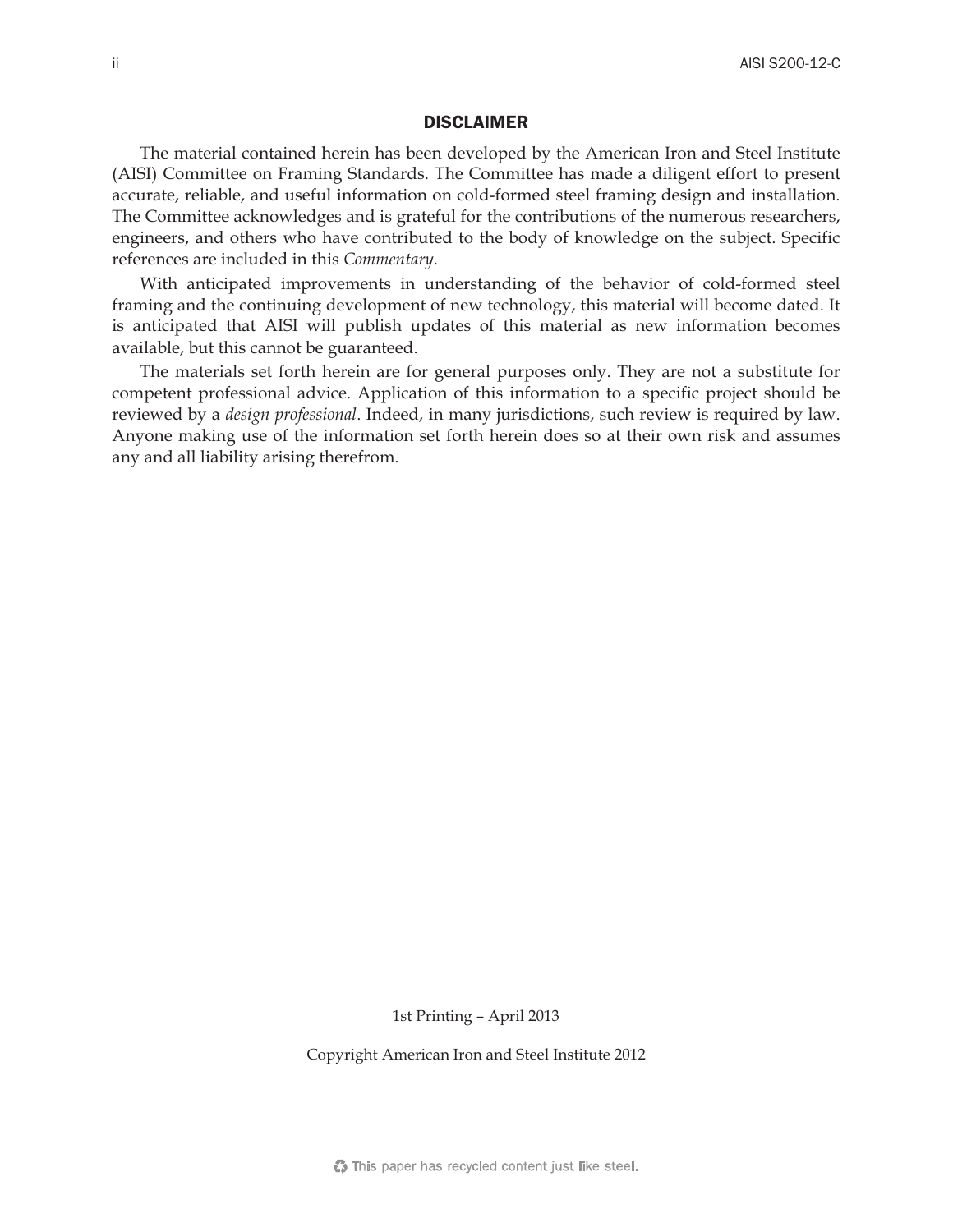## PREFACE

This *Commentary* is intended to facilitate the use and provide an understanding of the background of AISI S200, the *North American Standard for Cold-Formed Steel Framing – General Provisions*. The *Commentary* illustrates the substance and limitations of the various provisions of the standard.

In the *Commentary*, sections, equations, figures, and tables are identified by the same notation as used in the standard. Words that are italicized are defined in AISI S200. Terms included in square brackets are specific to Limit States Design terminology.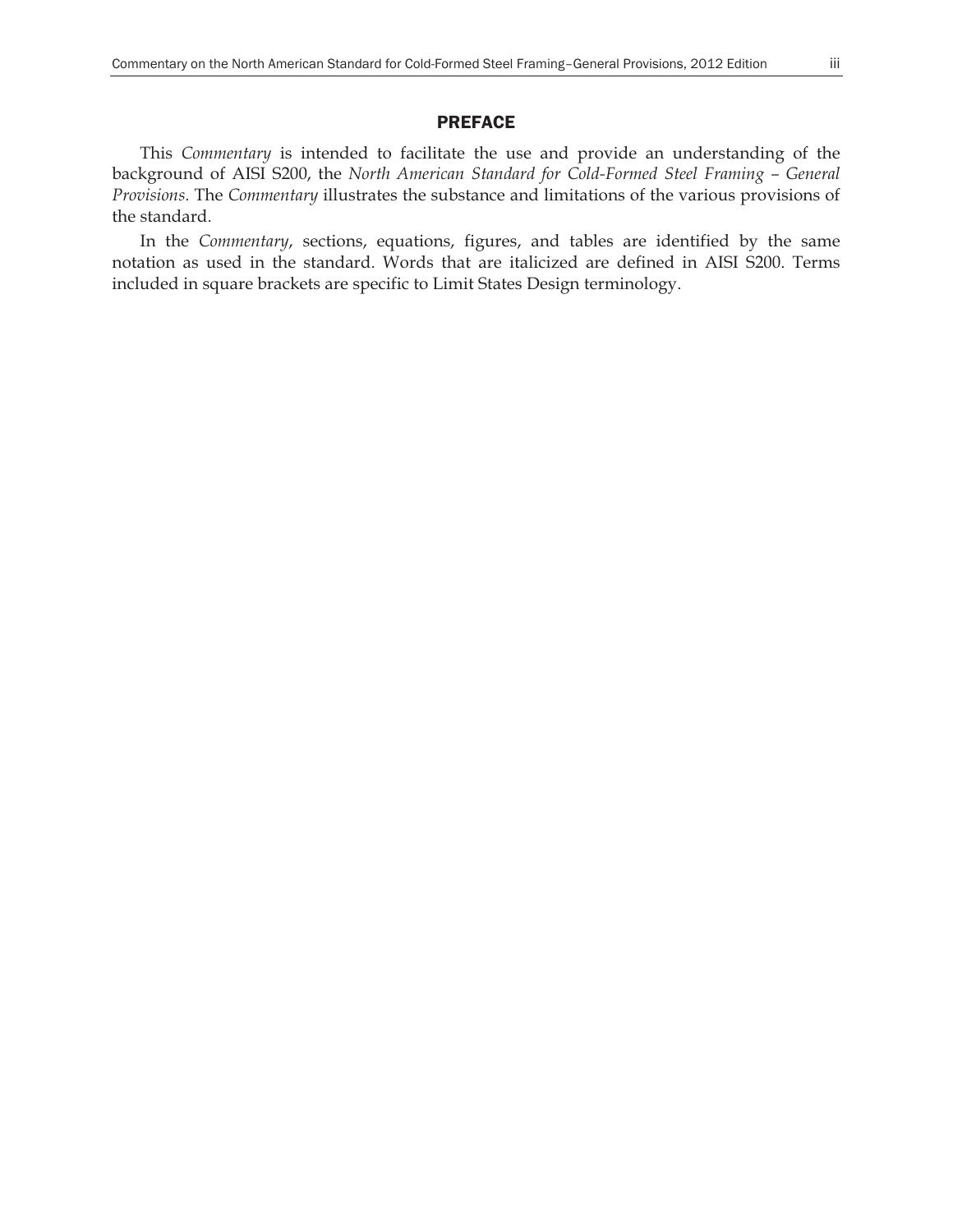**This Page is Intentionally Left Blank.**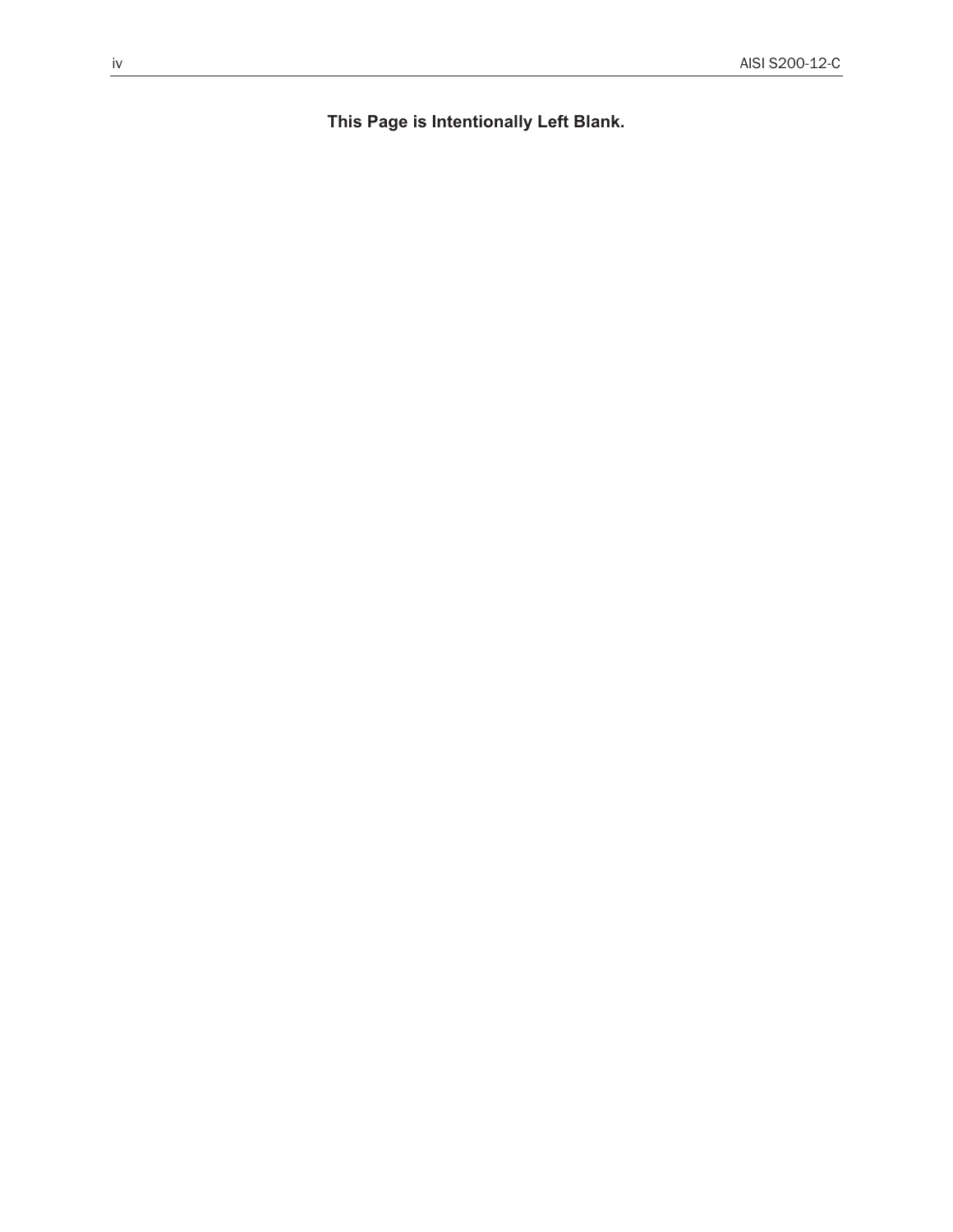## **TABLE OF CONTENTS COMMENTARY ON THE NORTH AMERICAN STANDARD FOR COLD-FORMED STEEL FRAMING -GENERAL PROVSIONS**

| B2  |                   |  |
|-----|-------------------|--|
|     |                   |  |
|     |                   |  |
|     |                   |  |
|     |                   |  |
|     |                   |  |
|     |                   |  |
|     |                   |  |
|     |                   |  |
|     |                   |  |
|     | C2.5              |  |
|     |                   |  |
|     |                   |  |
|     |                   |  |
|     |                   |  |
|     | D <sub>1.5</sub>  |  |
|     |                   |  |
|     |                   |  |
|     |                   |  |
|     |                   |  |
| F.1 |                   |  |
|     | E1 1              |  |
|     | E <sub>1.2</sub>  |  |
|     | F <sub>1</sub> .3 |  |
| E2  |                   |  |
|     |                   |  |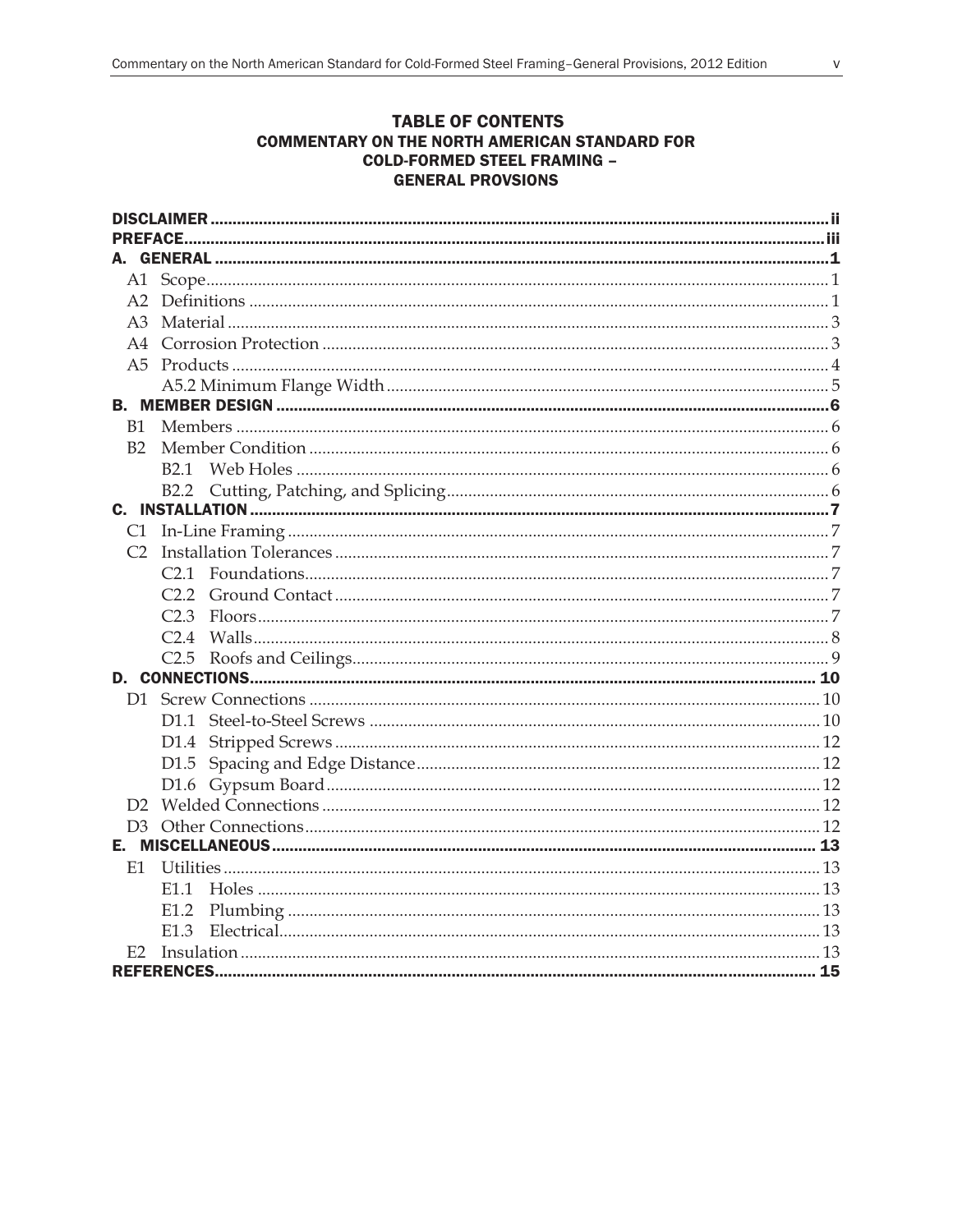This Page is Intentionally Left Blank.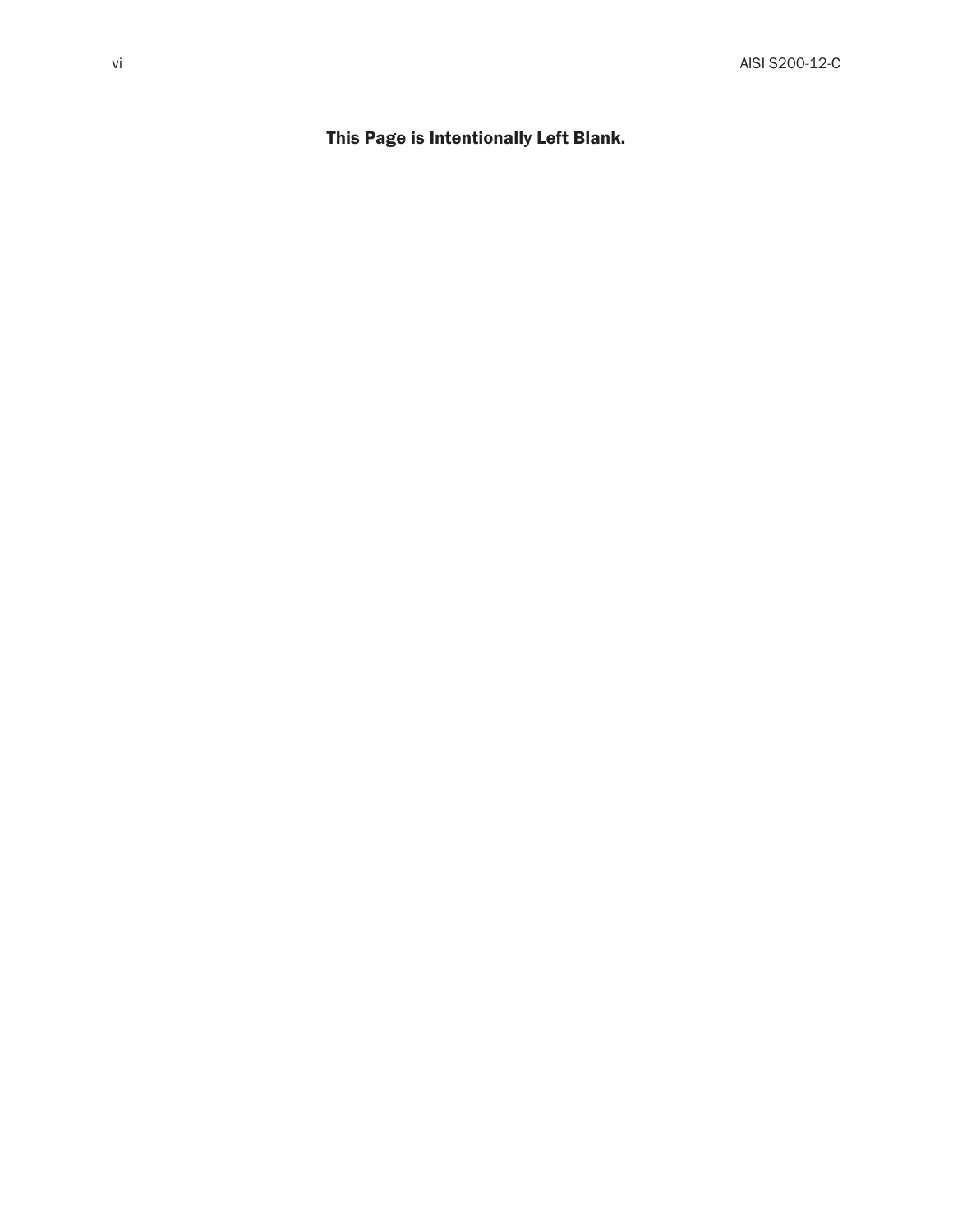## COMMENTARY ON THE NORTH AMERICAN STANDARD FOR COLD-FORMED STEEL FRAMING – GENERAL PROVISONS

## A. GENERAL

## A1 Scope

AISI S200 (AISI, 2012b) applies to the design and installation of *structural members* utilized in *cold-formed steel* framing applications for load carrying purposes in buildings. Although the standard addresses the application of framing members having *base steel thickness* not greater than 118 *mils* (0.1180 inches) (2.997 mm), the standard does not preclude the use of other *coldformed steel* members, assemblies, structures, or designs when they demonstrate equivalent performance for the intended use to those specified in the standard.

The standard is intended to serve as a supplement to AISI S100 [CSA S136], (AISI, 2012a; CSA, 2012).

In 2011, design provisions related to *nonstructural members* were moved to AISI S220, *North American Standard for Cold-Formed Steel Framing-Nonstructural Members* (AISI, 2011). However, use of the more stringent requirements for *structural members* that are in AISI S200 for *nonstructural members* should be permitted, since these should demonstrate equivalent performance for the intended use to those specified in AISI S220. Also in 2011, the lower limit on *base steel thickness* was deemed unnecessary and was eliminated.

## A2 Definitions

Codes and standards by their nature are technical, and as such specific words and phrases can change the intent of the provisions if not properly defined. As a result, it is necessary to establish a common platform by clearly stating the meaning of specific terms for the purpose of this standard and other standards that reference this standard.

In the standard, *blocking* is defined to transfer shear force or to stabilize members. The following figures C-A2-1 and CA2-2 show examples of how *track* or *stud* members are used as *blocking* in various assemblies.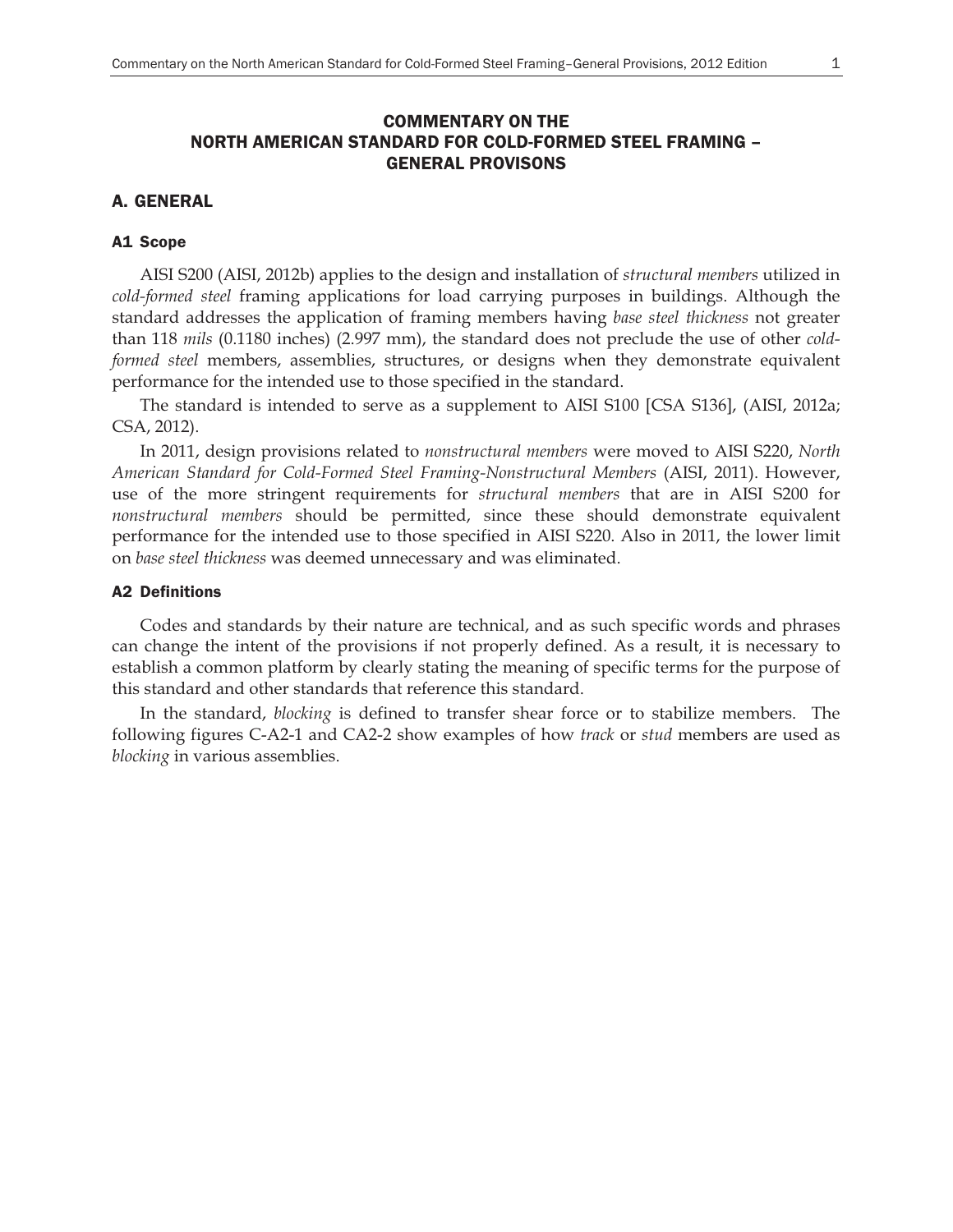

Figure C-A2-1, Application of Stud Track Blocking



Figure C-A2-2, Application of Joist Blocking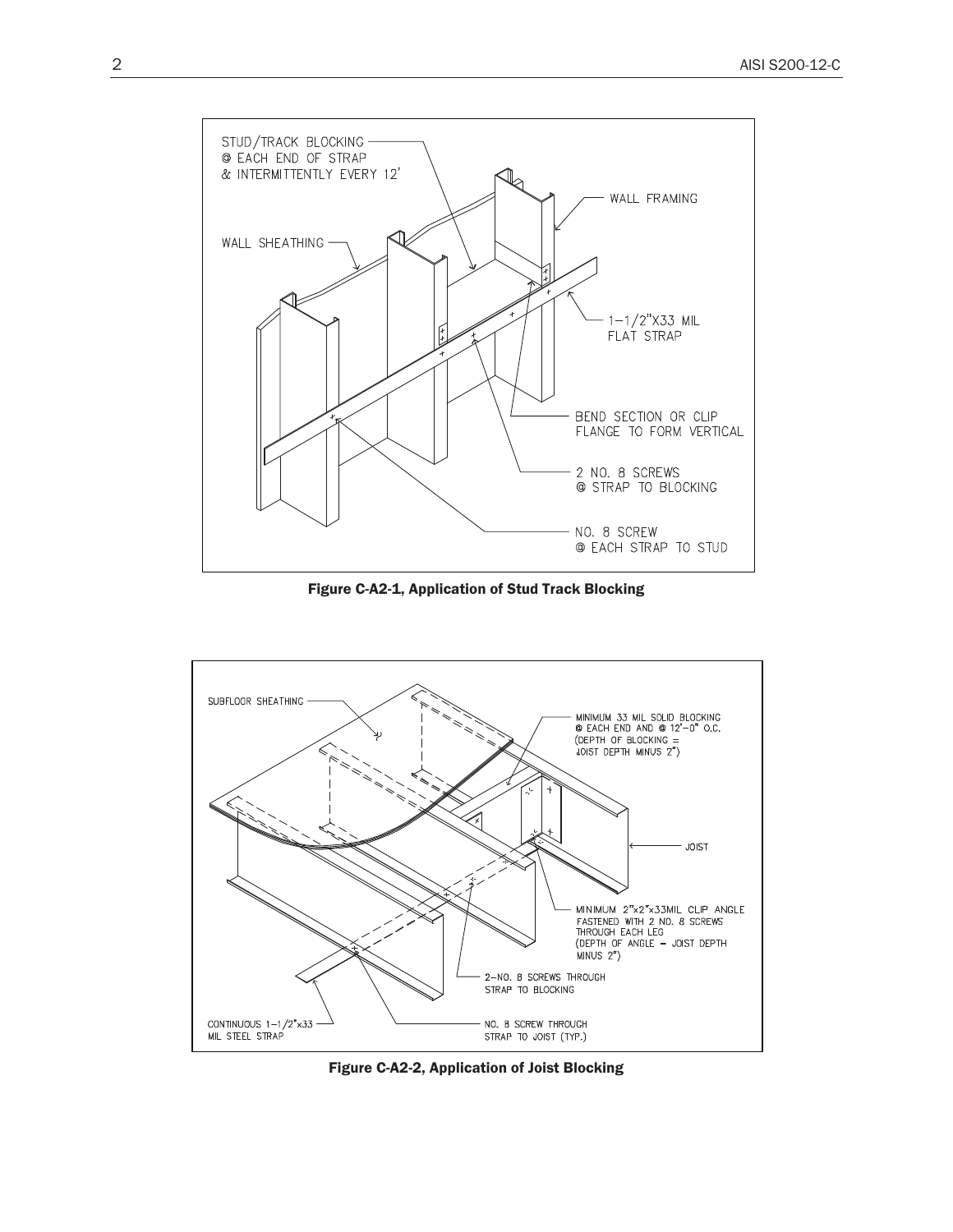#### A3 Material

The sheet steel approved for use with this standard for *structural members* must comply with ASTM A1003/1003M (ASTM, 2011a). ASTM A1003/1003M covers the chemical, mechanical and coating requirements for steel sheet used in the manufacture of *cold-formed steel* framing members such as *studs*, *joists*, and *track*.

ASTM A1003/1003M is a standard that was developed in order to incorporate requirements for metallic-coated, painted metallic-coated, or painted nonmetallic-coated *steel sheet* used for *cold-formed steel* framing members into a single standard. Mechanical properties defined in ASTM A1003/A1003M are minimum requirements. For example, the minimum *yield strength* of Type H or L 33 [NS230] steel is 33 ksi [230 MPa]; material with higher *yield strength* is permitted, but 33 ksi [230 MPa] is the design *yield strength*. Additionally, according to the ASTM A1003/1003M Standard, Structural Grade Types H and L steel are intended for *structural members* and Non-Structural Grade Type NS steel is intended for *nonstructural members*. It is noted that additional country-specific limitations for *curtain wall studs* are provided in AISI S100 [CSA S136] (AISI, 2012a; CSA, 2012), A2.3.5, Appendix A or B.

Clarifications of the use of types H, L, and NS steels were provided in 2012 as part of an exercise to synchronize all codes and specifications. With the development of AISI S220 in 2011, Type NS of ASTM A1003/A1003M that is applicable for *nonstructural members* was removed from this standard.

#### A4 Corrosion Protection

In 2012, as part of an exercise to synchronize all relevant codes and specifications, the provisions of Section A4.1 were consolidated from AISI S201 Section B3, ASTM C645 (ASTM, 2011b) and ASTM C955 (ASTM, 2011c).

The minimum coating designations listed in Table A4-1 of the standard assume normal exposure and construction practices. Other types of coatings that provide equal or better corrosion protection may also be acceptable. When more severe exposure conditions are probable, consideration should be given to specifying heavier coating weight [mass].

The minimum coating specified by this standard assumes normal exposure conditions that are best defined as having the framing members enclosed within a building envelope or wall assembly within a controlled environment. When more severe exposure conditions are probable, such as industrial atmospheres and marine atmospheres, consideration should be given to specifying a heavier coating. Coating is specified by weight or mass.

This standard does not require the edges of metallic-coated *cold-formed steel* framing members, shop or field cut in accordance with Section B2.2.1, punched or drilled, to be touched up with zinc-rich paint, which is able to galvanically protect steel. When base steel is exposed, such as at a cut or scratch, the steel is cathodically protected by the sacrificial corrosion of the zinc coating, because zinc is more electronegative (more reactive) than steel in the galvanic series. A zinc coating will not be undercut because the steel cannot corrode adjacent to the zinc coating. Therefore, any exposure of the underlying steel at an edge or scratch will not result in corrosion of the steel away from the edge or scratch and thus will not affect the performance of the coating or the steel structure (CFSEI, 2007a).

It is noted that ASTM A1004/A1004M (ASTM, 2009) covers procedures for establishing the acceptability of *steel sheet* for use as *cold-formed steel* framing members. This practice is to be used to assess the corrosion-resistance of different coatings on *steel sheet* in a laboratory test. It is not intended to be used as an application performance standard for the *cold-formed steel* framing, but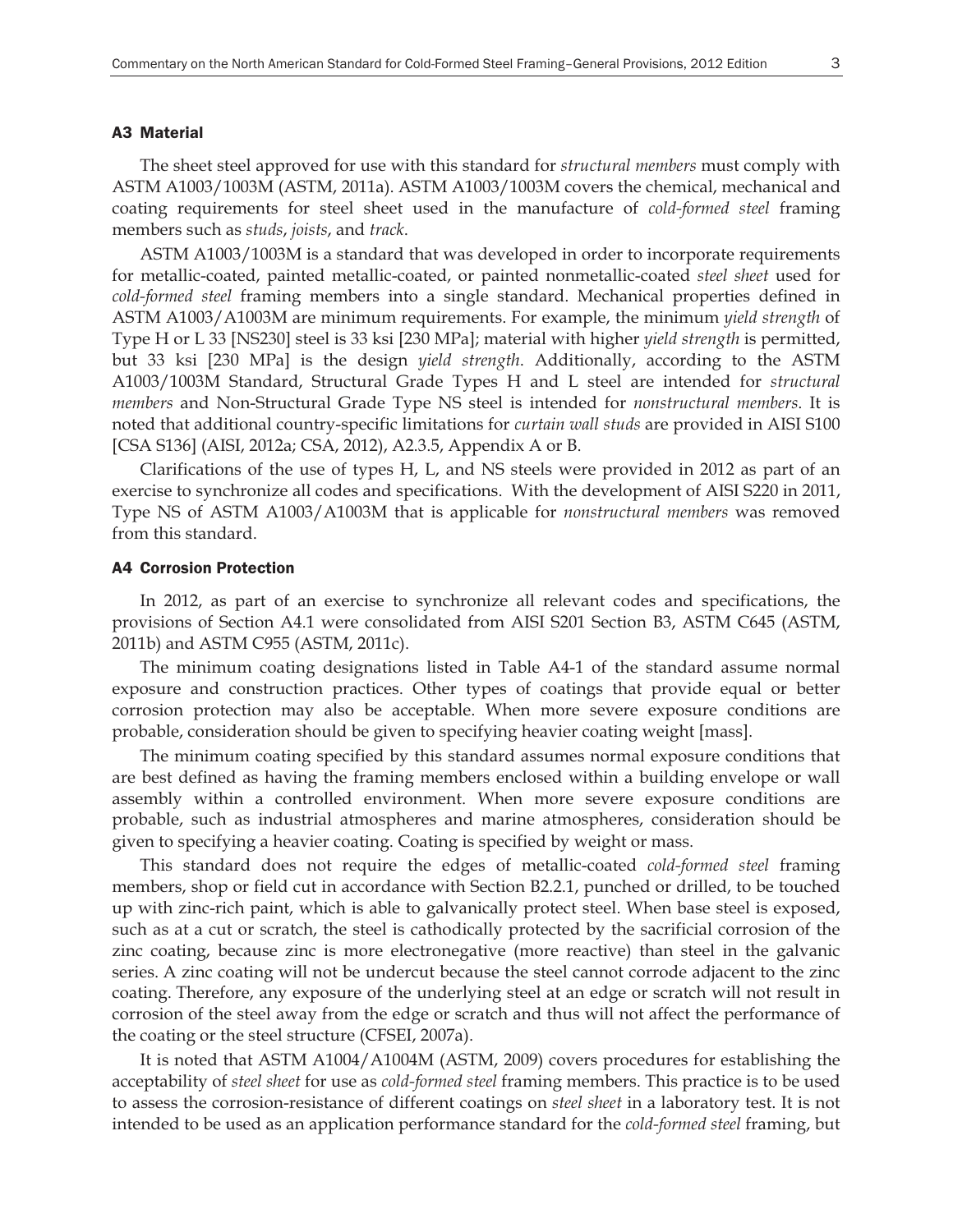is to be used to evaluate coatings under consideration for addition to ASTM A1003/A1003M (ASTM, 2011a).

Direct contact with dissimilar metals (e.g. copper, brass, etc.) should be avoided in order to prevent unwanted galvanic action from occurring. Methods for preventing the contact from occurring may be through the use of non-conductive non-corrosive grommets at *web* penetrations or through the use of non-metallic brackets (a.k.a. isolators) fastened to hold the dissimilar metal building products (e.g. piping) away from the *cold-formed steel* framing. In 2006, a change was made to this standard allowing the use of dissimilar metals in contact with *coldformed steel* framing provided the specific application is approved. It was recognized that dissimilar metals in contact might not always be a problem. For example, there are no galvanic concerns where there is no moisture. A special case of dissimilar metals occurs in Canada where, for certain climatic conditions and building heights, the use of stainless steel brick ties is required. When these ties are connected to steel *stud* backup, contact between dissimilar metals can occur. For guidance on this dissimilar metals issue, refer to the Canadian Standard, CAN/CSA-A370-04, *Connectors for Masonry* (CSA, 2009).

When there is direct contact of *cold-formed steel* framing with pressure-treated wood, the treated wood, *cold-formed steel* framing, connector and/or fastener manufacturers should be contacted for recommendations. Methods that should be considered may include specifying a less corrosive pressure treatment (sodium borate, organic preservative systems, etc.), isolating the *cold-formed steel* and wood components, or changing details to avoid use of pressure-treated wood altogether.

*Design professionals* should take into account both the initial contact with wet or damp building materials, as well as the potential for those materials to absorb water during the building's life, as both circumstances may accelerate corrosion.

In 2007, the Cold-Formed Steel Engineers Institute updated the 2004 AISI document "Durability of Cold-Formed Steel Framing Members" (CFSEI, 2007a) to give engineers, architects, builders and homeowners a better understanding of how galvanizing (zinc and zincalloy coatings) provides long-term corrosion protection to *cold-formed steel* framing members. Additional information can be obtained from the American Galvanizers Association publication "Hot Dip Galvanizing For Corrosion Protection - A Specifier's Guide" (AGA, 2006) and the Cold-Formed Steel Engineers Institute's publication "Corrosion Protection for Cold-Formed Steel Framing in Coastal Areas" (CFSEI, 2007b).

In 2011, corrosion protection requirements for *nonstructural members* were moved to AISI S220 (AISI, 2011).

#### A5 Products

AISI S100 [CSA S136], (AISI, 2012a; CSA, 2012) permits the minimum delivered *base steel thickness* (exclusive of any coatings) of a *cold-formed steel* member to be 95% of the *design thickness*. This standard therefore specifies the minimum *base steel thickness* that complies with AISI S100 [CSA S136]. The thickness designations are consistent with standard industry practice, as published in AISI S201 (AISI, 2012c). It is recommended that thickness measurements be taken in the middle of the flat of the *flange* or *web* of the cross-section.

AISI S201 has adopted a standard designator system for identifying *cold-formed steel* framing members. The intent for using a standard designator system is to overcome the varied designators that are produced by each individual manufacturer. In addition, the designator is used to identify not only a specific *cold-formed steel* framing member, but also the section properties of that same member through the use of the manufacturer's product technical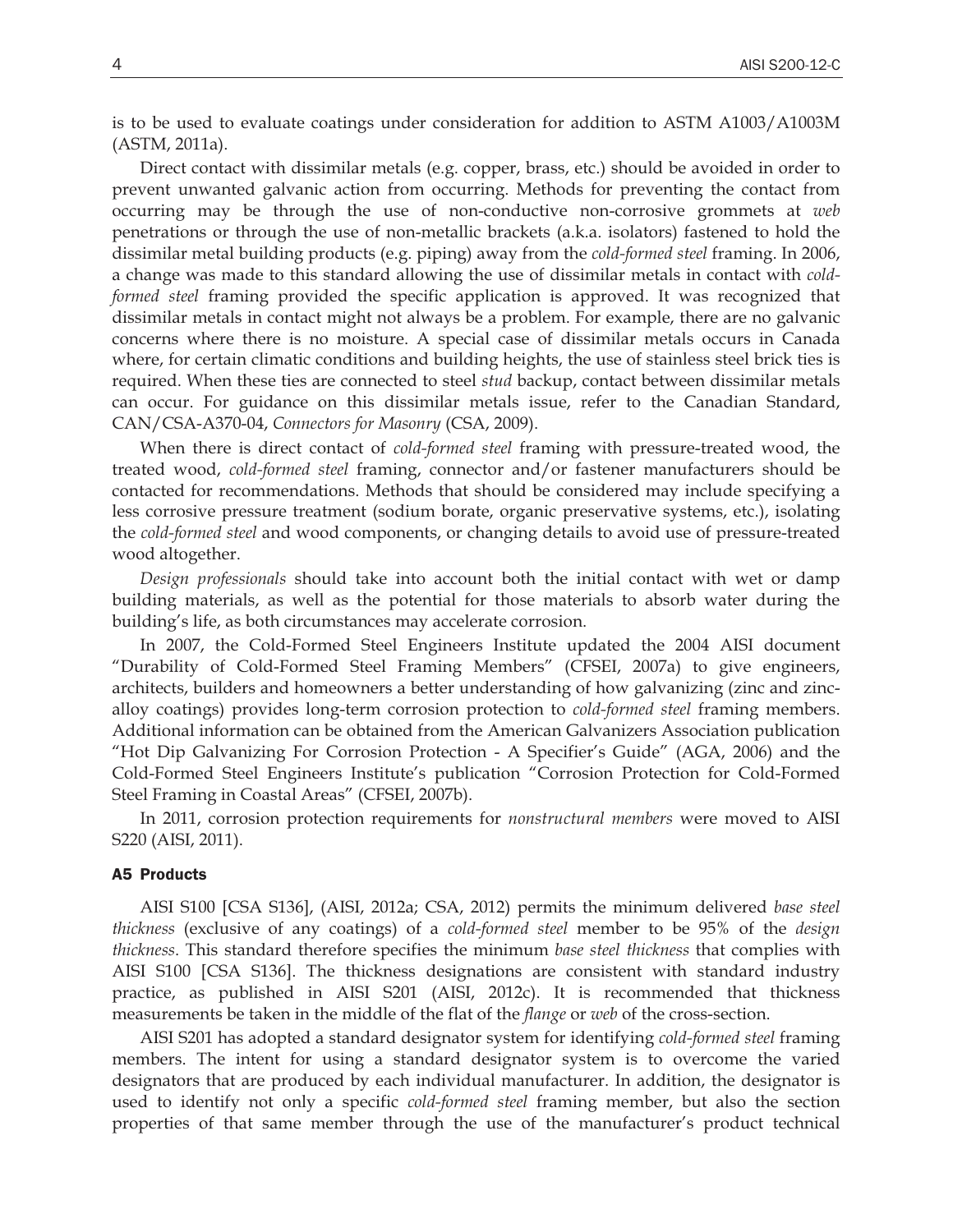information documents.

The following presents an example of the standard designator for a *cold-formed steel stud*:

350S162-33 represents a member with the following:

## **350S162-33**



In 2012, as part of an exercise to synchronize all relevant codes and specifications, the minimum tolerances for the manufacture of *structural members* utilized in *cold-formed steel* framing were moved from the Commentary to the Standard Section A5. In 2011, the minimum tolerances for the manufacture of *nonstructural members* were moved to AISI S220 (AISI, 2011). The manufacturing tolerances for length, *web* width, camber, bow, twist, etc. of framing members were consistent with ASTM C955 (ASTM 2011c) and ASTM C645 (ASTM, 2011b).

To aid in shop and field verification, all framing members need to carry a product identification to indicate conformance with the minimum *base steel thickness*, coating designation, minimum *yield strength*, and manufacturer's name. In 2012, as part of an exercise to synchronize all relevant codes and specifications, the provisions of Section A5.4 of the standard were consolidated from AISI S201 Section C6, ASTM C645 and ASTM C955.

In 2012, color coding of individual framing members or groups of like members were removed with consideration that the color coding approach may cause confusion in differentiating between *structural* and *nonstructural members* of the same thickness. Further, color coding is optional and the criterion, if needed, exists in a non-mandatory Appendix of ASTM C645.

#### A5.2 Minimum Flange Width

In 2012, as part of an exercise to synchronize all relevant codes and specifications, the provisions of Section A5.2 were consolidated from ASTM C645 and ASTM C955. The minimum *flange* width for *C-shape* members was included in the standard to accommodate a butt joint of sheathing. The minimum *flange* width for *track* members was included in the standard to accommodate an edge joint of sheathing.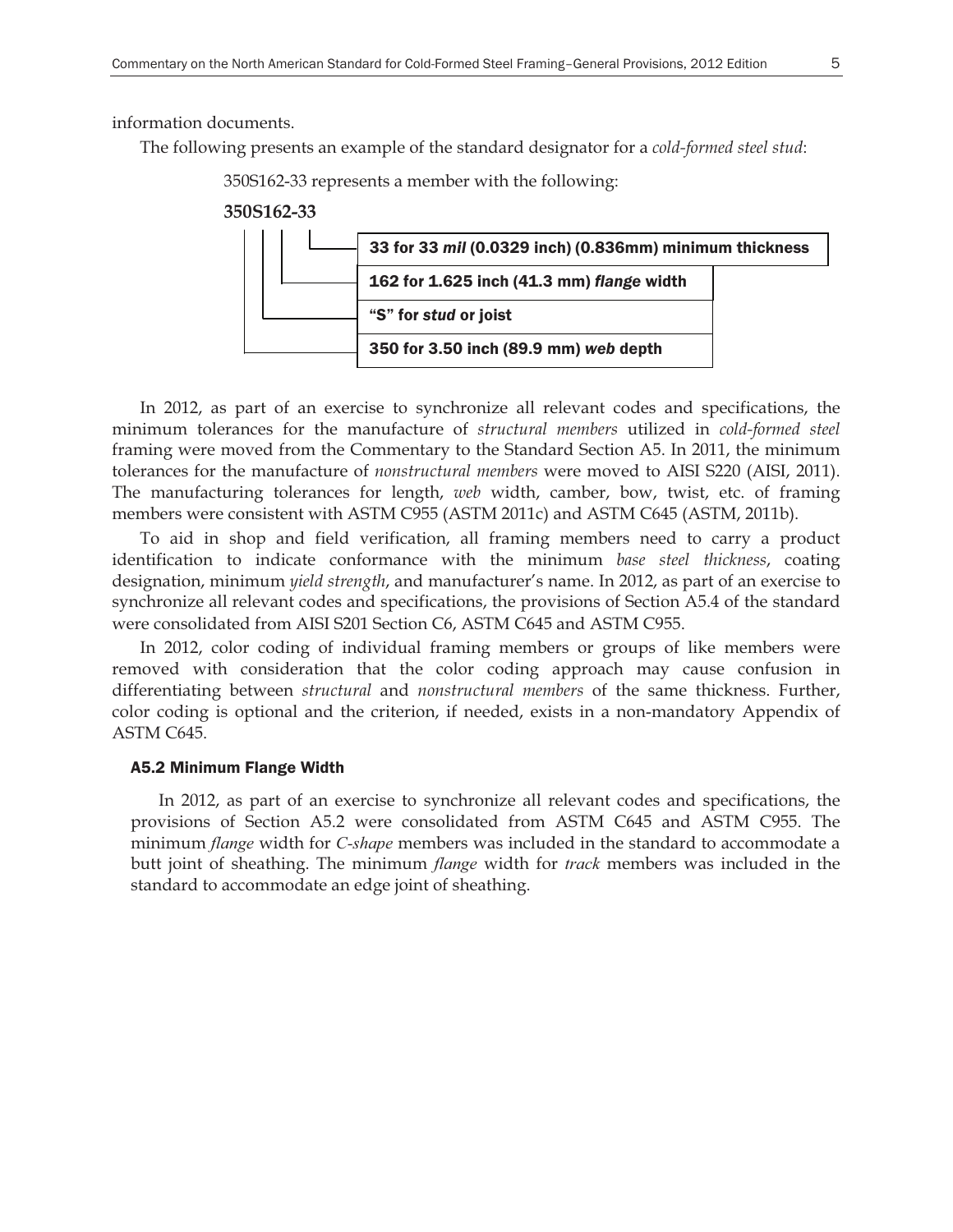## B. MEMBER DESIGN

#### B1 Members

The strength determinations required by this standard are to be in accordance with AISI S100 [CSA S136] (AISI, 2012a; CSA, 2012). For design guidance on the application of AISI S100 [CSA S136] to typical *cold-formed steel* construction refer to *Design Guide for Cold-Formed Steel Framing* (AISI, 2007) and *Cold-Formed Steel Design* (Yu, 2010).

#### B2 Member Condition

To ensure that structural performance is in compliance with the engineered design, framing members must not be damaged. Damage assessment is not within the purview of this standard. The *design professional* should be consulted when damage alters the cross-section geometry of a framing member beyond the specified tolerances.

#### B2.1 Web Holes

AISI S100 [CSA S136] stipulates design requirements for members with standard *web* holes. In the field, these "*web* holes" may also be referred to as "*punchouts*", "utility holes", "perforations" and "*web* penetrations". In *structural members*, *web* holes are typically 1.5 in. (38 mm) wide x 4 in. (102 mm) long and are located on the centerline of the *web* depth. The *web* holes are generally spaced 24 in. (610 mm) on-center.

#### B2.2 Cutting, Patching, and Splicing

This standard places restrictions on acceptable methods for cutting of framing members so that cut edges are not excessively rough or uneven and protective metallic coatings are not damaged in areas away from cut edges. Shearing *cold-formed steel* framing during manufacturing, fabrication and installation may be performed in a variety of ways. Shearing methods include but are not limited to the following:

- -Hydraulic shears,
- -Hydraulic hole punches,
- -Portable hydraulic shears,
- **Hand-held electric shears,**
- -Aviation snips, and
- -Portable hole punches.

Coping, cutting or notching of *flanges* and *edge stiffeners* is not permitted for *structural members* without an *approved* design. For guidance on design for coped members in *trusses*, refer to AISI S214 (AISI, 2012d).

*Structural members* may be spliced; however, splicing of *studs* and *joists* is not a common practice and is not recommended. If a *structural member* requires splicing, the splice *connection* must be installed in accordance with an *approved* design.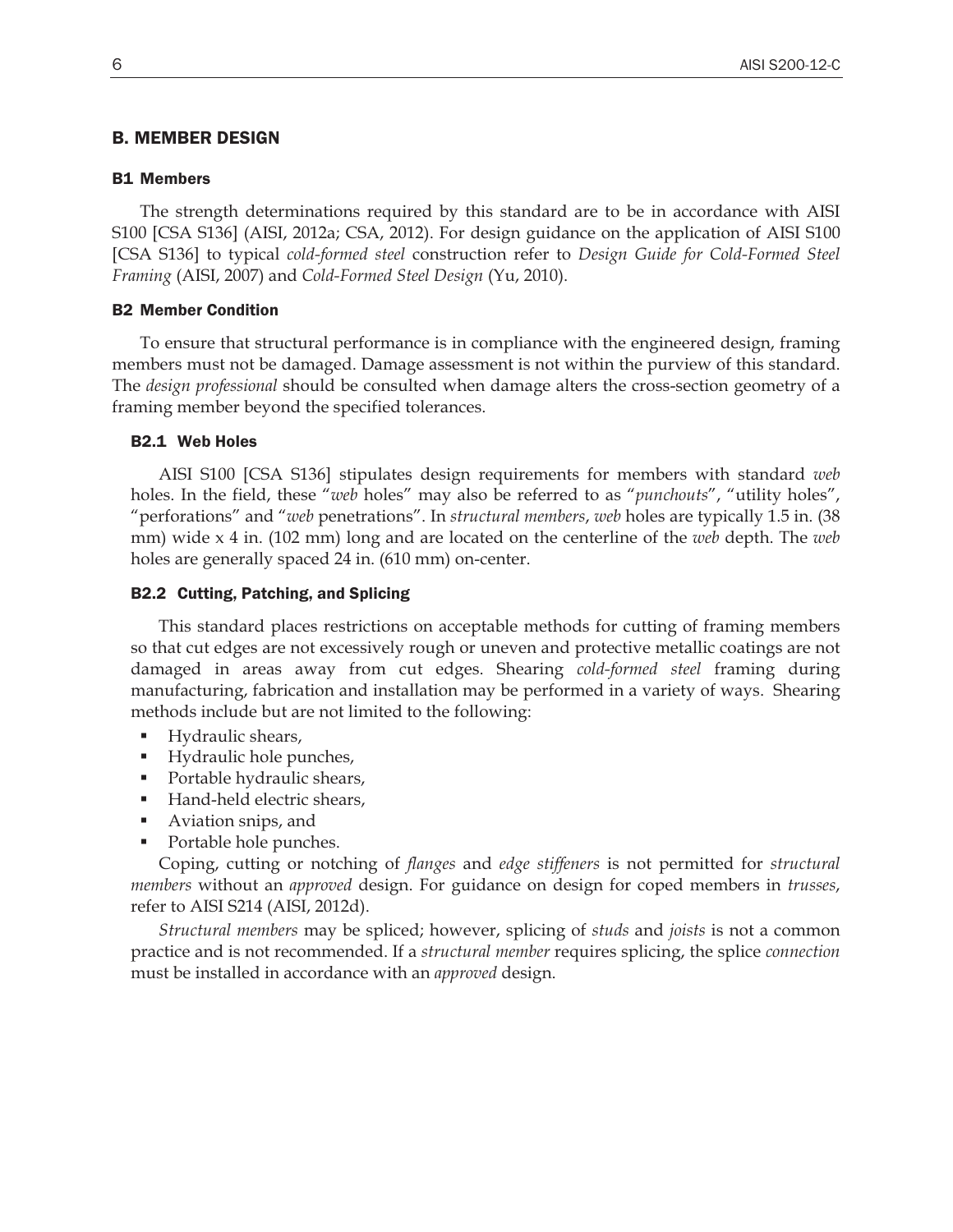#### C. INSTALLATION

#### C1 In-Line Framing

In-line framing is the preferred and most commonly used framing method. The advantage of in-line framing is that it provides a direct *load* path for transfer of forces from *joists* to *studs*. The standard stipulates maximum framing alignment to minimize secondary moments on the framing members. The weak axis bending strength of *track* is minimal and therefore the *track* cannot function as a *load* transfer member. In the absence of in-line framing, a *load* distribution member, such as a structural *track*, may be required for this force transfer.

For a *cold-formed steel joist* floor system, the capacity of the inter-story *load* path is defined by Section C3.4 of AISI S100 [CSA 136] (AISI, 2012a; CSA, 2012) based on web crippling of the *joist* alone or Section C3.7 of AISI S100 [CSA 136] when a *bearing stiffener* is employed. Industry practice has accepted in-line framing to mean that the *joist*, *rafter*, *truss* and structural wall *stud* framing would be aligned so that the centerline (mid-width) is within ¾ inch (19 mm) of the centerline (mid-width) of the *load* bearing members beneath. However, the ¾-inch (19-mm) allowable offset creates the possibility for a misalignment in the load path from an upper story load bearing *stud* wall, through a *joist* with a *bearing stiffener* and onto a load bearing *stud* or foundation wall below. In 2003, a total of 110 end- and interior-two-flange loading tests of various floor *joist* assemblies were carried out at the University of Waterloo (Fox, 2003) to determine the effect that an offset loading has on the strength of typical floors. It was concluded that an additional limit should be placed on the *bearing stiffener* offset to the *load* bearing members above or beneath for cases where the *bearing stiffener* is attached to the back of the *joist* as depicted in Figure C1-1 in the standard.

As an alternative to in-line framing, the standard permits the use of a structural *load* distribution member that is specified in accordance with an *approved* design or *approved* design standard. As an aid to designers, strength and stiffness have been determined experimentally for various *load* bearing top track assemblies (NAHB-RC, 2003; Dawe, 2005), including standard steel *track*, deep-leg steel *track*, and steel *track* with a 2x wood top plate. Design guidance for some of the typical top track *load* distribution members is available from the Cold-Formed Steel Engineers Institute (CFSEI, 2010a).

#### C2 Installation Tolerances

#### C2.1 Foundations

An uneven foundation may cause problems. The specified  $\frac{1}{4}$ -in. (6.4-mm) gap has been deemed acceptable industry practice.

#### C2.2 Ground Contact

To minimize the potential for corrosion, care must be taken to avoid direct contact between the *cold-formed steel* framing and the ground. In addition to direct contact, it is important to minimize the potential for corrosion resulting from ambient moisture. The *applicable building code* is cited as the authoritative document that will provide guidance concerning minimum separation distances from the ground to the framing member, installation requirements for moisture barriers, and the necessary ventilation of the space.

#### C2.3 Floors

To avoid premature failure at a support and to achieve in-line framing, full bearing of the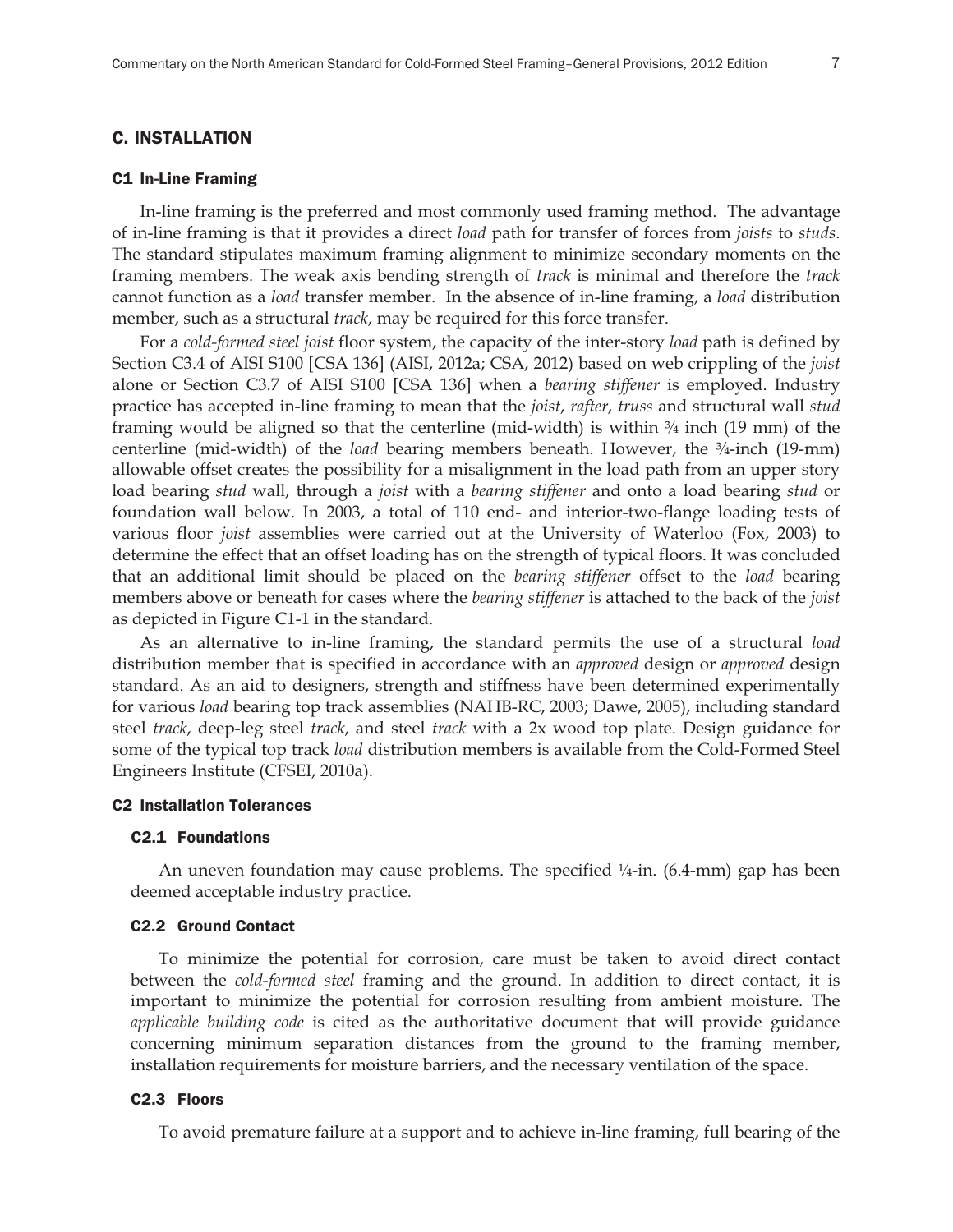*joist* on its supporting wall is necessary. The intent of specifying that the *track* and *joist webs* are not to be in direct contact with each other is to prevent floors from creating an unwanted noise (e.g. squeaks).

### C2.4 Walls

#### C2.4.1 Straightness, Plumbness and Levelness

Wall *studs* must be installed plumb to avoid the potential for secondary bending moments in the member.

#### C2.4.4 End Bearing

The *stud* must be nested and properly seated into the top and bottom *track* to provide for adequate transfer of forces and minimize axial deflections. Each *flange* of the *stud* should also be attached to the *tracks* to brace the top and bottom of the *stud* against weak axis and torsional displacements.

 The maximum end gap tolerance specified by this standard is based on traditional industry practice. The tolerances specified in standard section C2.4.4 are only for axial load bearing walls, which is defined in Section 202 of the IBC (ICC, 2012) as any metal or wood stud wall that supports more than 100 pounds per linear foot (1459 N/m) of vertical *load* in addition to its own weight.

Axial *loads* in a wall *stud* in excess of the capacity of the screw *connection* between the *stud* and its seating *tracks* will be transferred between the *stud* and *track* in bearing. In this situation, if a *stud* is not properly seated, relative movement between the *stud* and the *track* may occur, which reduces or closes any gap between the end of the *stud* and the *track*.

To determine the influence of this relative movement between the *stud* and the *track* on the serviceability of sheathed wall assemblies, a testing program was conducted at the University of Missouri-Rolla (Findlay, 2005). The UMR test program only considered the *stud* and the *track* having the same thickness. For thinner *stud* and *track* materials (0.054 inches (1.37 mm) or less), testing showed that relative movement between the *stud* and the *track* was accommodated through a combination of *track* deformation and screw tilting. In these cases, the *connection* remained intact and was capable of resisting uplift forces and preventing *stud* weak axis and torsional displacement. For thicker materials (greater than 0.054 inches), testing showed that the relative movement between the *stud* and the *track* could result in shear failure of the screws. In these cases, testing indicated a smaller end gap tolerance (e.g., 1/16 inch (1.59 mm)) would be desirable to limit relative movement and potential screw failure.

In addition to a smaller end gap tolerance to avoid potential screw failure in *track* thicker than 0.054 inches (1.37 mm), a smaller gap tolerance may also be desirable for multi-story structures where the accumulation of gap closures may become significant. Special considerations may also be desirable for heavily loaded cold-formed steel structures and conditions susceptible to deflections.

One method to help achieve adequate end bearing and minimize undesirable relative movement between the *stud* and the *track* is to specify a smaller 1/16-in. (1.59-mm) maximum gap. This is a relatively simple criterion to verify. However, the 1/16-in. (1.59 mm) maximum gap is on occasion difficult to achieve, particularly with 0.097 in. (2.46 mm) or thicker *track*.

Another method to achieve adequate end bearing is to pre-compress the *stud* inside the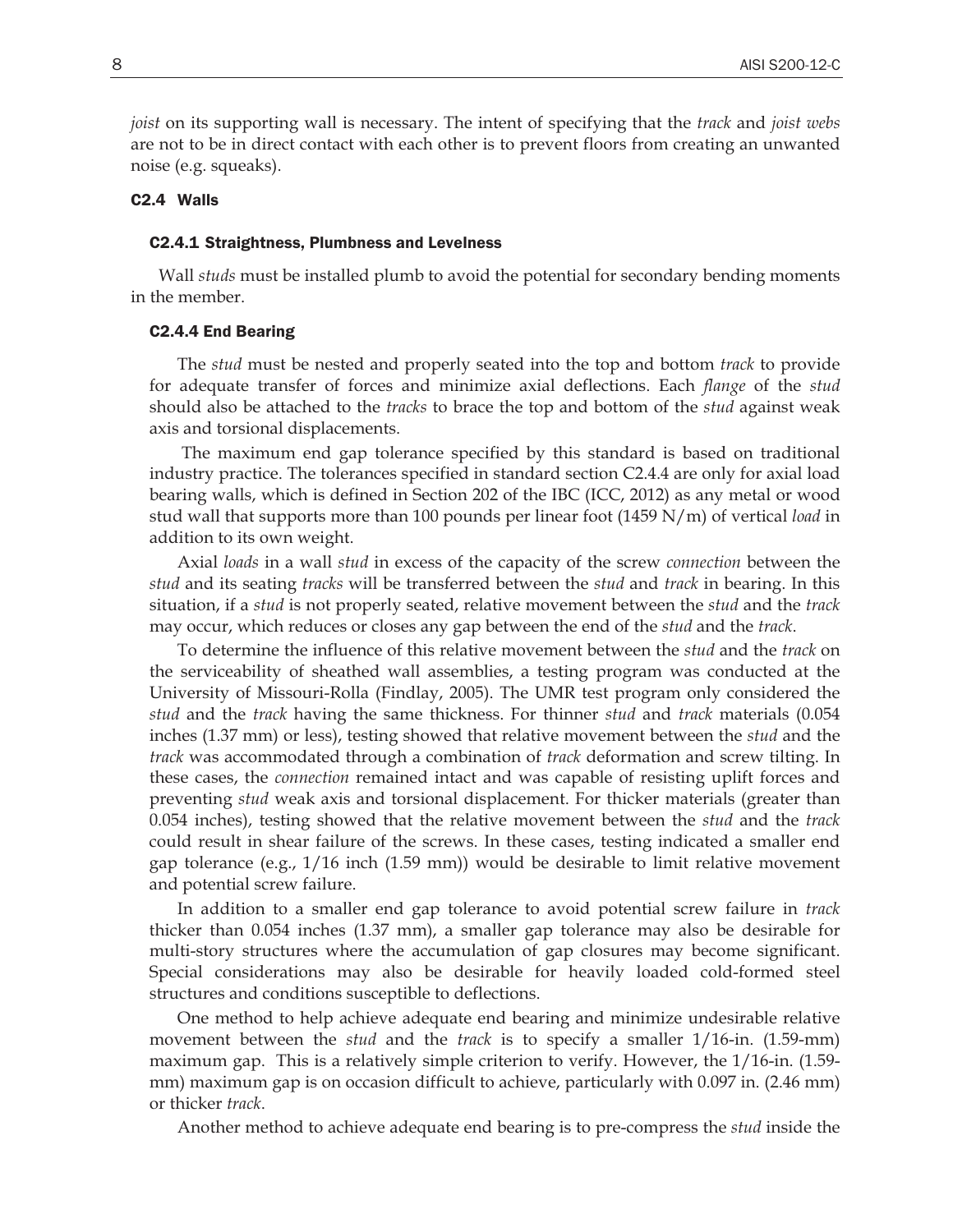*track*. This is often accomplished when panelizing the *stud* walls and pre-compressing the wall panel before connecting the *track* to the *studs*. Wall panelization and pre-compression, particularly for multi-story *cold-formed steel* construction, have become common practice in several regions of North America. With pre-compression, it can be relatively ensured that the *stud* will be seated in the *track*, regardless of the gap after pre-compression. At present, there are no specific guidelines for the amount of pre-compressive force required to ensure proper seating. Industry practice has been to compress the wall panel until the *studs* visually seat inside the radius of the *track* and before the *studs* begin to buckle. Jacking force will vary depending upon the *stud* size and wall panel height, but is typically several hundred pounds minimum per *stud*. Guidelines for verification of proper pre-compression are nonexistent, but typically pre-compression will result in gaps of 1/16 in. (1.59 mm) or less for the majority of *stud*-to-*track* connections, with no gap exceeding 1/8 inch (3.18 mm).

A third method to help ensure adequate end bearing is to oversize the *web* depth of the *track* to minimize any gap. *Track* oversized 1/16 to 1/8 in. (1.59 mm to 3.18 mm) will usually have a flat web between the *track* radii that is greater than the depth of the *stud*, enabling the *stud* to bear directly on the web instead of the *track* radii. This method will often be desirable when bearing walls are stick-framed instead of panelized and precompressed. One disadvantage is that the oversized *track* may make a flat wall finish more difficult.

For all thickness of materials, testing has shown that the gap between the sheathing and the floor should be equal to or greater than the gap between the *stud* and the *track*.

#### C2.5 Roofs and Ceilings

Proper installation and alignment of roof *joists* and ceiling *joists* is necessary to ensure the proper *load* transfer from the *rafter*/ceiling *joist connection* to the wall framing. To avoid premature failure at a support and to achieve in-line framing, full bearing of the *joist* on its supporting wall framing member or a minimum 1-1/2 inch (38 mm) end bearing is necessary.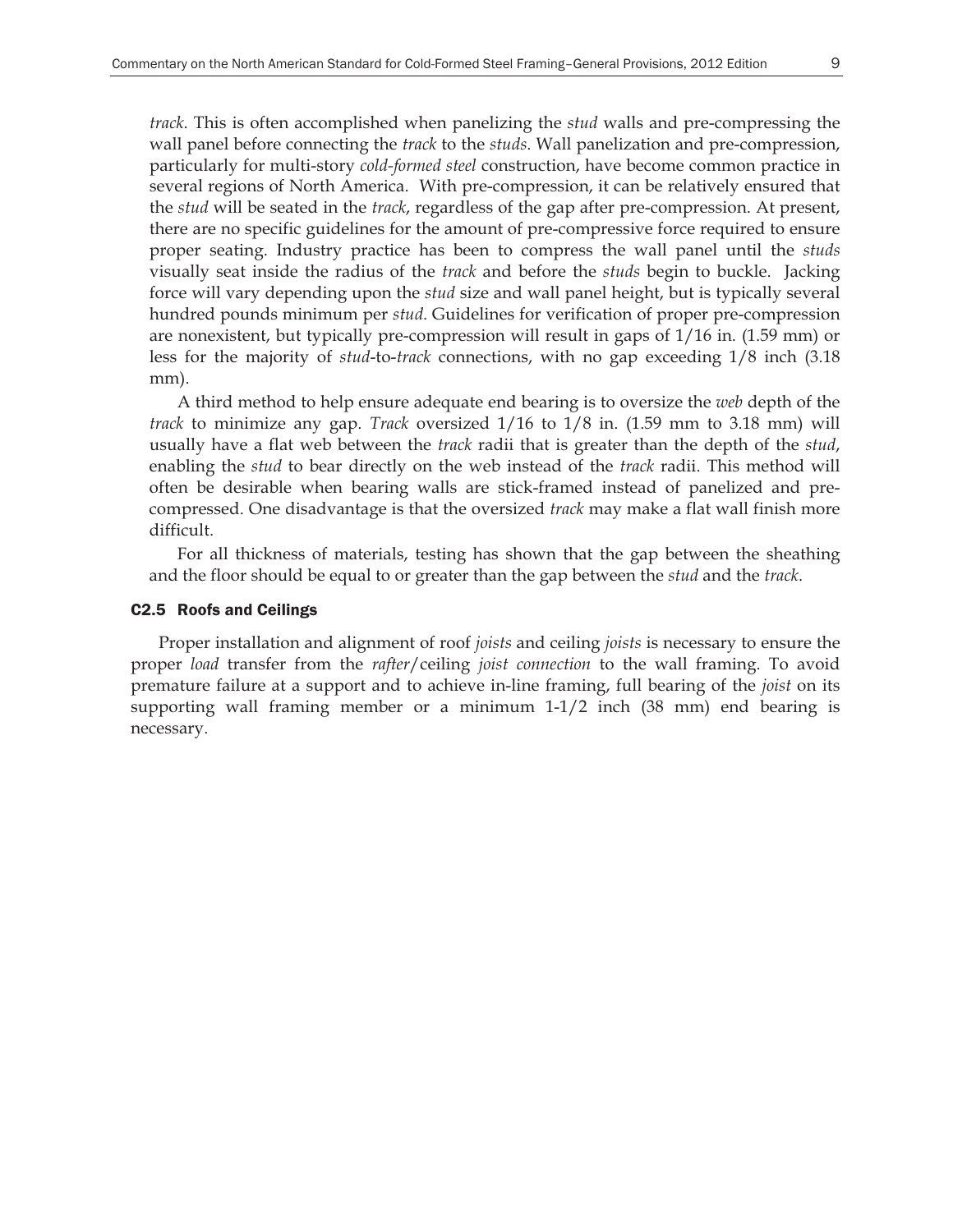## D. CONNECTIONS

#### D1 Screw Connections

#### D1.1 Steel-to-Steel Screws

Screws are the primary fastener type used in *cold-formed steel* framed construction, although the standard does not preclude the use of other fastener types. In 2001, ASTM C1513 (ASTM, 2010b) was first published, covering screws for the *connection* of *cold-formed steel* members manufactured in accordance with ASTM Specifications C645 and C955. This specification also covers test methods for determining performance requirements and physical properties. However, the tensile or shear strength must be determined by test in accordance with AISI S904-08 (AISI, 2008)*.* General guidance on the selection of screws is given by the Cold-Formed Steel Engineers Institute document "Screw Fastener Selection for Cold-Formed Steel Frame Construction*"* (CFSEI, 2011).

Proper selection and installation of screws are necessary to ensure the design performance. Screws are specified using a nominal size designator, not by diameter. Table D1-1 defines suggested nominal screw diameters. The installation requirements stated in AISI S200 are based on industry practice. Selection of a minimum screw size is based on the total sheet thickness of the *connection*. Where recommendations are not available, Table D1-2 provides suggested screw size for steel-to-steel *connections* as a function of point style, per ASTM C1513, and total combined thickness of all connected steel members.

| <b>Screw Nominal Size</b> | <b>Nominal Screw Diameter, d</b> |      |  |
|---------------------------|----------------------------------|------|--|
|                           | (inches)                         | (mm) |  |
| No. 6                     | 0.138                            | 3.51 |  |
| No. 8                     | 0.164                            | 4.17 |  |
| No. 10                    | 0.190                            | 4.83 |  |
| No. 12                    | 0.216                            | 5.49 |  |
| 1/4"                      | 0.250                            | 6.35 |  |
| d                         |                                  |      |  |

Table D1-1 Suggested Screw Body Diameter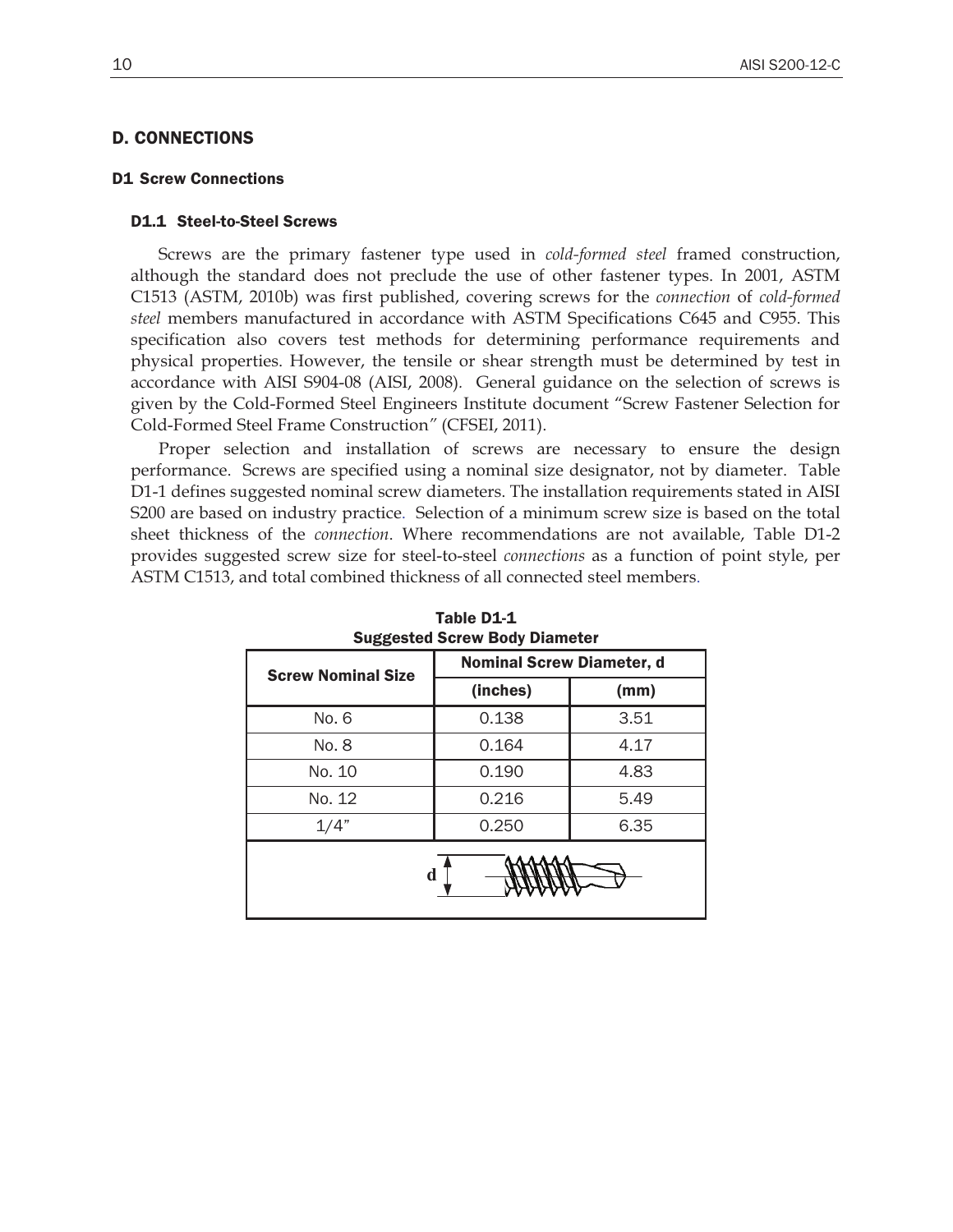

Figure D1-1 - Screw Grip Range

| Suggested Screw Sizes For Steel-to-Steel Connections |                |                            |               |  |
|------------------------------------------------------|----------------|----------------------------|---------------|--|
| <b>Screw</b>                                         | <b>Point</b>   | Total Thickness of Steel 1 |               |  |
| <b>Size</b>                                          | <b>Style</b>   | (inches)                   | (mm)          |  |
| $\frac{1}{4}$                                        | $\mathbf 1$    | $0.024 - 0.095$            | $0.61 - 2.41$ |  |
| 6                                                    | $\overline{2}$ | $0.036 - 0.100$            | $0.91 - 2.54$ |  |
| 8                                                    | $\overline{2}$ | $0.036 - 0.100$            | $0.91 - 2.54$ |  |
| 10                                                   | $\overline{2}$ | $0.036 - 0.110$            | $0.91 - 2.79$ |  |
| 12                                                   | $\overline{2}$ | $0.050 - 0.140$            | $1.27 - 3.56$ |  |
| 14                                                   | $\overline{2}$ | $0.060 - 0.120$            | $1.52 - 3.05$ |  |
| 18                                                   | $\overline{2}$ | $0.060 - 0.120$            | $1.52 - 3.05$ |  |
| 8                                                    | 3              | $0.100 - 0.140$            | $2.54 - 3.56$ |  |
| 10                                                   | 3              | $0.110 - 0.175$            | $2.79 - 4.45$ |  |
| 12                                                   | 3              | $0.090 - 0.210$            | $2.29 - 5.33$ |  |
| 14                                                   | 3              | $0.110 - 0.250$            | $2.79 - 6.35$ |  |
| 12                                                   | 4              | $0.175 - 0.250$            | $4.45 - 6.35$ |  |
| $\frac{1}{4}$                                        | 4              | $0.175 - 0.250$            | $4.45 - 6.35$ |  |
| 12 <sup>°</sup>                                      | 4.5            | $0.145 - 0.312$            | $3.68 - 7.92$ |  |
| 12 <sup>°</sup>                                      | 5              | $0.250 - 0.500$            | $6.35 - 12.7$ |  |
| $\frac{1}{4}$                                        | 5              | $0.250 - 0.500$            | $6.35 - 12.7$ |  |

Table D1-2 Suggested Screw Sizes For Steel-to-Steel Connections

1 Combined thickness of all connected steel members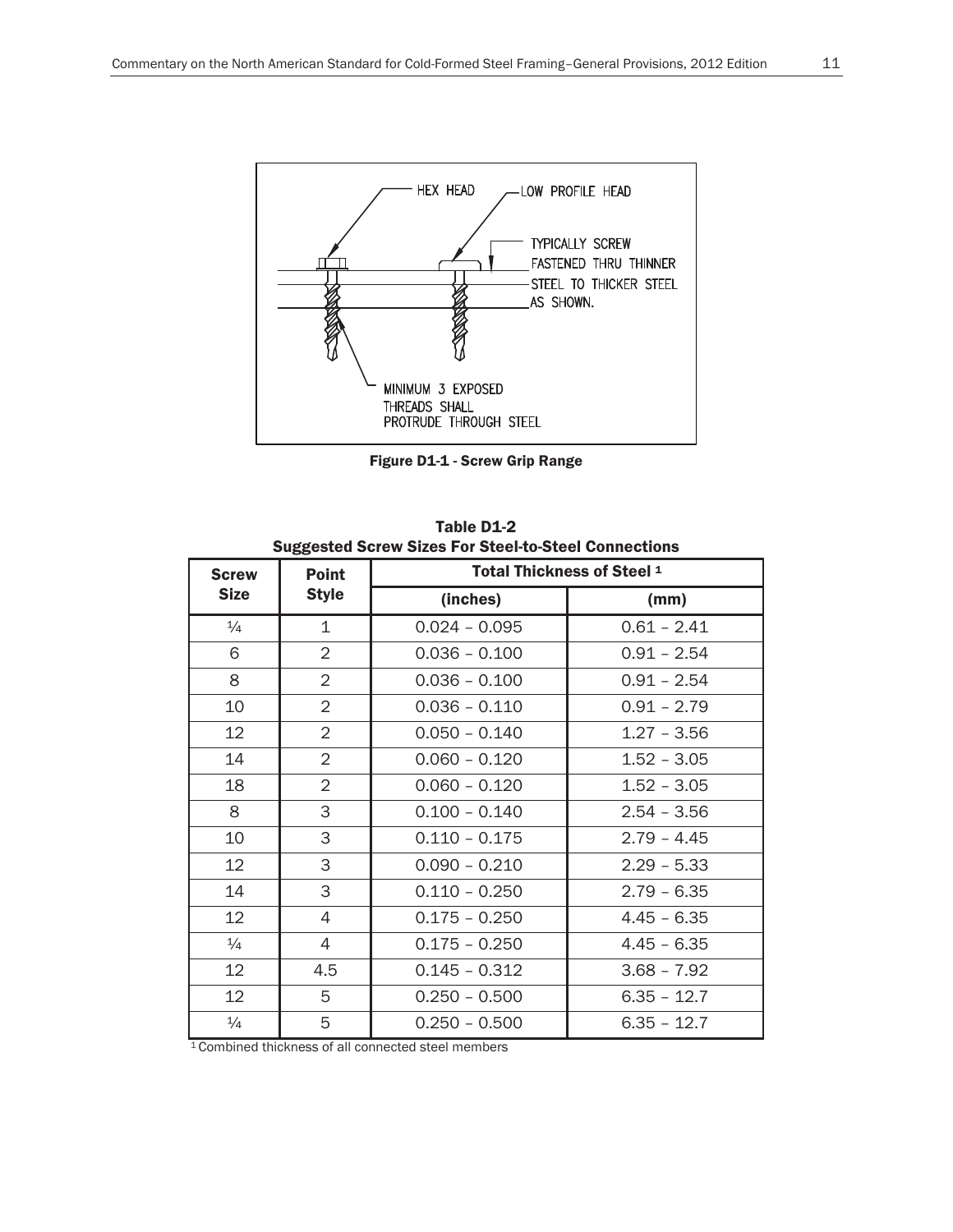#### D1.4 Stripped Screws

It is unreasonable to expect that there will be no stripped screws in a *connection*. Research at the University of Missouri-Rolla, (Sokol et al., 1999) has shown that the structural performance of a single-shear screw *connection* is not compromised if screws in the *connection* have been inadvertently stripped during installation. This research serves as the basis for the requirements of the standard.

#### D1.5 Spacing and Edge Distance

AISI S100 [CSA S136], (AISI, 2012a; CSA, 2012) stipulates that the center-to-center spacing of screws be at least three (3) times the screw diameter. During installation, if this spacing is only two (2) times the diameter, research at the University of Missouri-Rolla (Sokol et al., 1999) has shown that the structural performance of the *connection* is reduced. Guidelines for center-to-center spacing of less two (2) times the diameter are not stipulated because the screw head diameter precludes a smaller spacing. The University of Missouri-Rolla research serves as the basis for the requirements in the standard.

#### D1.6 Gypsum Board

The standard employs the use of the *applicable building code* as the guide for provisions that cover the installation and attachment of gypsum panels to *cold-formed steel* framing. The model building codes in the United States reference ASTM C1007 (ASTM, 2011d) as the appropriate standard for the gypsum board attachment to *cold-formed steel structural members*.

The standard requires that screw fasteners for gypsum board to steel *connections* be in compliance with ASTM C954 (ASTM, 2010a), ASTM C1002 (ASTM, 2007) or ASTM C1513 (ASTM, 2010b), as applicable, with a bugle head style. ASTM C954 is for fastening to steel having a thickness from 0.033 inches (0.838 mm) to 0.112 inches (2.84 mm). ASTM C1002 is for fastening to steel with a thickness less than 0.033 inches (0.838 mm). ASTM C1513 is for fastening to steel with a thickness not greater than 0.118 inches (2.997 mm).

#### D2 Welded Connections

To maintain acceptable durability of a welded *connection*, the weld area must be treated with a corrosion-resistant coating, such as a zinc-rich paint. Additional guidance on welding of *coldformed steel* members is provided in the Cold-Formed Steel Engineers Institute document "Welding Cold-Formed Steel" (CFSEI, 2010b).

#### D3 Other Connections

The standard permits the use of bolts and proprietary fasteners, such as pneumatically driven pins, powder-actuated fasteners, rivets, adhesives, and clinches. Bolts can be designed by AISI S100 [CSA S136] equations. However, proprietary fasteners must be designed and installed in accordance with the manufacturer's requirements. The *safety factor* to be used in design is to be determined by Chapter F of AISI S100 [CSA S136]. The Cold-Formed Steel Engineers Institute publishes technical notes pertaining to powder-actuated fasteners and pneumatically driven pins (CFSEI, 2012; CFSEI, 2009).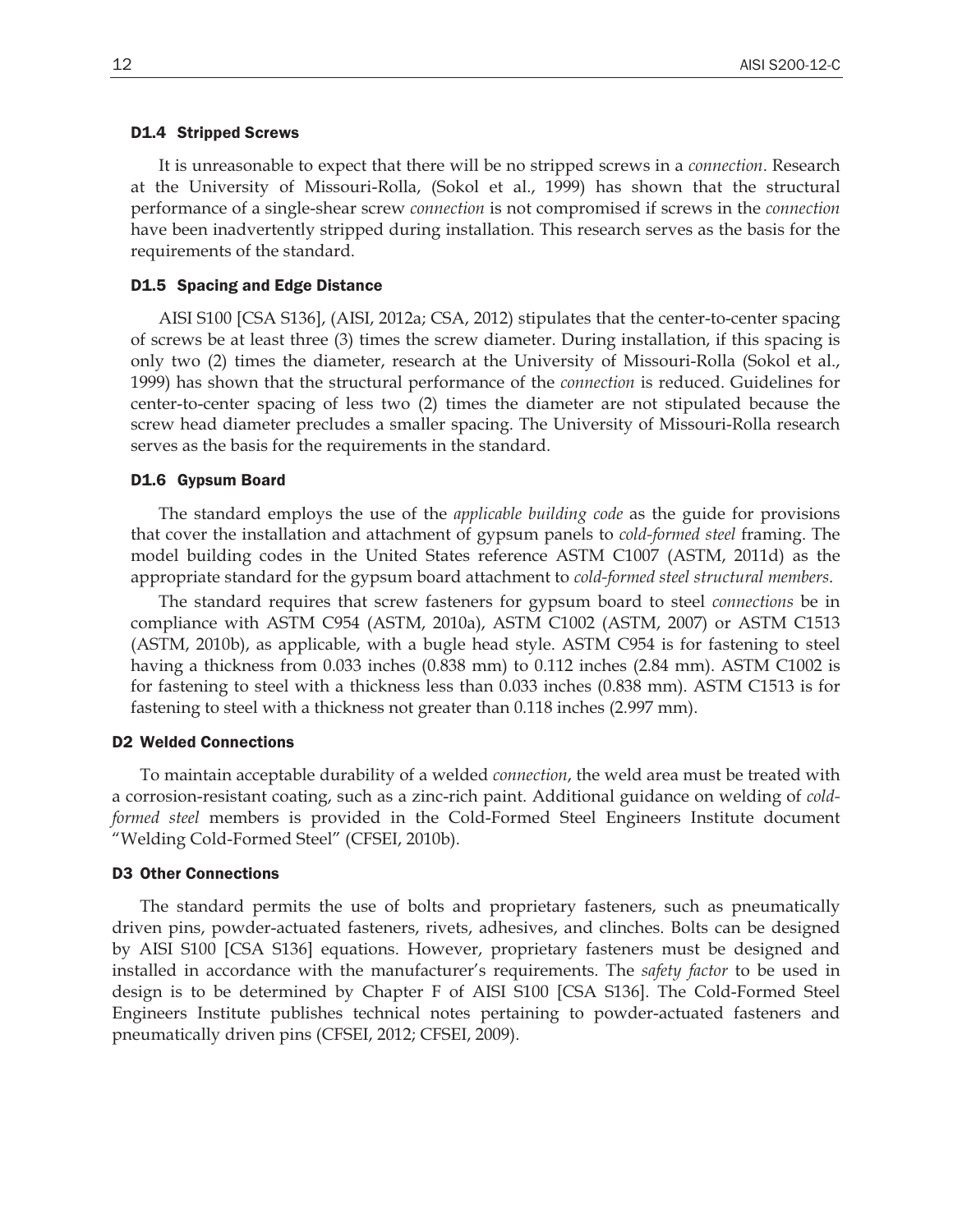#### E. MISCELLANEOUS

## E1 Utilities

#### E1.1 Holes

 The design should include references to pre-punch hole sizes or limitations to accommodate electrical, telecommunication, plumbing and mechanical systems. Field-cut holes are generally discouraged, but are not uncommon. Field-cut holes, if necessary, are required to comply with Section B2.1 of the standard. There are several methods whereby holes can be cut in the field, such as a hole-punch, hole saws, and plasma cutters.

Holes that penetrate an assembly containing steel framing that has a fire resistance rating will need to be designed with through-penetration firestop systems. The acceptance of this fire resistance design is based on the *applicable building code*.

#### E1.2 Plumbing

Direct contact with copper piping should be avoided in order to prevent galvanic action from occurring. Methods for preventing the contact from occurring may be through the use of non-conductive non-corrosive grommets at *web* penetrations or through the use of nonmetallic brackets (a.k.a. isolators) fastened to hold the dissimilar metal building products (e.g. piping) away from the steel framing. Plastic pipe does not require protection if it is in contact with the *cold-formed steel* framing member, but consideration should given to the installation of non-metallic brackets to hold the pipe away from the hole in the steel in order to prevent noise and prevent the steel from cutting into the pipe.

#### E1.3 Electrical

Non-metallic sheathed wiring must be separated from the *cold-formed steel* framing member in order to comply with the *National Electrical Code* (NFPA, 2011). Contained within the *National Electrical Code* is a provision that requires non-metallic sheathed cable to "be protected by bushings or grommets securely fastened in the opening prior to the installation of the cable." Cable following the length of a framing member will need to be secured (e.g. supported) at set lengths. For this purpose, small holes in the *web* may be beneficial for the attachment of tie-downs (e.g. nylon cable ties, nylon zipper ties, etc). When installing wiring or cables within a framing member (e.g. through or parallel to the member), the intent of the *National Electrical Code* further requires that the wiring or cables be located 1-1/4 inches (32 mm) from the edge of the framing member. When 2-1/2 inch (64 mm)-wide wall *studs* are used, the restrictions concerning edge clearance apply.

#### E2 Insulation

The cavity insulation must be installed such that the width of the insulation extends from the face of the *web* of one framing member to the face of the *web* of the next framing member. In the case of *cold-formed steel* framing, designs should specify "full width" insulation in order to differentiate the insulation that is normally supplied (e.g. nominal width).

To enhance the thermal performance of *cold-formed steel* framed construction, board insulation (e.g. continuous insulation or insulating sheathing) may be used in conjunction with cavity insulation. Guidance on the use of board and batt insulation is given in "Thermal Design and Code Compliance for Cold-Formed Steel Walls" (SFA, 2008). Designs should also take into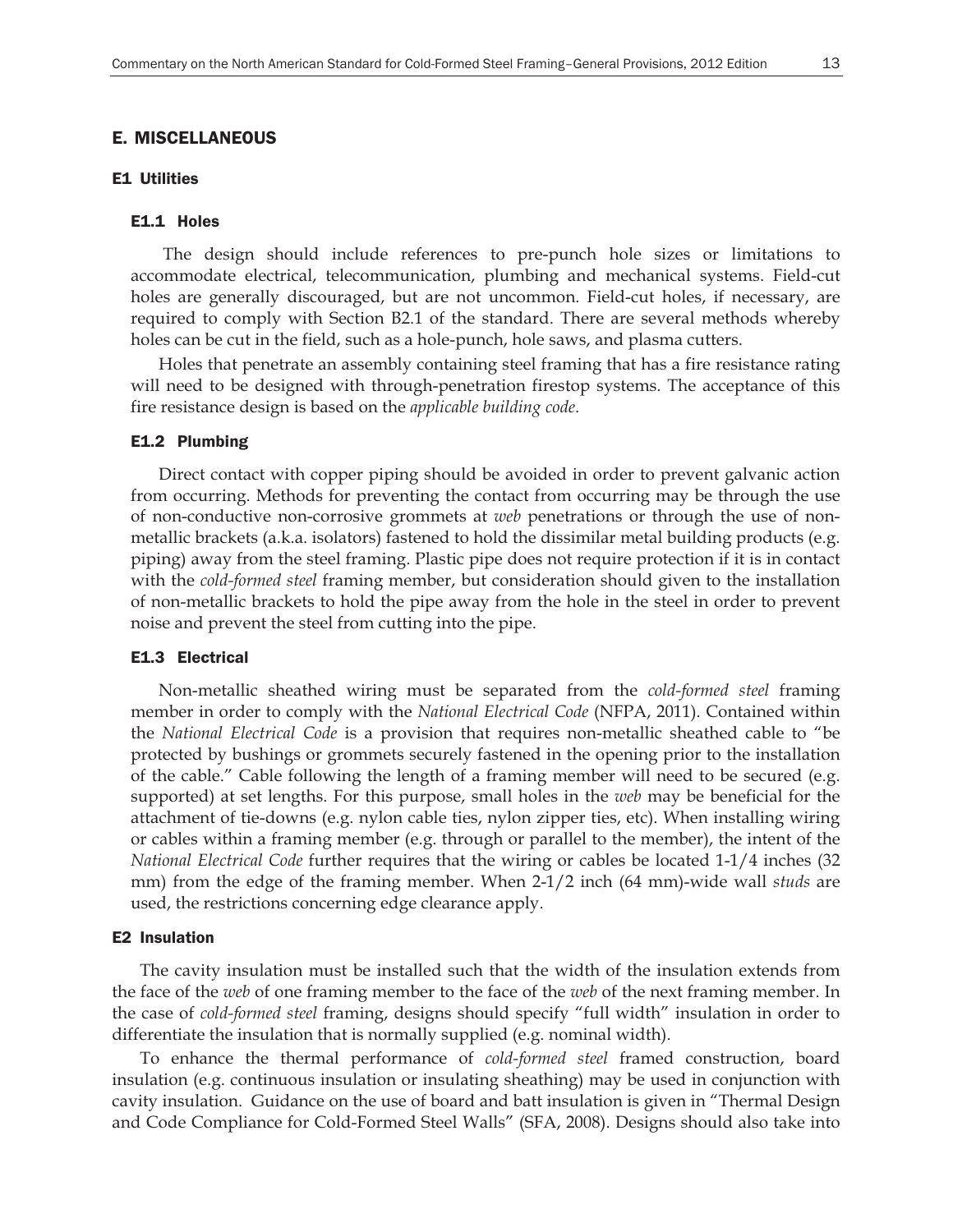consideration the effects of moisture when assessing the application of both cavity and continuous insulation, in this case dew point. The ASHRAE *Handbook of Fundamentals* contains information useful for determining the value of dew point (ASHRAE, 2009).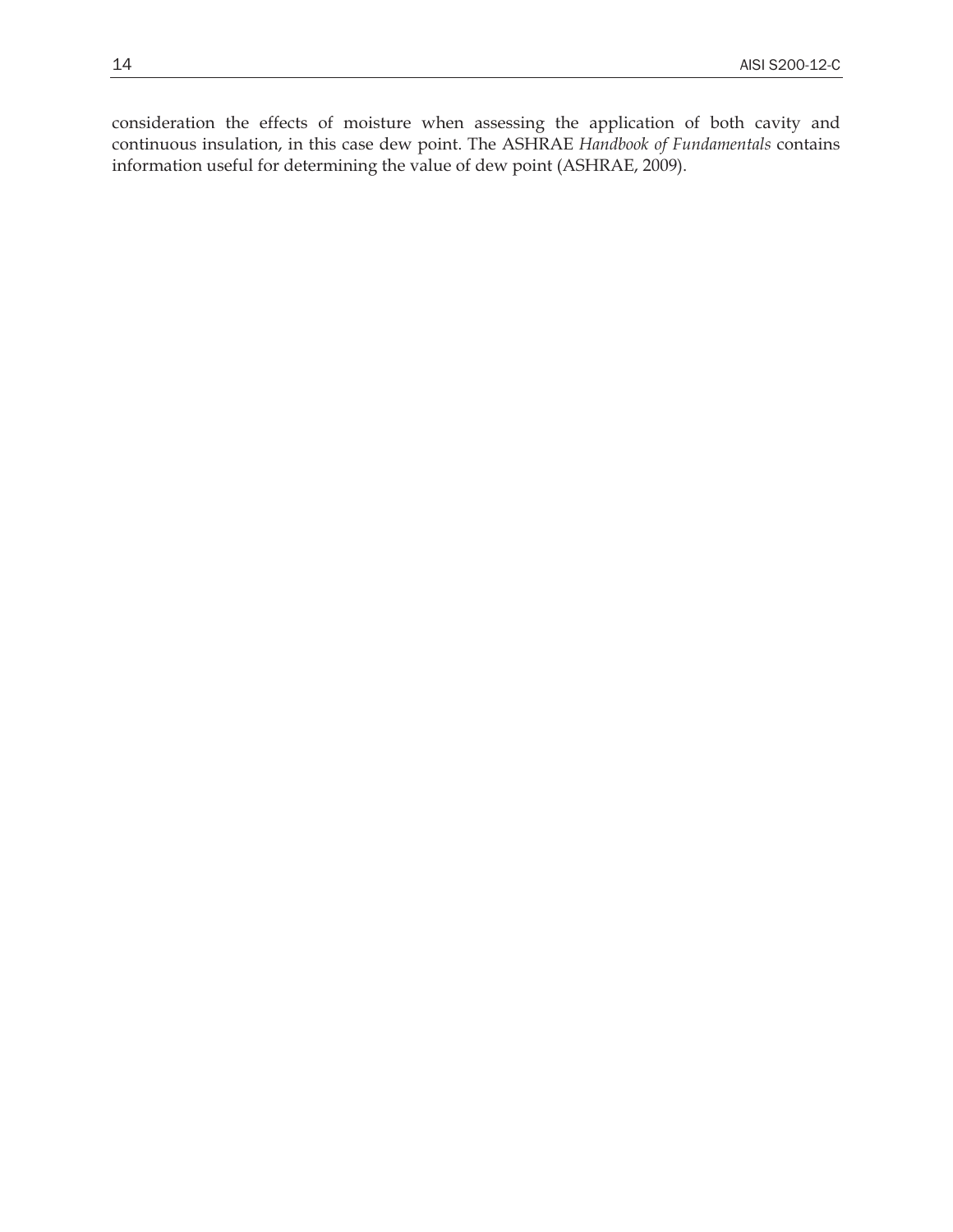#### REFERENCES

- (AGA, 2006), *Hot Dip Galvanizing For Corrosion Protection A Specifier's Guide*, American Galvanizers Association, Aurora, CO, 2006.
- (AISI, 2012a), *North American Specification for the Design of Cold-Formed Steel Structural Members*, AISI S100-12, American Iron and Steel Institute, Washington, DC, 2012.
- (AISI, 2012b), *North American Standard for Cold-Formed Steel Framing General Provisions*, AISI S200-12, American Iron and Steel Institute, Washington, DC, 2012.
- (AISI, 2012c), *North American Standard for Cold-Formed Steel Framing Product Data*, AISI S201-12, American Iron and Steel Institute, Washington, DC, 2012.
- (AISI, 2012d), *North American Standard for Cold-Formed Steel Framing Truss Design*, AISI S214-12, American Iron and Steel Institute, Washington, DC, 2012.
- (AISI, 2011), *North American Standard for Cold-Formed Steel Framing Nonstructural Members*, AISI S220-11, American Iron and Steel Institute, Washington, DC, 2011.
- (AISI, 2008), *Standard Test Methods for Determining the Tensile and Shear Strength of Screws*, AISI S904-08, American Iron and Steel Institute, Washington, DC, 2008.
- (AISI, 2007), *Design Guide for Cold-Formed Steel Framing*, D110-07, American Iron and Steel Institute, Washington, DC, 2007.
- (ASHRAE, 2009), *ASHRAE Handbook Fundamentals*, American Society of Heating Refrigerating and Air-conditioning Engineers, Atlanta, GA, 2009.
- (ASTM, 2011a), *Standard Specification for Steel Sheet, Carbon, Metallic- and Nonmetallic-Coated for Cold-Formed Framing Members*, ASTM A1003/1003M-11, ASTM International, West Conshohocken, PA, 2011.
- (ASTM, 2011b), *Standard Specification for Nonstructural Steel Framing Members*, ASTM C645- 11, ASTM International, West Conshohocken, PA, 2011.
- (ASTM, 2011c), *Standard Specification for Load-Bearing (Transverse and Axial) Steel Studs, Runners (Tracks), and Bracing or Bridging for Screw Application of Gypsum Board and Metal Plaster Bases*, ASTM C955-11, ASTM International, West Conshohocken, PA, 2011.
- (ASTM, 2011d), *Standard Specification for Installation of Load Bearing (Transverse and Axial) Steel Studs and Related Accessories*, ASTM C1007-11, ASTM International, West Conshohocken, PA, 2011.
- (ASTM, 2010a), *Standard Specification for Steel Drill Screws for the Application of Gypsum Panel Products or Metal Plaster Bases to Steel Studs From 0.033 in. (0.84 mm) to 0.112 in. (2.84 mm) in Thickness*, ASTM C954-10, ASTM International, West Conshohocken, PA, 2010.
- (ASTM, 2010b), *Standard Specification for Steel Tapping Screws for Cold-Formed Steel Framing Connections*, ASTM C1513-10, ASTM International, West Conshohocken, PA, 2010.
- (ASTM, 2009), *Standard Practice for Establishing Conformance to the Minimum Expected Corrosion Characteristics of Metallic, Painted-Metallic, and Nonmetallic-Coated Steel Sheet Intended for Use as Cold-Formed Framing Members*, ASTM A1004/A1004M-99 (2009), ASTM International, West Conshohocken, PA, 2009.
- (ASTM, 2007), *Standard Specification for Steel Self-Piercing Tapping Screws for the Application of Gypsum Panel Products or Metal Plaster Bases to Wood Studs or Steel Studs*, ASTM C1002-07, ASTM International, West Conshohocken, PA, 2007.
- (CFSEI, 2012), *Powder Actuated Fasteners in Cold-Formed Steel Construction*, Tech Note F301- 12, Cold-Formed Steel Engineers Institute, Washington, DC, 2012.